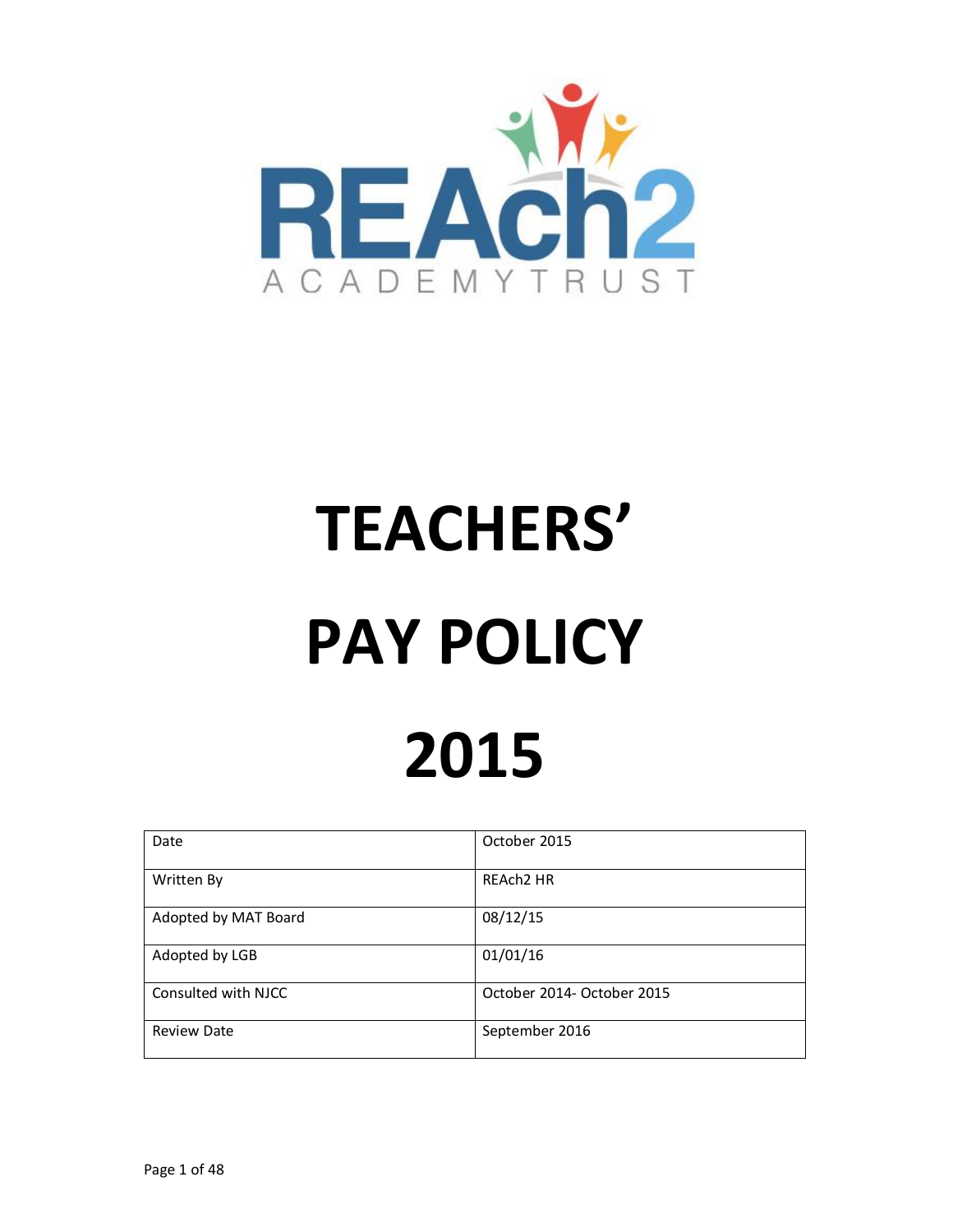#### **CONTENTS**

| 14. Leadership Group Performance Management and Pay |  |
|-----------------------------------------------------|--|
|                                                     |  |
|                                                     |  |
|                                                     |  |
|                                                     |  |
|                                                     |  |
|                                                     |  |
|                                                     |  |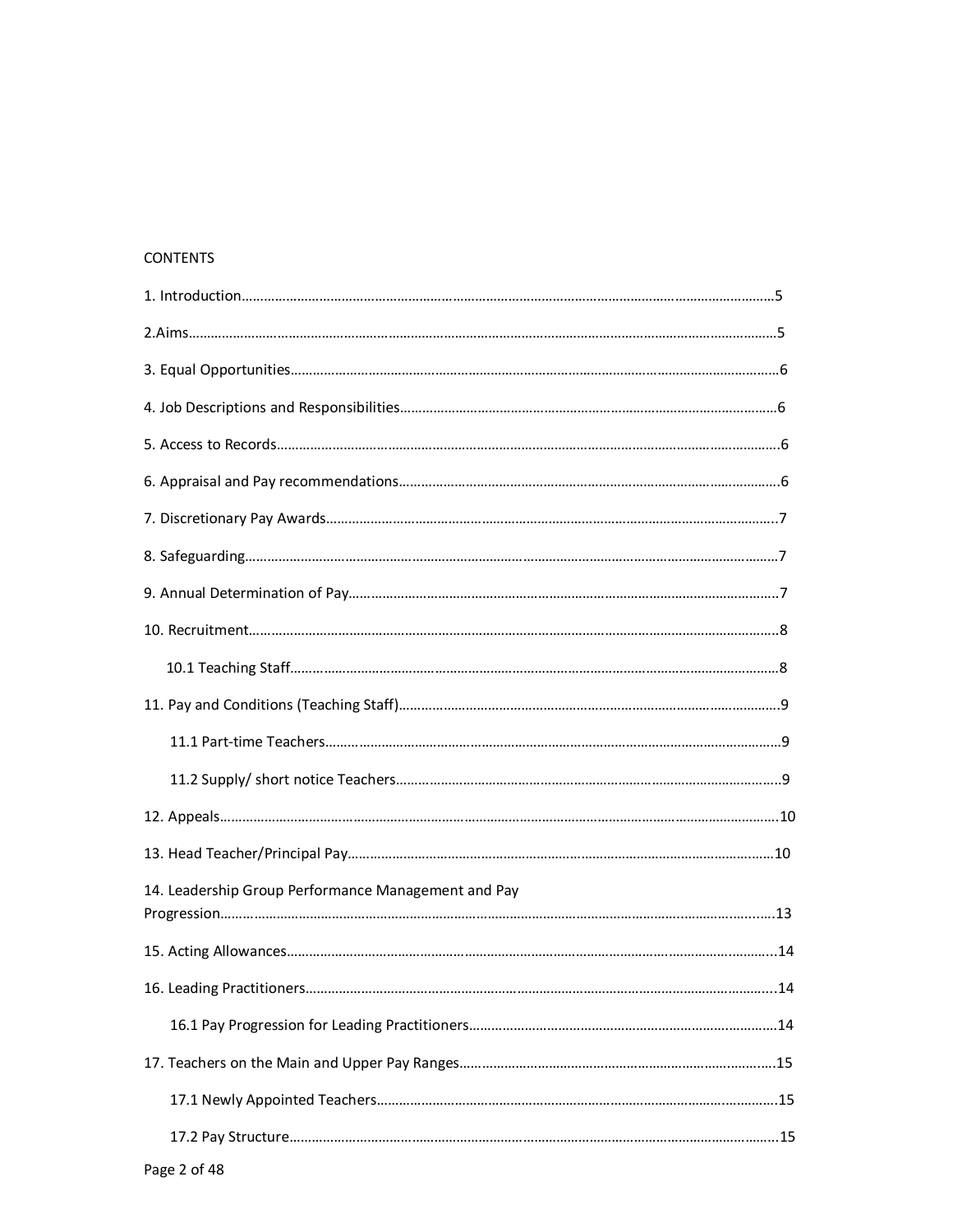#### **APPENDICES**

| Appendix 6. Further sources of |  |
|--------------------------------|--|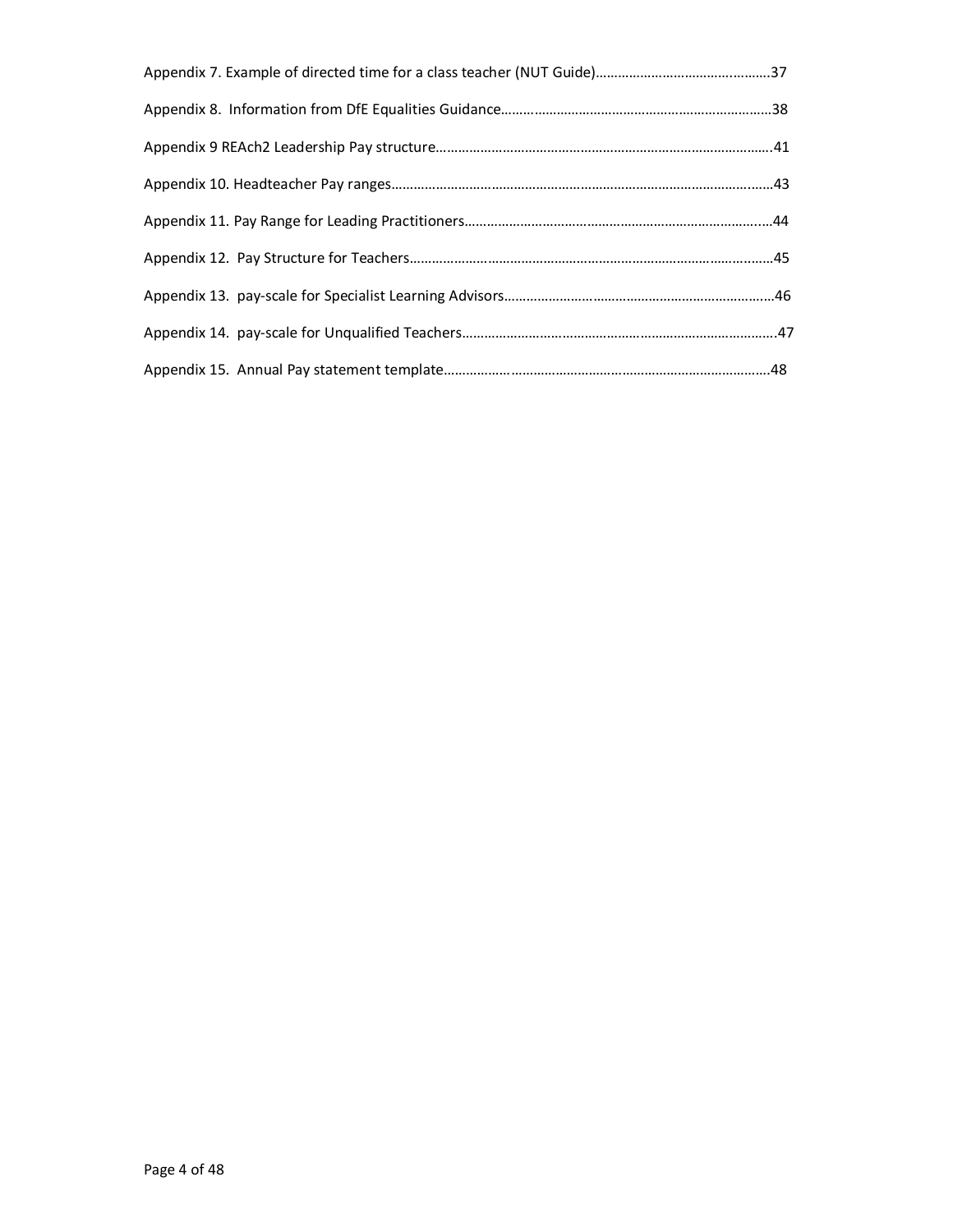## **1. Introduction**

This policy has been agreed by the REAch2 board and adopted by the LGB to provide a clear framework for the management of pay and grading issues for all teaching staff employed in REAch2.

This policy is compliant with the STPCD.

REAch2 is committed to taking decisions in accordance with the 'key principles of public life': objectivity, openness and accountability.

The trust recognises the requirement that all pay progression decisions for teaching staff must be linked to the annual appraisal of their performance. The procedures set out in this document seek to ensure that this is achieved in a fair, equitable and transparent way.

The trust recognises its responsibilities under relevant legislation including the Equality Act 2010, the Employment Relations Act 1999, the Part-time workers (Prevention of Less Favourable Treatment) Regulations 2000, the Fixed-Term Employees (Prevention of Less Favourable Treatment) Regulations 2002,The Employment Rights Act 1996, The Employment Act 2002, The Employment Act 2002 (Dispute Resolution) Regulations, and will ensure that all pay related decisions are taken equitably and fairly, in compliance with statutory requirements.

This policy has been agreed by the REAch2 board for adoption by the LGB following consultation and agreement with staff and the recognised trade unions. Any subsequent changes will also be subject to further consultation before amendment by REAch2. For staff up to the level of Head teacher, each LGB will have full authority to take decisions on behalf of the Trust Board on pay matters as defined in this policy. For Head teachers, the Regional Board will have authority to take decisions on pay matters as defined in this policy.

XXXXXXXX Academy (*insert name of individual Academy*) staffing structure will be published as an appendix to this policy (Appendix 1) Any subsequent changes to the staffing structure will be subject to appropriate consultation.

## **2. Aims**

In adopting this pay policy the aim is to:

- · Achieve excellent and aspirational outcomes for all pupils;
- · Support the school's overall aims and priorities as stated in the school improvement plan;
- · Ensure staff are well motivated as well as being valued and rewarded appropriately for their work and contribution to the school;
- · Support the recruitment and retention of a high quality teacher workforce and support teachers' career development;
- · Demonstrate the fairness of decisions on pay, ensuring they are just and transparent and can be justified as being based on evidence, and that this is applied consistently across REAch2;
- · Support the trust's Appraisal policy and the principles that underpin it.

Pay decisions (with the exception of those relating to the Headteacher as outlined above) at this academy are made by the LGB on delegated authority from the MAT.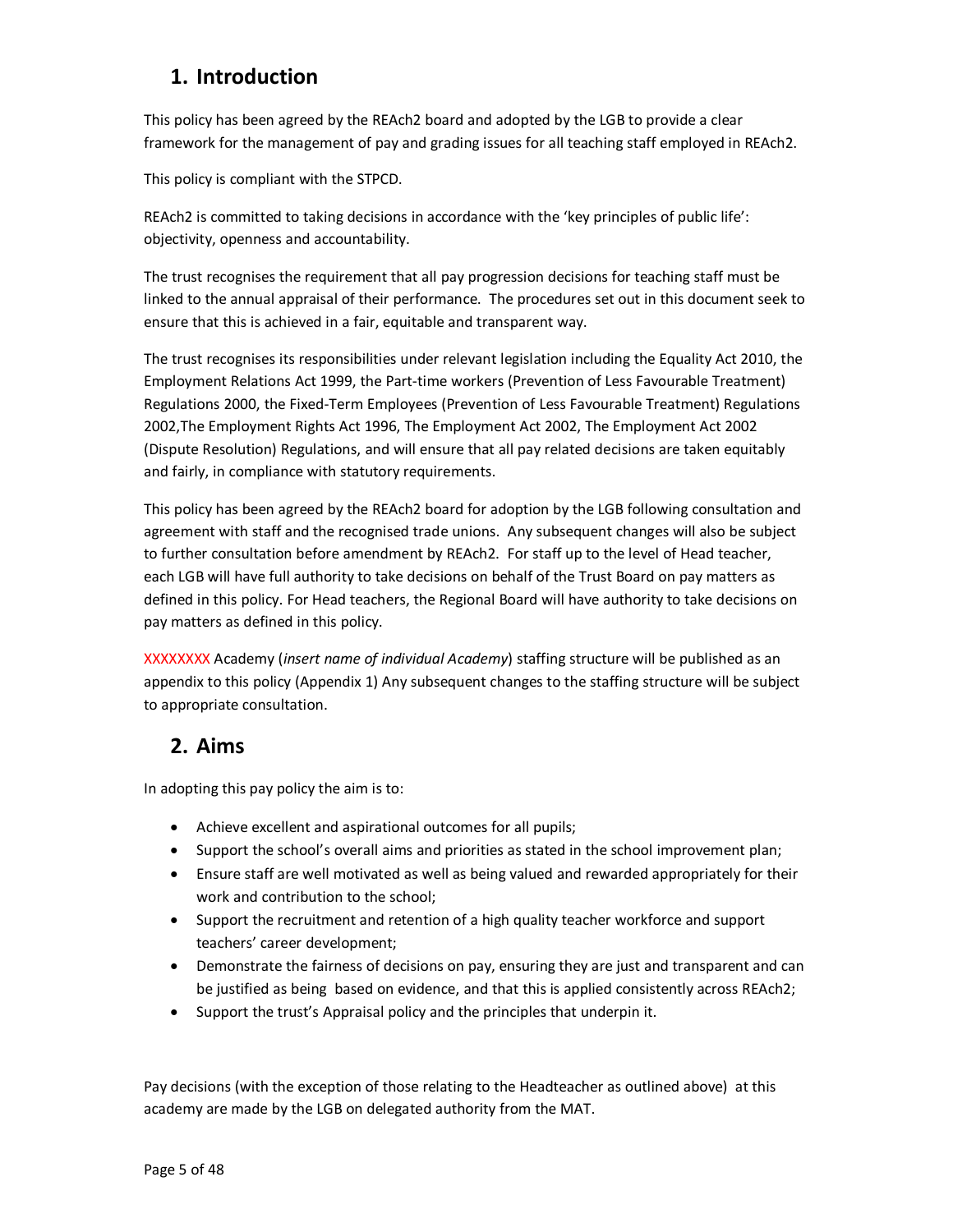The trust will, in addition, consider any advice issued by the Department for Education, relevant national bodies, recognised trade unions and relevant statutory legislation.

## **3. Equal Opportunities**

The Trust seeks to provide equal employment opportunities for all staff and will comply with all relevant employment and equalities legislation and regulations at all times.

All vacant posts, including those that are temporary or acting will be advertised to all staff on staff notice-boards, REAch2 virtual staff notice-board on the trust web-page, in order for all staff to have an opportunity to apply for posts across the trust as internal applicants relevant to their training and experience.

## **4. Job Descriptions and responsibilities**

The Head teacher will ensure that all staff are provided with a job description, and in accordance with the agreed staffing structure. This will outline the role and responsibilities of the post and will include the pay range and any additional payments and allowances. The job description will detail the reason for additional allowances and their duration –whether permanent or fixed term.

Job descriptions may be reviewed from time to time (other than as part of the formal appraisal process) in consultation with the individual employee concerned. This will be with a view to making reasonable adjustments in line with academy/trust needs. If a significant change in role is necessary, a new job description will be agreed with the member of staff

If there are significant changes to a significant number of job descriptions consideration will be given to reviewing the whole staffing structure, with appropriate consultation with staff and trades unions.

## **5. Access to records**

The Head teacher/Principal will ensure reasonable access for individual members of staff to their own employment records.

## **6. Appraisal and Pay recommendations**

Individual REAch2 academies will follow the REAch2 Teachers' Appraisal Policy in conjunction with this document for appraising teachers' performance and making and determining the agreement or disagreement with those recommendations regarding pay. In addition to the transparent and fair appraisal procedure outlined in that policy, the trust believes that there is a responsibility for individual appraisees and appraisers to work together and for the appraisee to gather any evidence they deem to be appropriate in meeting the agreed criteria.

The Head teacher will moderate objectives, performance assessment and pay recommendations to ensure consistency and fairness in their school. The Executive Principal of each Region will moderate the above for each of the academies within their Region and the REAch2 MAT Board will moderate it across the trust in order to quality assure consistency and fairness

In accordance with the 'Equalities considerations as part of the appraisal and pay determination process' Departmental advice document (June 2014), each school has a duty to ensure that they do not directly or indirectly discriminate against anyone because of a relevant protected characteristic.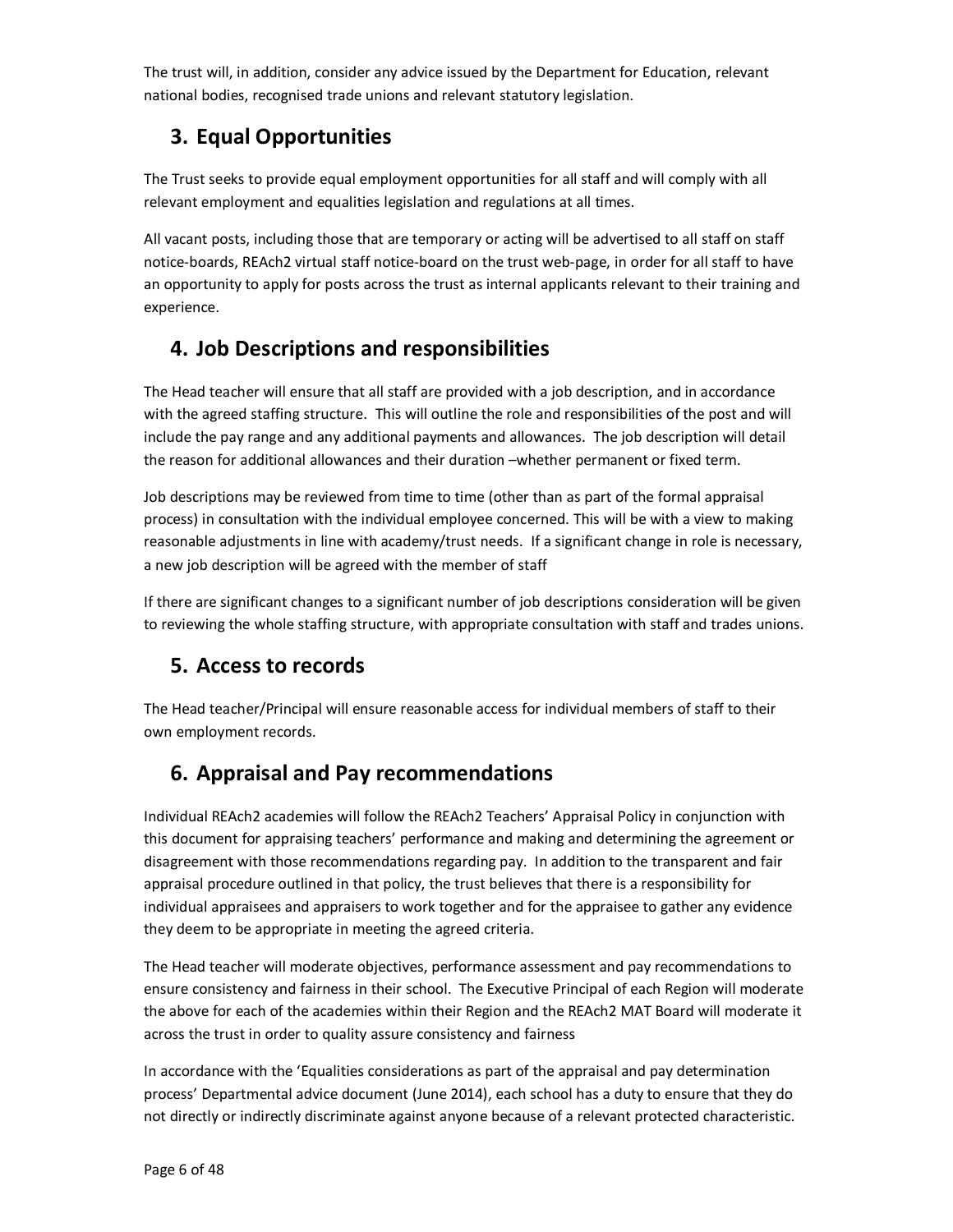All public authorities – including schools – must comply with the new Public Sector Equality Duty (PSED) introduced by the Equality Act 2014 (section 149 of Equality Act 2010). To discharge the duty schools must have due regard to the need to:

- · Eliminate discrimination, harassment, victimisation and any other conduct that is prohibited by or under the Act.
- · Advance equality of opportunity between people who share a relevant protected characteristic and people who do not share it (applies to age, disability, gender reassignment, pregnancy and maternity, race, religion or belief, sex and sexual orientation)
- · Foster good relations between people who share a relevant protected characteristic and people who do not share it.

For further information on what this means for teachers' pay, please see Appendix 10

## **7. Discretionary Pay Awards**

Discretionary pay awards will only be made in accordance with the criteria set out in this policy.

## **8. Safeguarding**

Where a pay determination leads (or may lead) to the start of a period of safeguarding, the LGB/Regional Board will comply with the relevant provisions of the STPCD. They will give the required notification as early as possible, and, no later than one month after the determination of pay has been made. More details on safeguarding can be found in relevant sections below.

## **9. Annual determination of pay**

The salaries of all teaching staff including the Headteacher/Principal, Head of School, Deputy Head/s and Assistant Head/s (*delete as appropriate dependant on the staffing structure of your school*) will be reviewed annually by 31 October for teachers and 30 November for the Head teacher, to take effect from 1 September.

Each teacher's appraisal report will contain a pay recommendation based on the evidence discussed at the appraisal review meeting, and the previously agreed criteria for progression. (please see section 10 of the Appraisal policy. This should contain no surprises for the member of staff.

The Headteacher/Principal is responsible for submitting these recommendations to the LGB Finance Committee for approval. For recommendations regarding the Head teacher's pay progression, the Executive Principal of the Region is responsible for submitting the recommendation to the Regional Board Finance Committee.

Decisions on annual pay progression recommendations will be communicated to all relevant staff by the Head teacher in writing in accordance with the STPCD. This will set out the reasons why decisions have been taken. The Decision on the Headteacher's/Principal's pay will be communicated in writing by 30 November in accordance with the STPCD. The instruction to amend pay from the relevant date (1 September) will be issued immediately after the time limit for lodging an appeal has expired (10 days), or immediately after an appeal has concluded.

All teachers are entitled to receive an annual pay statement by 31 October for teachers and 30 November for the Head teacher, which will include: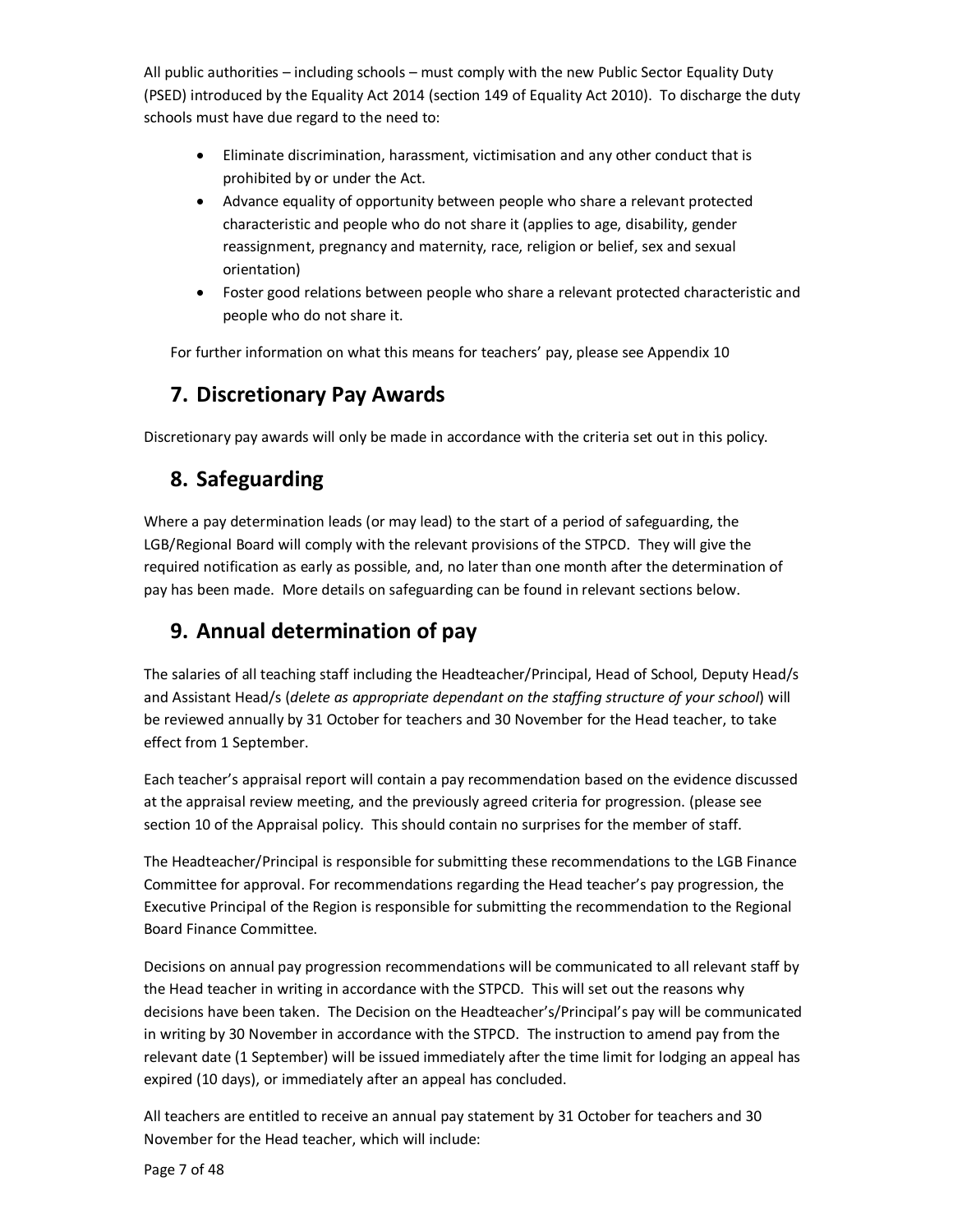- · Details of salary (based on the agreed Job Description)
- · Details of any financial benefits to which the member of staff is entitled
- · Any safeguarding arrangements if they apply

*A review may occur at a time other than during the annual cycle where there has been a significant change to an individual teacher's role and responsibilities that may have an impact on their pay. In these circumstances, a revised written pay statement will be issued to the teacher and will include details of any safeguarding arrangements, if they apply.*

#### **TLRs**

#### **On the written pay statement, the following information must be included with regard to TLRs:**

- · The value
- · The nature of the significant responsibility for which it was awarded
- · A note if the TLR was awarded whilst the teacher occupies another post in the absence of the post-holder
- · The date on which it will come to an end, including, where relevant, any circumstances in which (if occurring earlier than that date) it will come to an end
- · For TLR3s, a statement that these will not be safe guarded.

## **10. Recruitment**

## **10.1 Teaching staff**

The Finance Committee of the LGB on delegated authority from the Trust Board will determine the pay range for each vacancy before it is advertised. The starting salary within the advertised range will be decided on appointment of the successful candidate. The Governing Body undertakes that it will not restrict the pay range advertised for or starting salary and pay progression prospects available for classroom teacher posts, other than the minimum of the Main Pay Range and the maximum of the Upper Pay Range.

The Governing Body will apply the principle of pay portability in making pay determinations for all new appointees.

All posts will be advertised either internally or externally (though always clearly displayed on staff notice boards/REAch2 web page.) locally or nationally as appropriate. This will be decided by the Head teacher and LGB.

Each advertisement will include details of the minimum and maximum pay-scale points of the post. In addition, the advertisement will include details of the following (previously determined by the relevant committee of the LGB/Regional Board):

- · The nature and requirements of the role
- · Experience required to undertake the specific duties of the post
- · Any specialist knowledge required for the post
- · The wider REAch2 context

The expected level of skill and experience will be clearly set out in the advertisement, as well as details of any additional payments or allowances applicable to the post.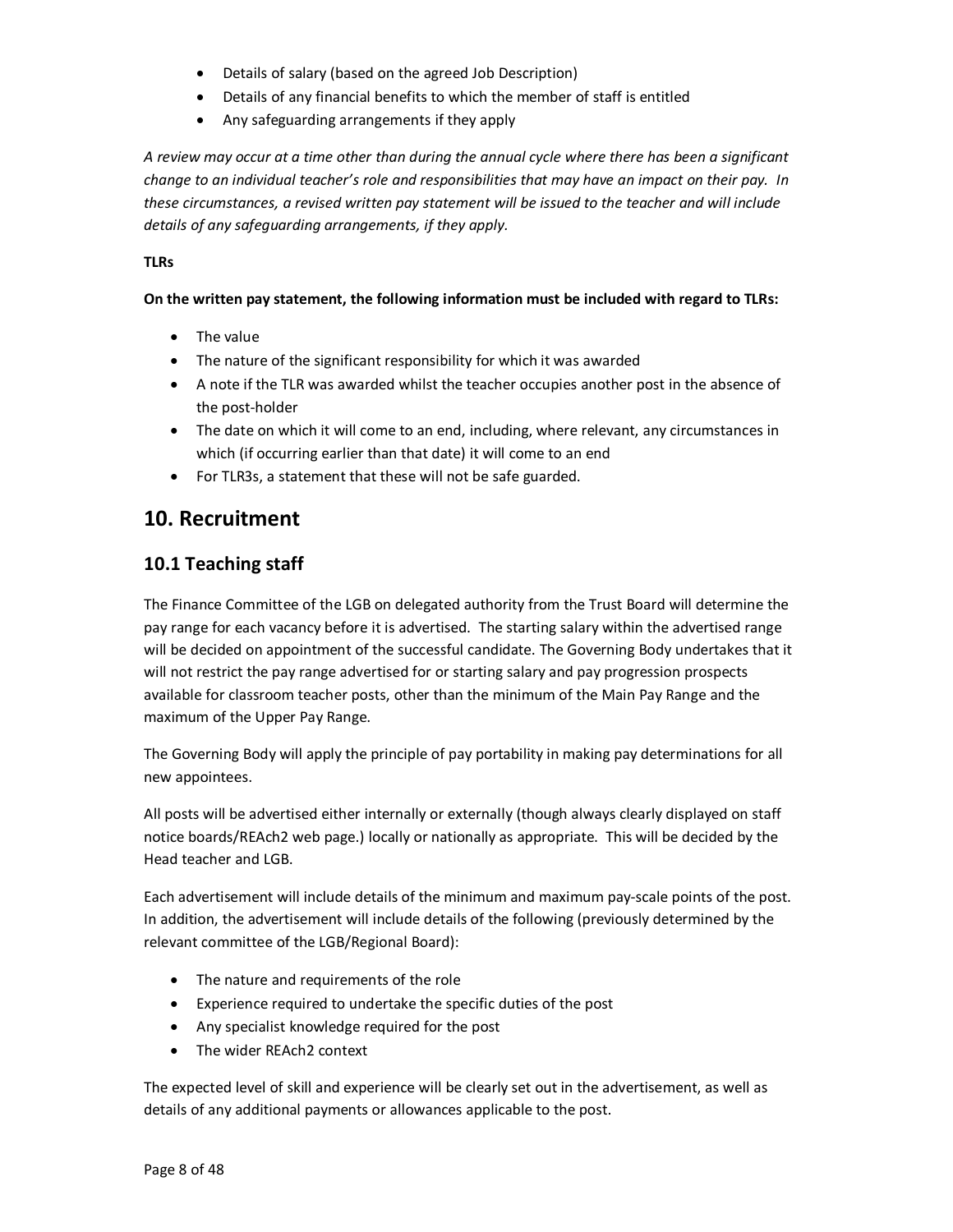Temporary posts will be advertised as such, with details of the duration and the reasons for that duration.

Teachers both from within REAch2, and from outside the Trust, moving from one post to another within the Main Pay Scale and Upper Pay Scale will be appointed on their previous point as a minimum.

# **Teaching Staff**

## **11. Pay and conditions**

All teachers in REAch2 are employed in accordance with the statutory provisions set out in the School Teachers' Pay and Conditions Document (STPCD) which is updated each September as well as the Conditions of Service for School Teachers in England and Wales (the Burgundy Book).

The following pay arrangements have been agreed by the REAch2 Board using the flexibilities contained within the STPCD.

The Finance committee of the LGB will apply any local area allowances to teachers' pay within their individual academies.

#### **September 2015 Pay award**

A 1% uplift was applied to all teachers' pay points including allowances from  $1<sup>st</sup>$  September 2015 with the exception of the following : A 2% uplift was applied to M6 and a 0% uplift was applied to the maxima of the Head teacher Groups. Where the equivalent pay point did not represent the maxima of the Head teacher Group, a 1% uplift was applied.

## **11.1 Part Time Teachers**

The Head teacher and the Finance Committee of the LGB will ensure that all part time employees are treated no less favourably than a full time comparator.

Teachers employed on an on-going basis at this school, but who work less than a full working day or week are deemed to be part-time. The LGB will give them a written statement detailing their working time obligations and the mechanism that is used to determine their pay, subject to the provisions of the statutory pay arrangements.

Part-time teachers will be entitled to be paid for their contractual hours pro rata to a full-time teacher, with the exception of TLR3, and will also be entitled to PPA time, other non-contact time, directed time and duties allocated on a pro rata basis.

## **11.2 Supply/short notice teachers**

Teachers employed on a day-to-day or other short notice basis will be paid in accordance with the provisions of the STPCD on a daily basis calculated on the assumption that a full working year consists of 195 days; periods of employment of less than a day being calculated pro rata (by dividing their annual salary by 1265 to give an hourly rate).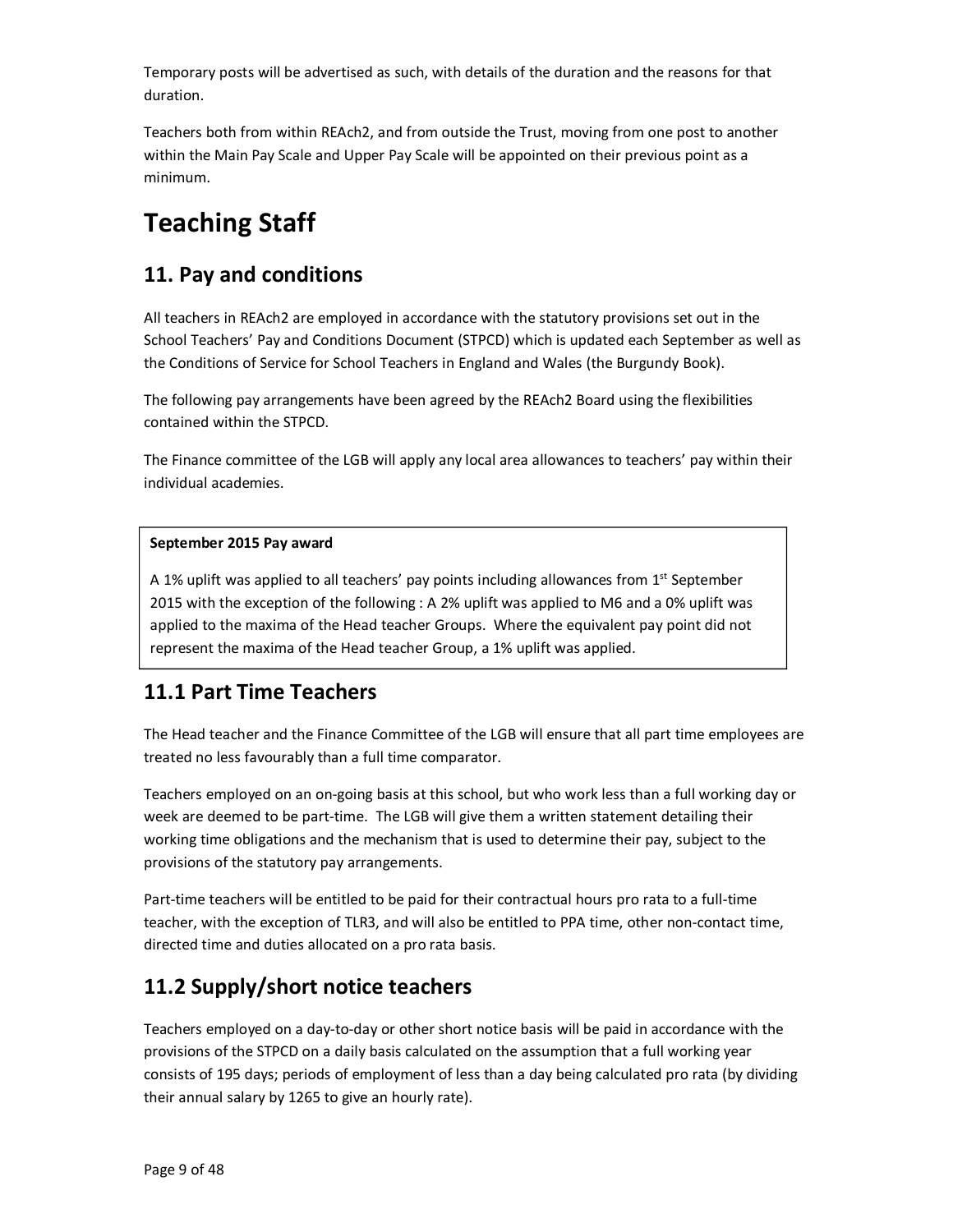## **12. Appeals** (Appendix 2)

A teacher (including the Head teacher) wishing to appeal in relation to their pay will follow the process outlined below:

A teacher/Headteacher may appeal against any determination in relation to his/her pay or any other decision taken by the relevant body that affects his/her pay.

At all stages of the appeal, a teacher/Headteacher may be accompanied by and represented by a work colleague or trade union or professional association representative.

Any member of staff appealing has the right to see all relevant papers.

The following list, though not exhaustive, includes the usual reasons for appealing against a pay decision.

- · Incorrect application of any of the provisions contained in the STPCD;
- Failure to have proper regard for statutory guidance;
- · Failure to take proper account of relevant evidence;
- · Taking account of irrelevant or inaccurate evidence;
- · Evidence of unlawful discrimination or bias against the teacher.

The decision of the appeal panel will be given in writing and will include a note of what evidence was considered and the reasons for the decision.

The decision of the appeal panel is final.

For the full Appeals procedure, please see Appendix 2

## **13. Headteacher/Principal Pay**

For appointments after 1 September 2014, the Trust will determine the pay range to be advertised and they will agree the pay on appointment as follows:

The Trust will assign a seven point Individual School Range (ISR) from the DfE Pay spine for Leadership spine at Appendix 11.

The REAch2 trust board has established a Leadership group pay structure with posts paid in accordance with the minimum and maximum points for such posts as determined by the STPCD. The REAch2 Leadership group pay structure is shown at Appendix 10 :

#### **Determination of the school's Headteacher group and Head Teacher Pay ranges**

The seven point Individual School Range (ISR) will be based on the school group size as determined by the STPCD. Based on the school group, the pay ranges for Head teachers is set out at Appendix 12

Schools must be assigned to a Headteacher group in accordance with the following table as set out in the STPCD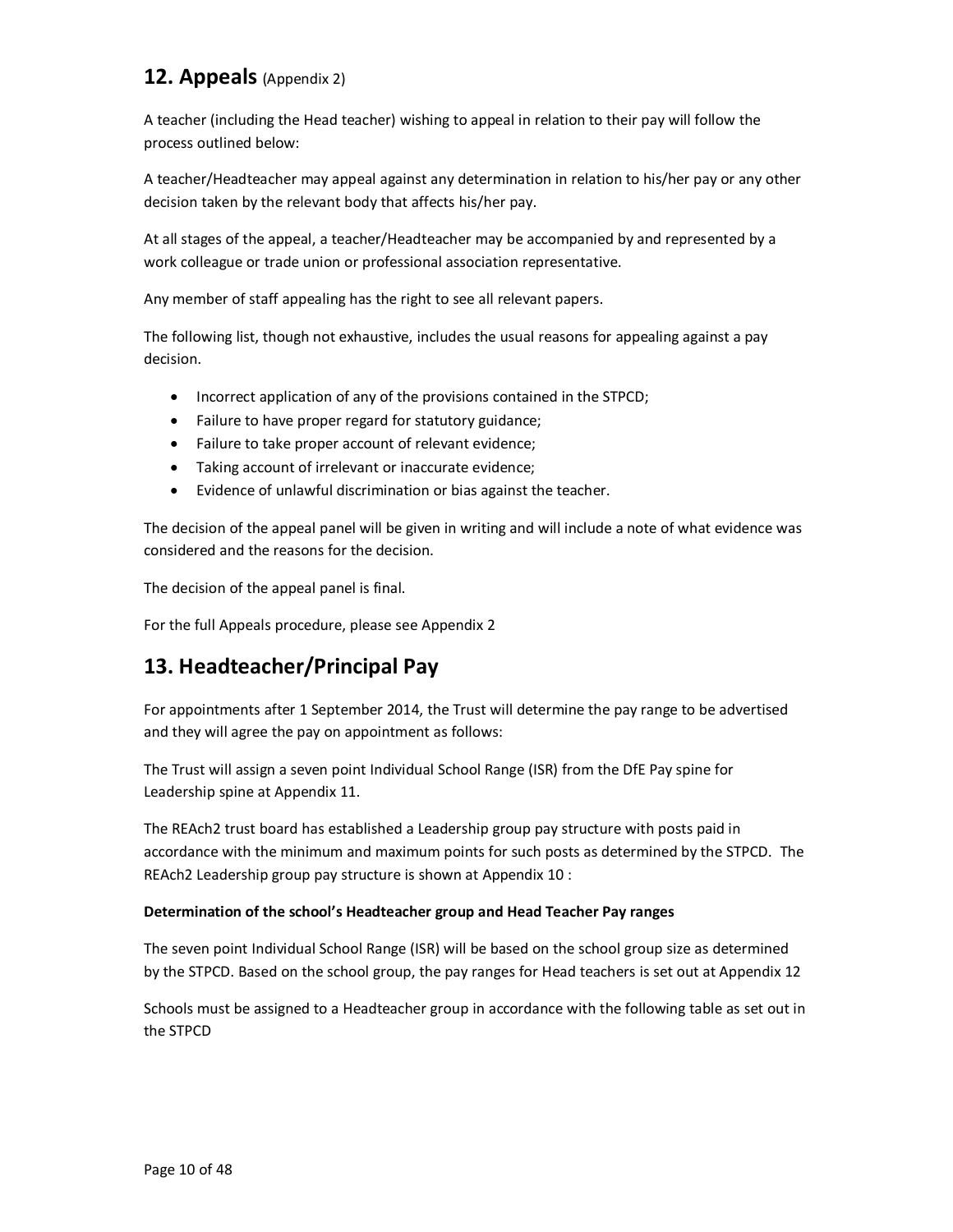| TOTAL UNIT SCORE | <b>GROUP</b>   |
|------------------|----------------|
| Up to 1,000      | $\mathbf{1}$   |
| 1,001-2,200      | $\overline{2}$ |
| 2,201-3,500      | $\overline{3}$ |
| 3,501-5,000      | $\overline{4}$ |
| 5,001-7,500      | 5              |
| 7,501-11,000     | 6              |
| 11,001-17,000    | $\overline{7}$ |
| 17,001 and over  | 8              |

The total unit score must be determined in accordance with the number of pupils on the school register, calculated as follows:

| <b>KEY STAGE</b>                                                                           | UNITS PER PUPIL |
|--------------------------------------------------------------------------------------------|-----------------|
| For each pupil in the preliminary stage and each<br>pupil in the first or second key stage | l 7             |
| For each pupil in the third key stage                                                      | 9               |
| For each pupil in the fourth key stage                                                     | 11              |
| For each pupil in the fifth key stage                                                      | 13              |

The number of pupils on the school register, and the number of pupils at each key stage must be determined by the numbers as shown on the most recent return of the DfE School Census.

Each pupil with a statement of special educational needs (SEN) or from September 2014, an Education, Health and Care plan must, if in a special class consisting wholly or mainly of such pupils, be counted as three units more than the pupil would otherwise be counted and if not in a special class, be counted as three such units only where the relevant body so determines.

Where the head teacher is appointed as head teacher of more than one school on a permanent basis, the MAT Board must calculate the Headteacher group by combining the unit score of all the schools for which the Headteacher is responsible, to arrive at a total unit score which then determines the Headteacher group.

Unit totals and Headteacher groups – special schools must be determined in accordance with the STPCD.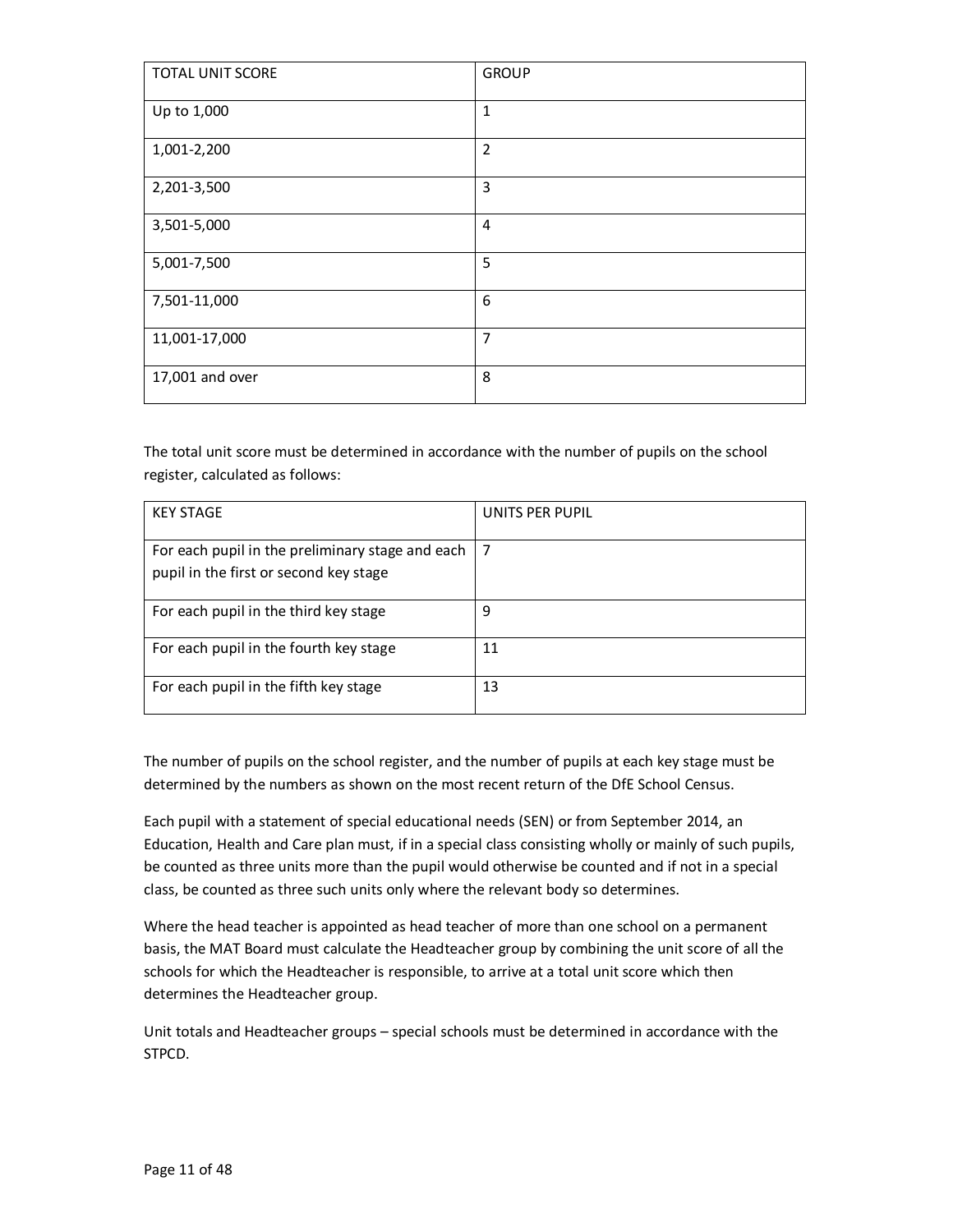#### **Unit totals and Headteacher groups – particular cases**

If there are expected changes in number of registered pupils and teaching establishments and for new schools

The Trust will assign the school group in accordance with the STPCD, This will include the seven point Individual School Range (ISR) based on the school group size as determined by the STPCD

**Determination of Leadership Pay Ranges -** When determining an appropriate pay range, the relevant body must take into account all of the permanent responsibilities of the role, any challenges that are specific to the role, and all other relevant considerations. In the case of a new appointment, the relevant body may wish to consider whether the requirements of the post and the extent to which the preferred candidate meets those requirements are such that it would be appropriate to set the starting salary above the minimum of the relevant Headteacher group. The relevant body must ensure that there is appropriate scope within the range to allow for performance related progress over time.

Pay ranges for headteachers should not normally exceed the maximum of the Headteacher group. However, the headteacher's pay range (when determined on or after 1 September 2014 may exceed the maximum where the relevant body determines that circumstances specific to the role or candidate warrant a higher than normal payment. The relevant body must ensure that the maximum of the headteacher's pay range and any additional payments made does not exceed the maximum of the headteacher's group by more than 25% other than in exceptional circumstances and the MAT Board will seek external independent advice and will refer to the Trust Board before providing such agreement and support its decision with a business case.The maximum of the deputy or assistant headteacher's pay must not exceed the maximum of the Headteacher group for the school, calculated in accordance with the STPCD 2014. The pay-range for the Deputy or assistant should only overlap the headteacher's pay range in exceptional circumstances.

#### **Determination of temporary payments to headteachers**

The Regional Board may determine that payments be made to a head teacher for clearly temporary responsibilities or duties that are in addition to the post for which their salary has been determined since 1 September 2014.

The total sum of the temporary payments made to a head teacher in any school year must not exceed 25% of the annual salary which is otherwise payable to the head teacher, and the total sum of salary and other payments made to a head teacher must not exceed 25% above the maximum of the head teacher group except where the MAT Board have determined that additional payments be made to a head teacher which exceed the limit. This will only occur in wholly exceptional circumstances. The Regional Board must produce a business case for the Trust Board to consider, and seek external advice before seeking such agreement.

These temporary payments do not apply to payments made in accordance with

- · Residential duties where these are a requirement of the post; or
- · Payments in respect of housing or relocation expenses which relate solely to the personal circumstances of that head teacher.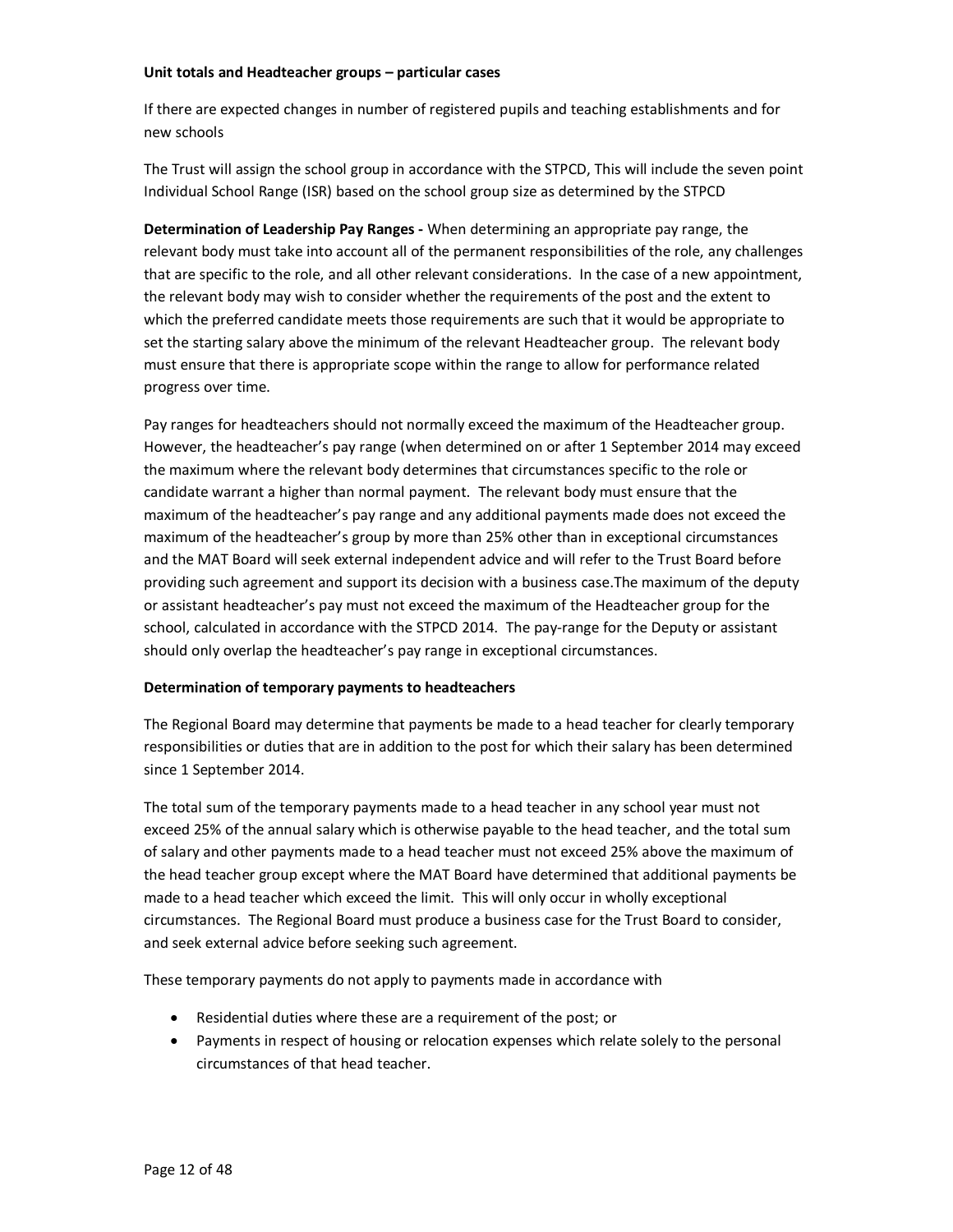# **14. Leadership Group Performance Management and pay progression**

#### **Headteacher/Executive Head Teacher/Head of School**

At the start of each academic year, the LGB will appoint 2-3 governors who will agree performance objectives/targets with the Head teacher/principal. The governors will appoint an appropriate external advisor who will provide independent advice, this would normally be the Executive Principal of the region. The performance objectives/targets must be in line with priorities identified in the School Development Plan.

The Headteacher/Principal's appraisal of performance will be conducted in accordance with the trust's Appraisal Policy and will include the Executive Principal of the region as an appraiser. At the conclusion of the annual appraisal cycle, the nominated governors, and the Chair of Governors will make a written pay recommendation to the Finance Committee of the Regional Board. The recommendation will include the reasons for the recommendation and the level of salary that is recommended as well as the date from which it will be paid (normally 1 September). The recommendation would normally be for a movement of 1 point on the pay-range where there has been a sustained high quality of performance in respect of school leadership and management and pupil progress and will be based on the annual performance review and the views of the Chair of Governors' with regard to the Head's overall performance for the year. In exceptional circumstance where the head teacher has shown exceptional performance the recommendation may be for a movement of 2 points. Any decision will be objectively justified and recorded.

Once determination is made by the relevant body, the Head teacher/principal will be informed of the decision in writing by 30 November, with effect from 1 September.

If the Head teacher/Principal wishes to appeal the decision of the relevant body, s/he will follow the appeals process set out at Appendix 2.

#### **All Leadership Group Posts**

- · **The LGB (please see specific guidance for Headteacher/ Executive Head teacher and Head of School Posts above) will make decisions on pay progression for leadership posts based on the following:**
- · **The decision of whether or not to award pay progression must be related to the individual's performance, as assessed through the REAch2 Teachers' Appraisal Policy, and must include agreed objectives relating to school leadership and management, and pupil progress.**
- · **A recommendation on pay must be made in writing as part of the individual's appraisal report, and in making its decision the relevant body must have regard to this recommendation.**
- · **Pay decisions must be clearly attributable to the performance of the individual.**
- · **Sustained high quality of performance having regard to the results of the most recent appraisal carried out in accordance with the REAch2 Teachers' appraisal policy should give the individual an expectation of progression up the pay range.**
- · **Where in accordance with the provisions of an earlier REAch2 Teachers' Pay Policy, the relevant body has determined a pay range the maximum of which exceeds the highest salary payable under this Pay Policy it must continue to pay any salary determined by**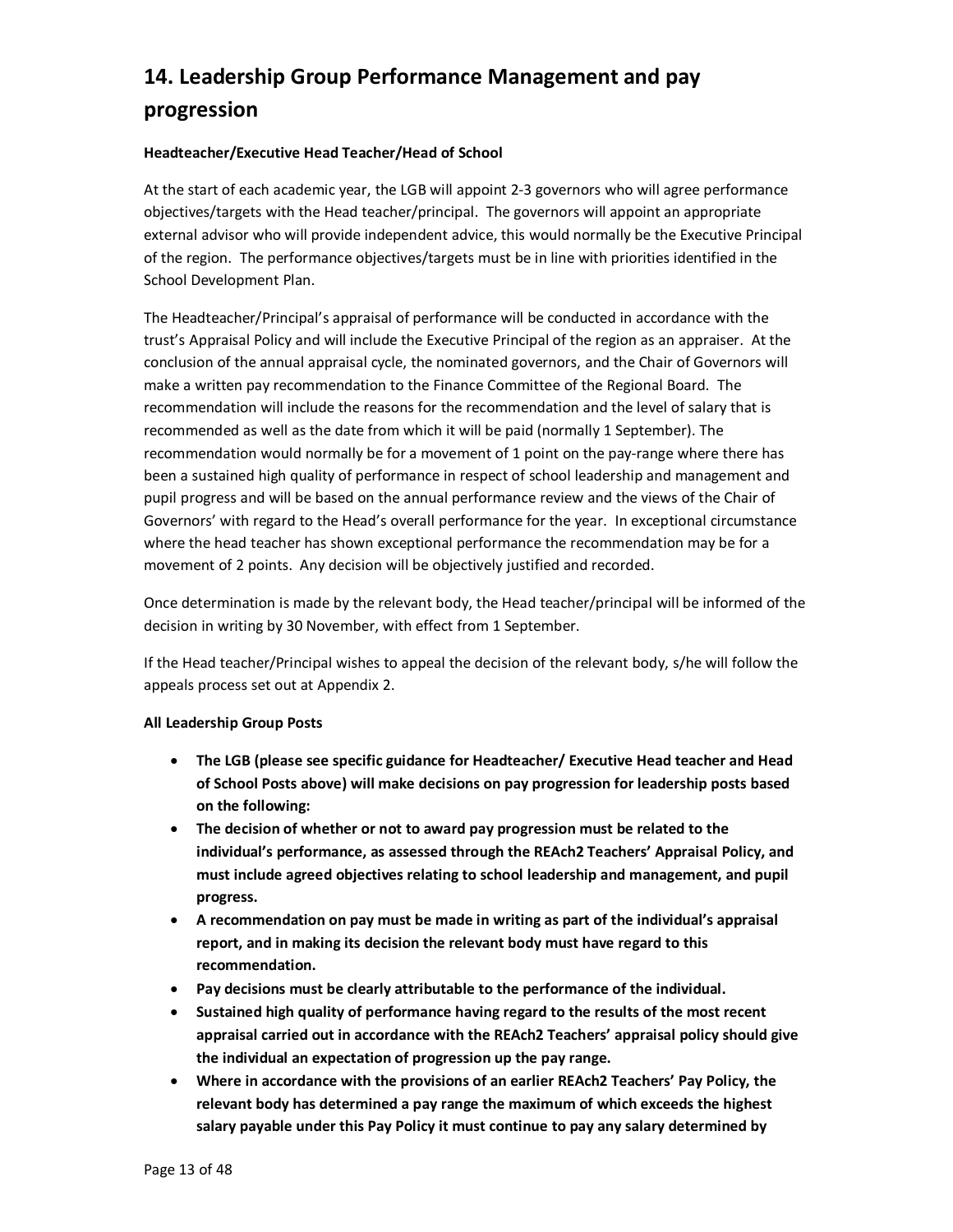#### **reference to that pay range until such time as it reassesses the pay range for its leadership posts under the provisions of this policy.**

If teachers on the leadership pay scale wish to appeal the determination of the relevant body regarding their pay, they should follow the appeals procedure set out in Appendix 2.

## **15. Acting Allowances**

These are payable to teachers who are assigned to carry out the duties of Head, Deputy or Assistant Head teacher in accordance with the STPCD. The Finance Committee of the LGB will, within 4 weeks of the commencement of the acting arrangements determine whether or not the member of staff will be paid an allowance. For any acting duties of the Head, deputy or assistant headteacher that last for a period of 4 weeks or more, the post-holder will be paid at an appropriate point on the Head's ISR, the Deputy head range or the assistant head range as determined by the Finance Committee of the LGB. Payment will be backdated to the commencement of the acting duties. When an absence is planned or prolonged, the acting allowance will be agreed in advance and paid from the first day of absence.

## **16. Leading Practitioners**

The primary purpose of the Leading Practitioner role is modelling and leading the improvement of teaching skills across the school. These roles are paid above the maximum of the Upper Pay range.

There will be a 5 point scale for Leading Practitioner posts. The range applied to each post across the school may vary in accordance with differentials of role and responsibility of individual posts

The Finance Committee of the LGB will appoint a 5 point scale from within the pay scale based on the successful candidate's relevant skills and experience, and to allow for pay progression.

The Pay-scales for Leading Practitioners can be found at Appendix 12

## **16.1 Pay progression for Leading Practitioners**

Progression for teachers paid on the LP pay range will be subject to the outcome of the annual appraisal review (conducted under the trust's appraisal policy). LP's will need to demonstrate within their appraisal that they :

- · Have made good progress towards their objectives
- · are an exemplar of teaching skills, which should impact significantly on pupil progress within the school (and in the wider trust context if desired/relevant)
- · Have made a substantial impact on the effectiveness of other staff and colleagues. This includes where there have been specific elements of practice that have been highlighted as in need of improvement.
- · are highly competent in all aspects of the Teachers' Standards
- · Have shown strong leadership in developing, implementing and evaluating policies and practice that contribute to school improvement.

Following the written recommendation of pay progression arising from the annual appraisal review, the Finance Committee of the LGB will determine pay progression and ensure that the amount is clearly demonstrated to be attributable to the performance of the LP. They will be able to objectively justify and support their decision by the evidence.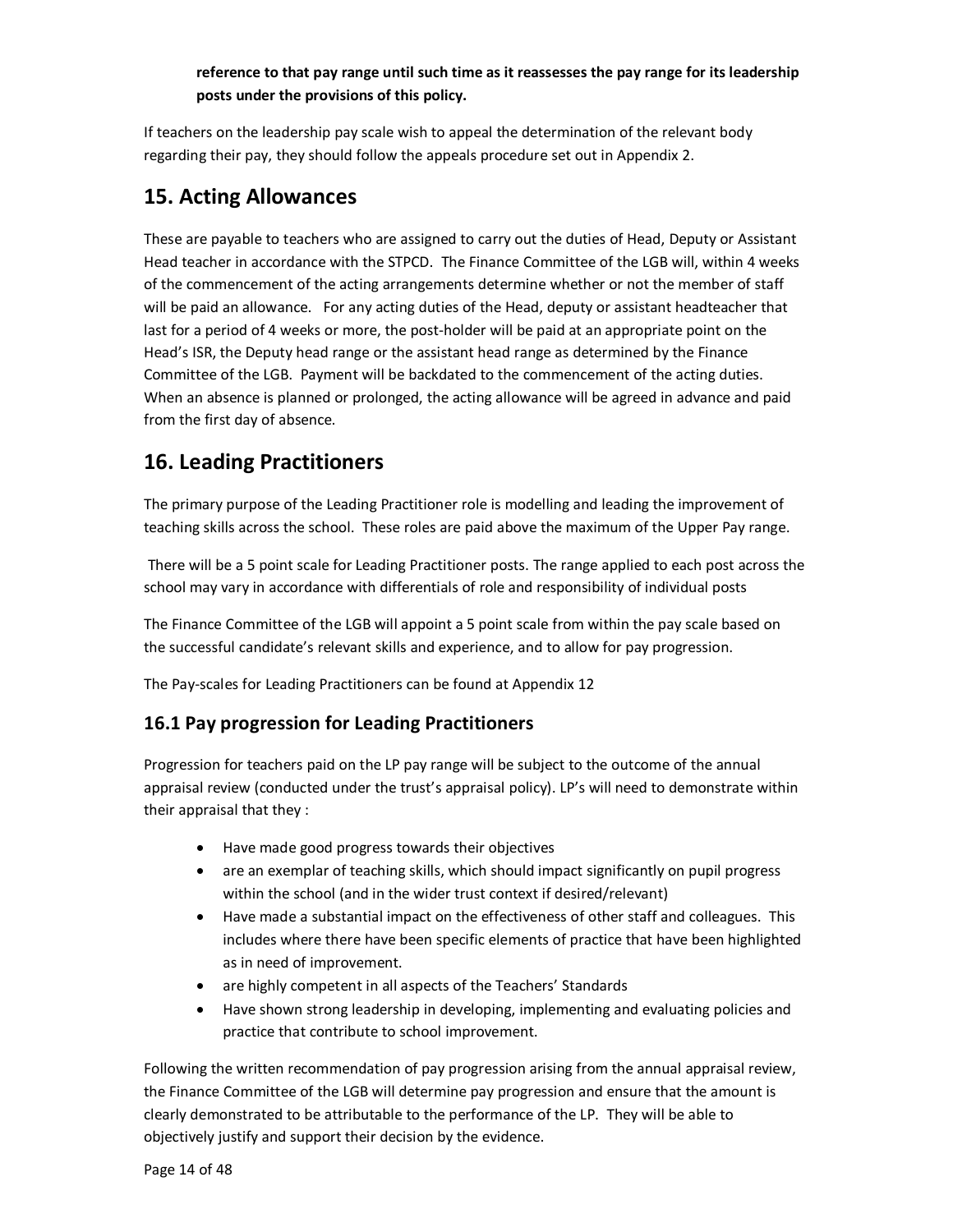The relevant body may determine an award of one incremental point for sustained high quality performance, or more increments (up to 2) where performance has been exceptional. Where performance has not been of a sustained high quality, and this is reflected by the recommendation of the appraiser, the Finance Committee of the LGB may determine that there should be no pay progression. The pay review will take place by 31 October effective from 1 September.

If a teacher paid on the LP pay scale wishes to appeal any decision made by the relevant body regarding their pay, they should do so using the appeals procedure set out in Appendix 2.

## **17. Teachers on the Main and Upper Pay Ranges**

## **17.1 Newly appointed teachers**

The Finance Committee of the LGB will determine the salary range of each vacant post prior to advertising it. On appointment, they will determine the starting salary on the trust's pay structure – based on the Main Pay Range (MPR) or Upper Pay Range (UPR) with regard to:

- · The requirements of the post
- · Specialist knowledge or skills required for the post
- · Experience required to undertake the specific duties of the post
- · The wider academy/Regional/Trust context

#### **The Trust applies the principle of pay portability as per section 10.1 (Recruitment)**

## **17.2 Pay Structure**

The REAch2 trust board has established a pay structure with posts paid in accordance with the minimum and maximum points for such posts as determined by the STPCD. The REAch2 pay structure is shown at Appendix 13 :

## **17.3 Pay progression based on performance**

In REAch2, teachers can expect to receive regular, constructive feedback on their performance and are subject to annual appraisal that recognises their strengths, informs plans for their future development and helps to enhance their professional practice. The arrangements for appraisal are set out in the REAch2 Appraisal policy which should be read in conjunction with this policy.

In REAch2 appraisal is intended to support and develop teachers' professional and career development and will ensure rapid, aspirational and sustained progress in pupil outcomes.

Decisions regarding pay progression will be made with reference to the teachers' appraisal reports and the pay recommendations they contain. In the case of NQT's, whose appraisal arrangements are different, pay decisions will be made by means of the statutory induction process. If the member of staff successfully completes and passes the induction, pay progression would apply. If concerns have been raised and managed during the appraisal process and satisfactory and sustained improvement has not been made, the induction will not be passed and the teacher would be automatically dismissed. The above arrangements would also apply in circumstances where it is necessary to have an extension to the period of induction and would take place following completion of the extension.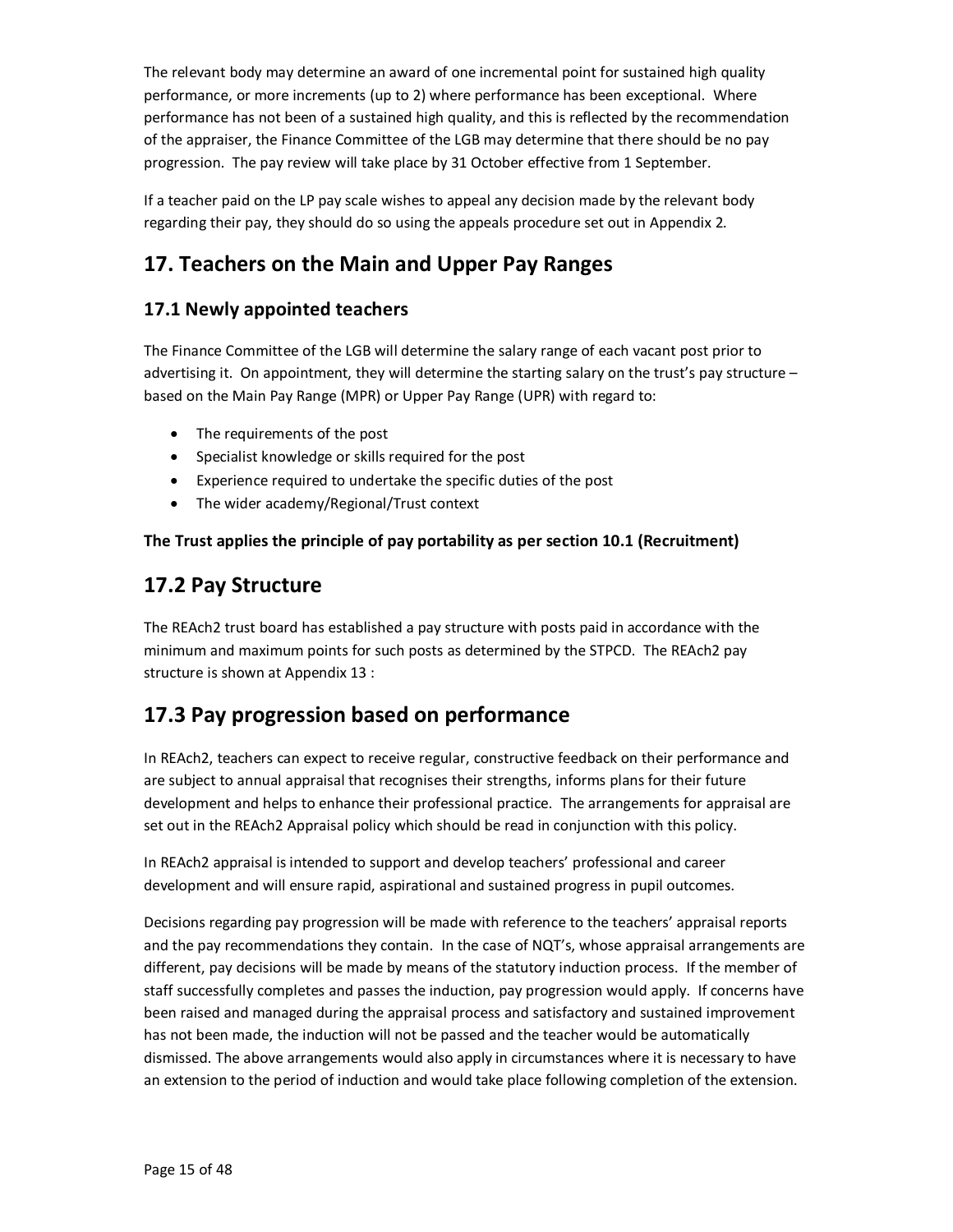In order to be fair and transparent, assessments of performance will be properly rooted in evidence. Please refer to the relevant sections within the REAch2 appraisal policy which sets out the evidence that will be used in each REAch2 Academy.

Teachers' appraisal reports will contain pay recommendations. Final decisions about whether or not to accept a pay recommendation will be made by the Finance Committee of the LGB, based solely on the appraisal report and with a view taken from the senior leadership team.

This table which gives a brief outline of possible pay progression outcomes from the appraisal process. It is included here as an overview of the criteria which are detailed and exemplified within the REAch2 Appraisal policy.

| Met                          | = X1 reference point on the   | If teachers meet their agreed   |
|------------------------------|-------------------------------|---------------------------------|
| Objectives/standards         | pay scale                     | objectives, agreed through the  |
| (evidenced through the       |                               | appraisal process               |
|                              |                               |                                 |
| appraisal cycle)             |                               | .Consideration should be given  |
| Performance level - Good     |                               | for good progress towards       |
|                              |                               | demanding objectives.           |
| Not met                      | = 0 pay increase              | If teachers do not meet their   |
| Objectives / standards       |                               | agreed appraisal objectives,    |
| (evidenced through the       |                               | and where concerns have been    |
| appraisal cycle)             |                               | raised, in writing, through the |
| Performance level - requires |                               | appraisal process, pay          |
| improvement                  |                               | progression will be withheld    |
|                              |                               | and support offered through     |
|                              |                               | the REAch2 Teacher Support      |
|                              |                               | Programme contained in the      |
|                              |                               | Appraisal Policy to improve     |
|                              |                               | performance.                    |
| Exceeded objectives etc. as  | Discretion to award           | If teachers exceed all their    |
| above                        | accelerated progression of up | agreed appraisal objectives as  |
| Performance level -          | to 2 reference points         | set out above, and their        |
| Exceptional                  |                               | performance, particularly in    |
|                              |                               | raising pupil standards and     |
|                              |                               | classroom teaching are          |
|                              |                               | exceptional (with the majority  |
|                              |                               | of pupils having made           |
|                              |                               | outstanding progress) and       |
|                              |                               | where they have contributed     |
|                              |                               | to a whole school initiative,   |
|                              |                               | progression may (at the         |
|                              |                               | discretion of the Finance       |
|                              |                               | Committee of the LGB) be        |
|                              |                               | accelerated to up to 2          |
|                              |                               | reference points.               |
|                              |                               |                                 |

For teachers on the UPR progression will normally be considered after 2 years of sustained high quality performance.

Please refer to the REAch2 Appraisal Policy and Appendices (in particular Appendix 1 and 3) to clarify how progress is measured.

Page 16 of 48 An unsuccessful performance award (pay progression) will not necessarily mean a teacher is in formal capability proceedings; the teacher may just have not met their overall agreed appraisal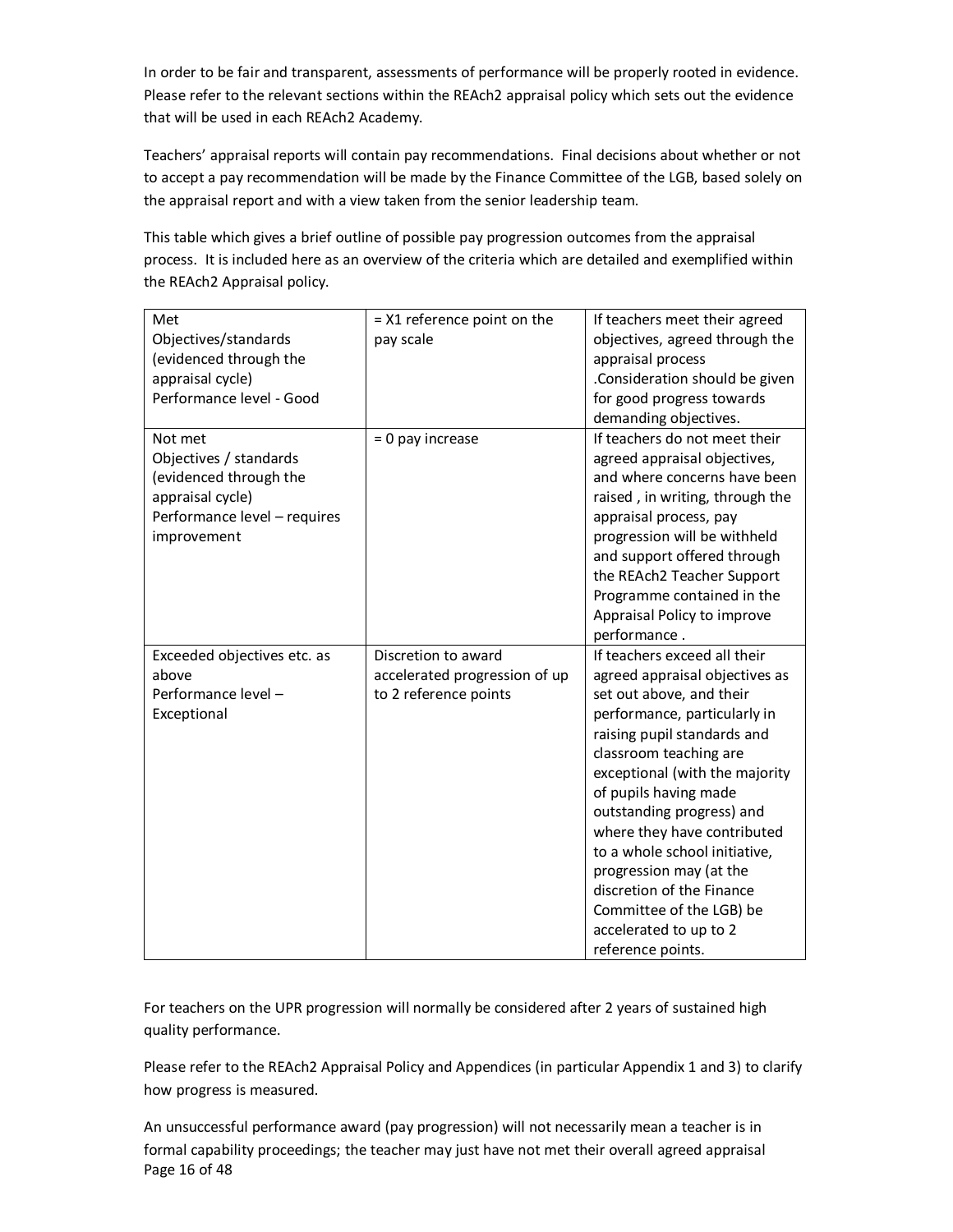objectives to a sufficient standard. Where a teacher is in formal capability proceedings, the appraisal process ceases and an annual performance award cannot be awarded. The finance committee may award the increment at a later date due to good progress following capability.

## **17.4 Pay on appointment for teachers on MPR and UPR**

A teacher newly appointed to a role within any REAch2 academy will be appointed at the relevant point on the scale based on factors outlined under the section on recruitment. If this is not at the minimum point, for any reason other than pay portability, a robust business case will need to be made justifying the placement on the range. Consideration must also be given to the level of salaries of existing staff to prevent any pay inequality occurring. The Finance committee of the LGB will make the determination of salary.

## **18. Applications to be paid on the UPR**

## **18.1 Applications to be paid on UPR**

The circumstances in which the LGB '**must'** pay a teacher on the UPR and '**may'** pay a teacher on the UPR are set out in the STPCD and these are the criteria under which this pay policy operates.

Qualified teachers may apply to be paid on the UPR at least once a year. The LGB Finance Committee shall assess any such application received and make a determination in line with this policy, on whether the teacher meets the criteria.

Applications must be made by 31 October of each year for consideration by the Head teacher. A recommendation will then be made by the Head teacher or other appropriate member of the senior leadership team with pay backdated to 1 September if the application was successful. Exceptions will be made in particular circumstances for example if the teacher is on maternity leave or on sick leave.

If a teacher is simultaneously employed at another academy/ies/school/s they may submit separate applications if they wish to apply to be paid on the UPR in that school. This academy is not bound by any pay decision made by another academy. If the other academy is also within REAch2, however, then the individual need only apply once and if their application is successful it applies to any of the REAch2 academies where they might work simultaneously.

In order for the assessment of any application to be robust and transparent, it will be an evidence based process only. Teachers will have to demonstrate that they meet or exceed all the teacher standards, through the appraisal process and based on the definitions of 'substantial' and 'sustained' set out below. They will also need to demonstrate that they have been working at that level for a significant period of time (2 years) prior to making an application for progression onto the UPR. Teachers considering application to the UPS will need to have appropriate objectives set, based on the criteria set out below..

For teachers who have been absent through disability, sickness or maternity, an application may still be made and it may cite written evidence from a 3 year period prior to the application being made. This supporting evidence may be from this, or other schools.

As defined in the STPCD, a teacher applying to be paid on the UPR must be able to demonstrate:

· That they are highly competent in all elements of the relevant standards; and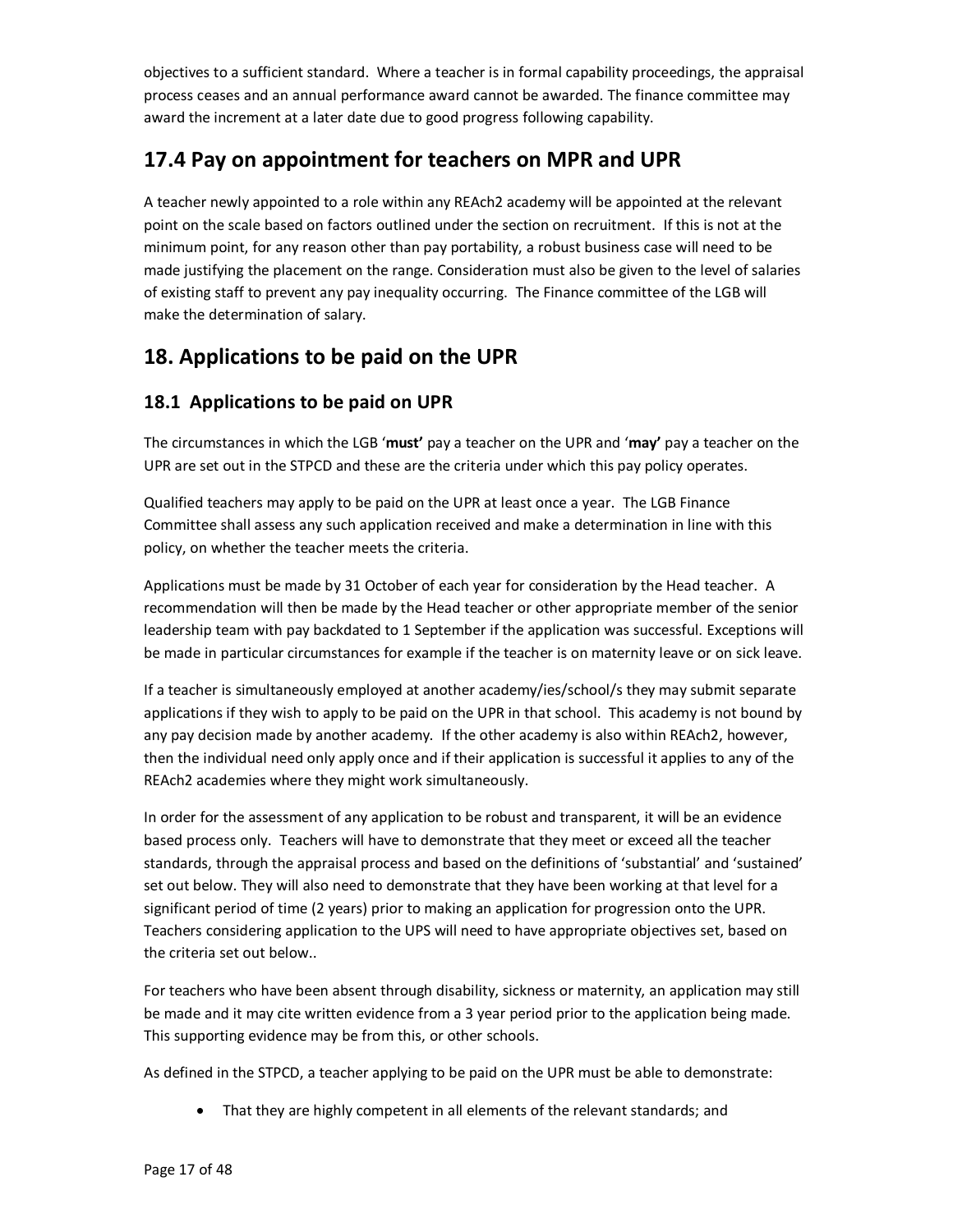· That their achievements and contribution to the educational setting/s is/are substantial and sustained.

#### In REAch2 this means:

**Substantial :** the teacher's achievements and contribution to the school are significant, by contributing, where appropriate, to developing and implementing workplace policies and practice, modelling effective team working and excellent teaching practice, promoting collaboration, being able to give effective advice on the development and wellbeing of children and young people and demonstrating effective practice that contributes to the professional development of colleagues. **and Sustained** : using evidence from the previous two appraisal cycles

#### *(1)Professional attributes – Frameworks*

*P1. Contribute significantly, where appropriate, to implementing workplace policies and practice and to promoting collective responsibility for their implementation.*

#### *(2) Professional knowledge and understanding*

*Teaching and learning – P2. Have an extensive knowledge and understanding of how to use and adapt a range of teaching, learning and behaviour management strategies, including how to personalise learning to provide opportunities for all learners to achieve their potential.*

*Assessment and monitoring – P3. Have an extensive knowledge and well-informed understanding of the assessment requirements and arrangements for the subjects/curriculum areas they teach, including those related to public examinations and qualifications.*

*P4. Have up-to-date knowledge and understanding of the different types of qualifications and specifications and their suitability for meeting learners' needs*

*Subjects and curriculum – P5. Have a more developed knowledge and understanding of their subjects /curriculum areas and related pedagogy including how learning progresses within them.*

*Health and Wellbeing – P6. Have sufficient depth of knowledge and experience to be able to give advice on the development and wellbeing of children and young people.*

#### *(3) Professional Skills*

*Planning P7. Be flexible, creative, and adept at designing learning sequences within lessons and across lessons that are effective and consistently well-matched to learning objectives and the needs of learners and which integrate recent developments, including those relating to subject/curriculum knowledge.*

*Teaching – P8. Have teaching skills which lead to learners achieving well relative to their prior attainment, making progress as good as, or better than, similar learners nationally.* 

*Team working and collaboration – P9. Promote collaboration and work effectively as a team member.*

*P10. Contribute to the professional development of colleagues through coaching and mentoring, demonstrating effective practice, and providing advice and feedback.*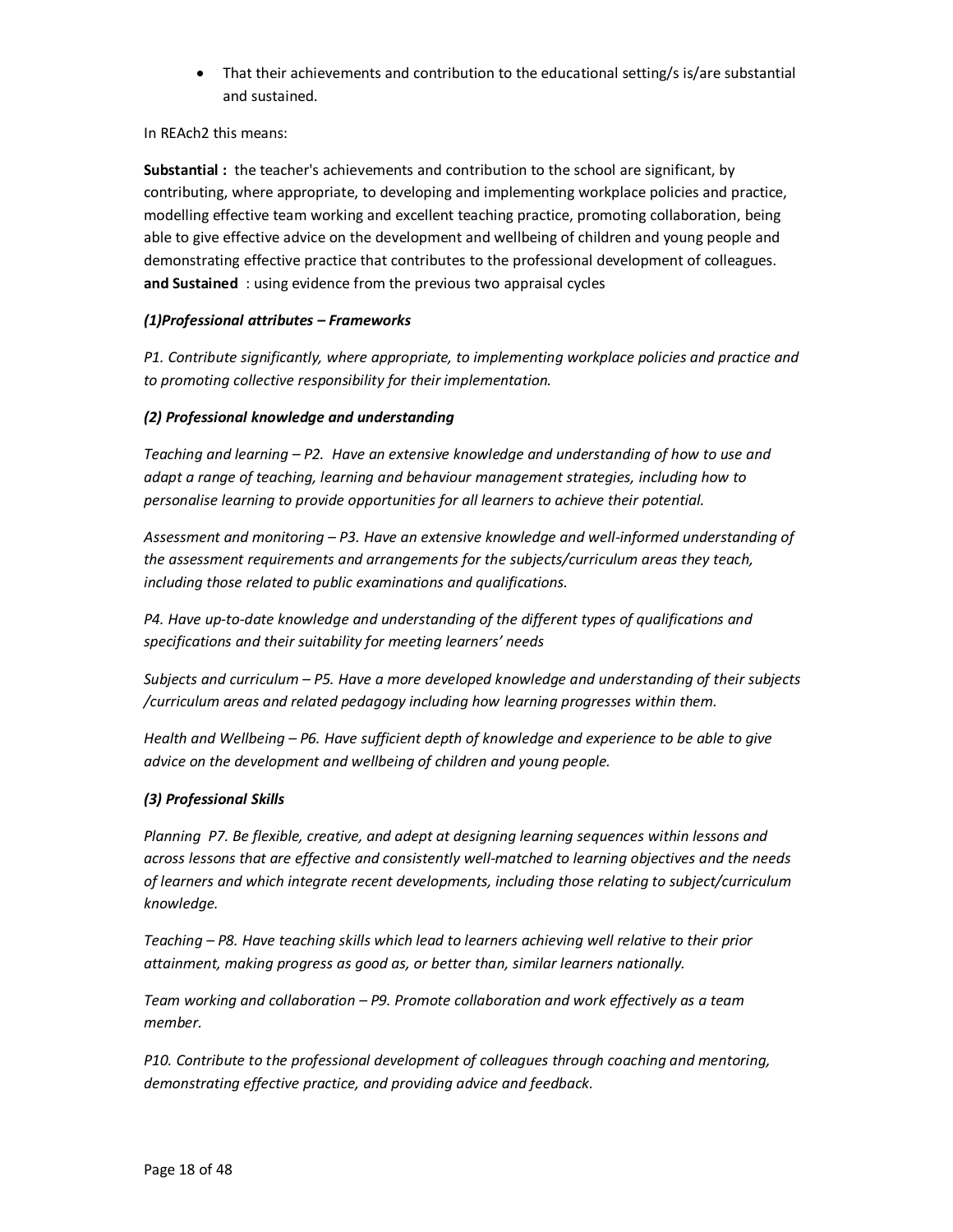## **19. Process**

The closing date for applications is 31 October

The teacher applies using the trust's application form (see Appendix 3)

The application will be assessed by the Head teacher/Principal or other relevant member of the Senior Leadership team. The teacher will be notified in writing within 20 working days.

If the application is successful, the applicant will be moved onto the UPR backdated to 1 September. Successful applicants will be placed on the minimum point of the UPR.

If the application is unsuccessful the teacher will be provided with feedback by the Head teacher/Principal. This written notification will include the area/s where it was determined that the teacher's performance did not satisfy the relevant criteria.

A teacher may appeal the decision using the appeals process set out in Appendix 2.

## **20. Pay progression for teachers on the UPR**

For pay determinations effective from 1 September 2014, the Finance Committee of the LGB will determine (based on the recommendation from the appraisal process and on input from the Head teacher/Principal) whether there should be any movement on the UPR taking into account the following:

- · The criteria for when a teacher must be paid on the UPR, set out in Section 18;
- · The evidence which in REAch2 will show that the teacher has had 2 consecutive appraisal reviews and has made good progress towards objectives.
- · Evidence that the teacher has maintained the criteria set out above for moving onto the UPR.

Pay progression on the UPR will be clearly attributable to the performance of the individual teacher measured through the appraisal process, and the Finance Committee of the LGB will be able to objectively justify its determination.

Where it is clear that the teacher meets the above criteria successfully, they will move up a point on the UPR.

Where it is clear that performance is exceptional when measured against the above criteria, and a teacher has met or exceeded their appraisal objectives, the Finance Committee of the LGB may use its flexibility to determine accelerated progression from the minimum to the maximum point on the UPR. Any decision to award accelerated progression will be objectively justified and recorded. For any consideration of accelerated progression, all teaching should be at the highest level as defined by REAch2/The school.

Where a teacher (who is eligible for pay progression) does not move up a point on the UPR. This would be due to the teacher not meeting the criteria to have been deemed successful in two consecutive appraisal reviews. This would occur where there are significant concerns which have been raised in writing and where support has been offered.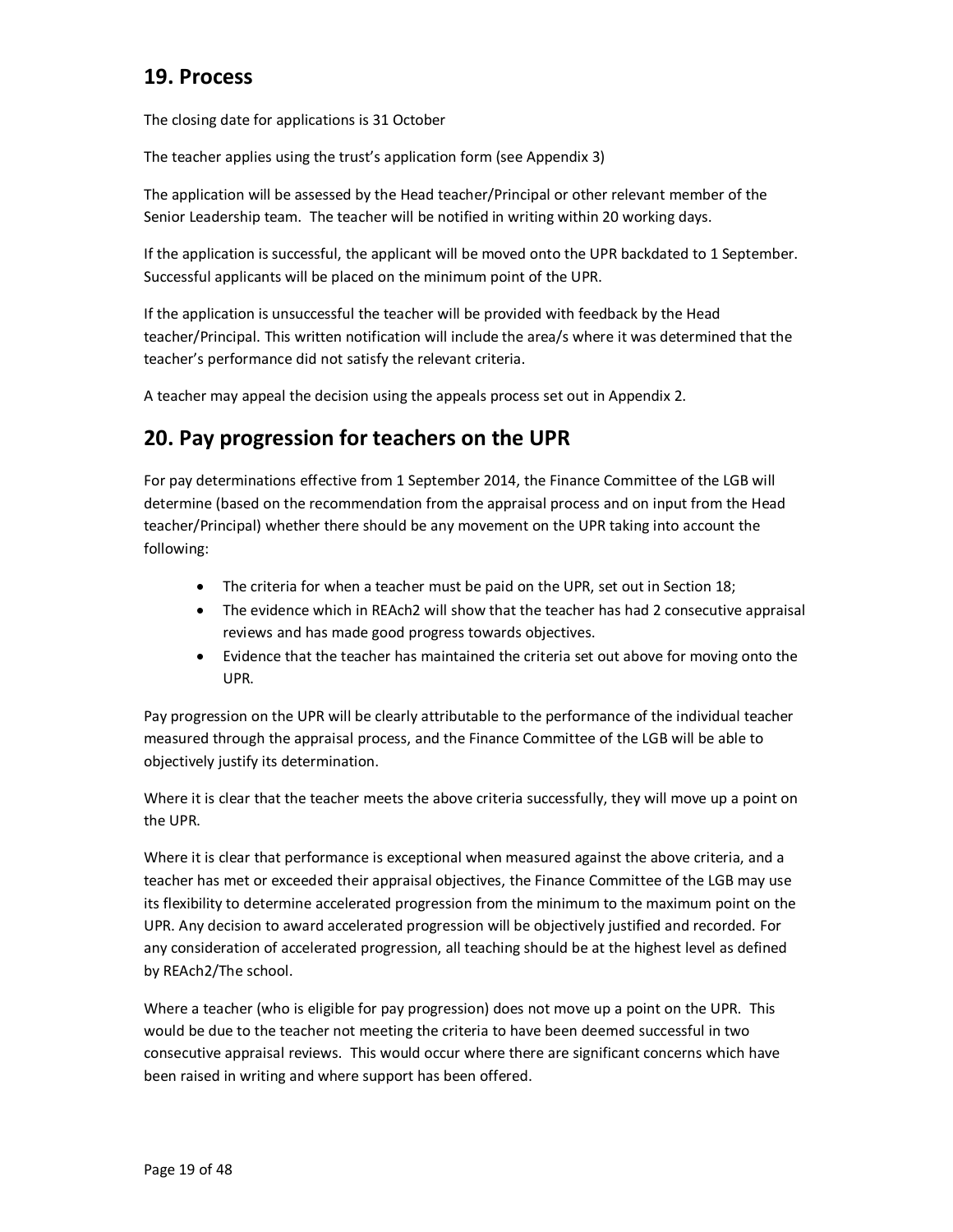## **21.Safeguarding**

Safeguarding will be carried out in accordance with the STPCD.

## **22. Overseas trained teachers**

Teachers who trained and qualified in the European Economic Area (EEA) and Australia, Canada, New Zealand and the United States of America must apply to the teaching agency for the award of QTS. Once this has been awarded payments will be made in accordance with the ranges applicable to all qualified teachers.

Non EEA trained teachers (with the exceptions outlined above) will be paid on the Unqualified Teacher pay scales (see below).

## **23. Specialist Learning Advisors**

This role has been devised by REAch2 for specialists who bring qualifications, expertise, skills and experience in their own field ( for example – Artist in residence). They do not hold QTS and they are not employed as class room teachers. They are not unqualified teachers, but rather, qualified experts who enrich the learning environment. The pay-scale for Specialist Learning Advisors can be found at Appendix 15

## **24. Unqualified Teachers**

An unqualified teacher is either a trainee working towards QTS, an overseas trained teacher as set out above who has not exceeded the four years they are allowed without obtaining QTS, or an instructor providing a course which pre-existed their employment.

The Finance Committee of the LGB will appoint unqualified teachers to a salary within the minimum and maximum points set out in the STPCD.

The REAch2 trust board has determined that the unqualified teacher pay range should be a 6 point scale where the previous 6 unqualified scale points will be converted into reference points used to determine the level of pay. The pay-scale can be found at Appendix 15.

A newly appointed teacher to the unqualified teacher pay range may be appointed at any point determined by the Head teacher/Principal. This may be on a probationary basis subject to performance. The probationary period will be 6 months after which time a review will take place and the relevant pay band and pay point will be finalised. The finalised salary will be no lower than the initial salary on appointment.

Progression within both the Specialist Learning Advisor and Unqualified Teacher pay ranges will be based on a review of the member of staff's performance assessed through the annual appraisal review and against the relevant teacher standards and objectives. The Finance Committee of the LGB may award one incremental point progression for successfully met agreed appraisal objectives and relevant standards/career level descriptors based on the recommendation made by the appraiser. For exceptional performance demonstrated through the appraisal process they may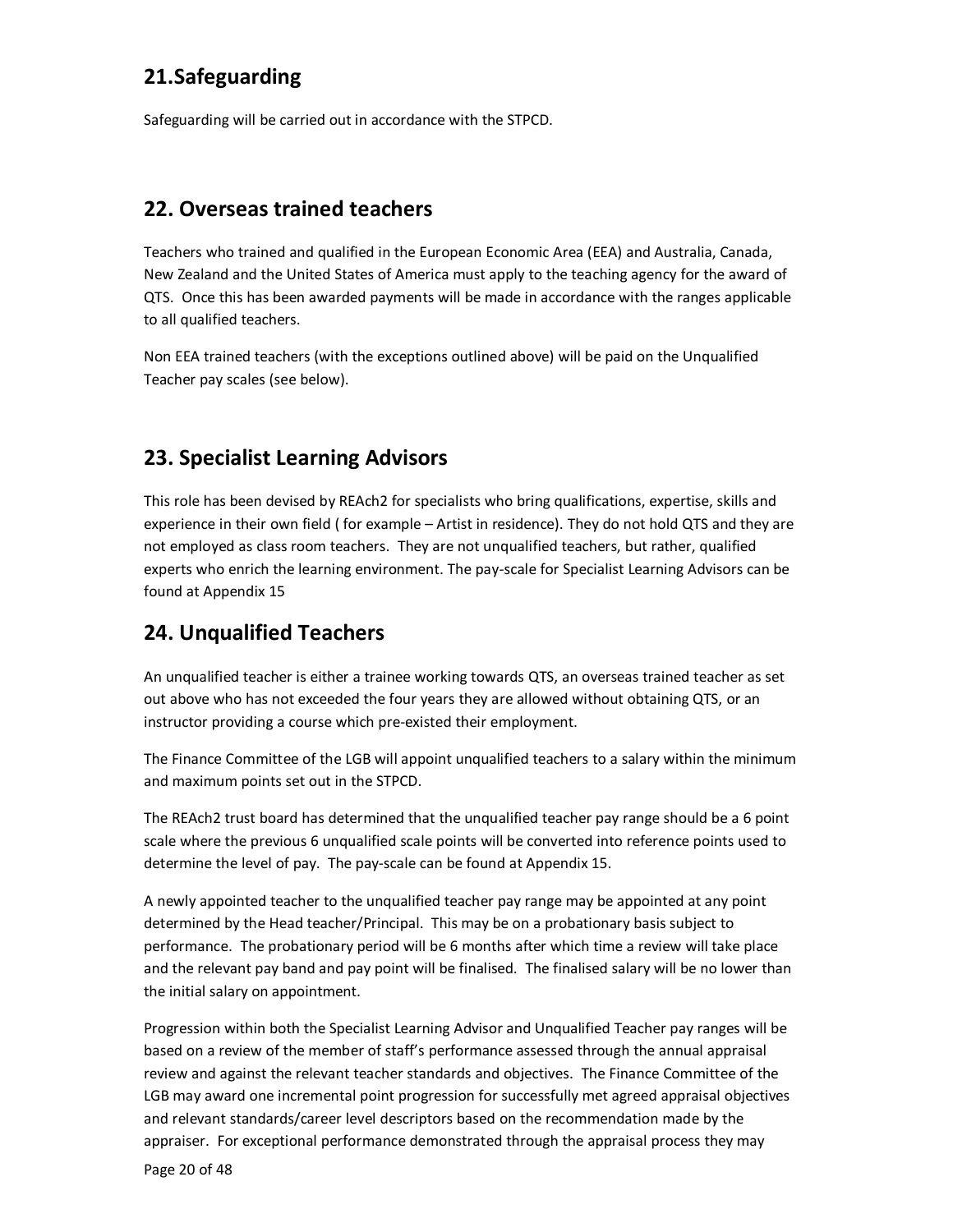award accelerated progression of 1 additional point. Where performance has not been demonstrated as being of the expected standard, the Finance Committee of the LGB may decide that there will be no pay progression that year. In this circumstance, the Specialist Learning Advisor or unqualified teacher's performance will be addressed through the trust's appraisal and possibly capability procedure.

If a Specialist Learning Advisor or unqualified teacher is not happy with the decision, they may appeal it using the appeals procedure set out in Appendix 2.

Specialist Learning Advisors and Unqualified teachers are not eligible for teaching and learning or special educational needs allowances.

#### **An Unqualified teacher who becomes qualified**

Upon obtaining QTS an unqualified teacher must be transferred to a salary within the main pay range of teachers. Where the teacher continues to be employed within REAch2 (as they were before obtaining QTS) they must be paid a salary which is the same as, or higher than, the sum of salary paid as above (including any safeguarded sum payable) as the LGB considers appropriate.

A teacher who obtains QTS retrospectively must be paid a lump sum by the relevant body responsible for the payment of remuneration at the time when QTS was effectively obtained. This lump sum must be the difference (if any) between the remuneration the teacher was actually paid as an unqualified teacher and the salary (not including any allowances) the teacher would have been paid as a qualified teacher, from the date QTS was effectively obtained to the date when the lump sum is paid.

## **25. Allowances**

## **25.1 Teaching and Learning Responsibility Payments (TLRs)**

TLR payments will be awarded to the holders of the posts indicated as having these on the school staffing structure.

A TLR (1 or 2) payment is awarded to a teacher on the MPR or UPR for undertaking sustained additional responsibilities within the school staffing structure for the purpose of ensuring the continued delivery of high quality teaching and learning, which the teacher will be held accountable for and that are not required of all teachers. Classroom teachers will not be expected to undertake permanent extra responsibilities without payment of a TLR 1 or 2.

The award may be while a teacher remains in the same post or occupies another post in the absence of a post holder. Unqualified teachers may not be awarded TLRs. TLRs must:

- · Be focused on teaching and learning
- · Require the exercise of a teacher's professional skills and judgement;
- · Require the teacher to lead, manage and develop a subject or curriculum area or to lead and manage pupil development across the curriculum;
- · Have an impact on the educational progress of pupils other than the teacher's assigned class/es or groups of pupils and involves leading, developing and enhancing the teaching practice of other staff.

Page 21 of 48 The range prescribed within the STPCD and adopted by REAch2 board, Regional Boards and LGBs for determining TLR payments is as follows: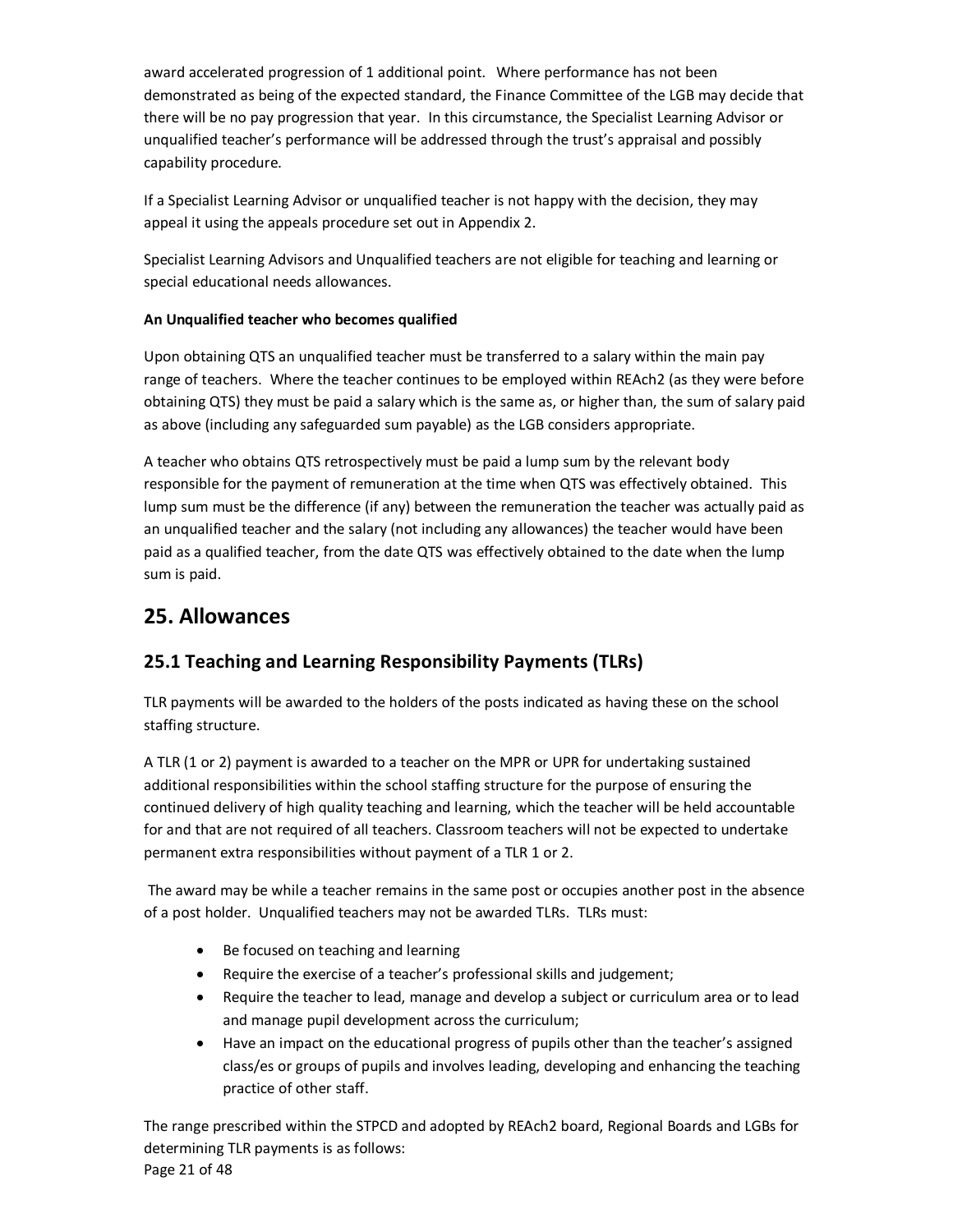| TLR 1            | £7,546-£12,770 |
|------------------|----------------|
| TLR <sub>2</sub> | £2,613-£6386   |
| TLR <sub>3</sub> | £517-£2577     |

A teacher may be awarded a TLR3 concurrently with either a TLR1 or TLR2. A teacher may not be hold a TLR1 and 2 concurrently.

TLR 1 will only be awarded where the post includes line management responsibility for a significant number of people (this would normally be more than 6, but will depend on the size of school).

The Finance Committee of the LGB may award a TLR 3 for one off externally driven projects or school improvement projects of clearly limited duration. The value of a TLR3 can be no less than £511 and no more than £2551. The duration of the fixed term must be established at the outset and payment will be calculated and paid monthly for the duration of the term.

There is no safeguarding of any fixed term TLR payment.

Before the introduction of a TLR3, the school would undertake discussion with local teacher representatives on their use.

Schools must ensure compliance with the Equalities Act as per DfE guidance outlined at Appendix 10, when awarding TLRs.

#### **25.2 Special Educational Needs (SEN) TLR2 Payment**

SEN payments will be awarded under the TLR2 allowance framework above and will fall within the range £2,587-£6,322.

The relevant body must award a SEN allowance to a classroom teacher:

- · In any SEN post that requires a mandatory SEN qualification
- · In a special school
- · For a teacher who teaches pupils in one or more designated special classes or units in the school;
- · For a teacher who teaches in any non-designated setting (including any PRU) that is analogous to a designated special class or unit where the post:-
- · Involves a substantial element of working directly with children with special educational needs;
- · Requires the exercise of a teacher's professional skills and judgement in the teaching of children with special educational needs with a greater level of involvement than is the usual requirement for teachers throughout the school or unit within the school.
- · Has a greater level of involvement in the teaching of children with SEN than is the normal requirement of teachers throughout the school or unit within the school or, in the case of an unattached teacher, the unit or service.

Where an SEN allowance is to be paid, the Finance Committee of the LGB will determine the spot value for each post within the minimum and maximum set out in the STPCD for TLR2, taking into account the structure of the school's SEN provision and the following factors: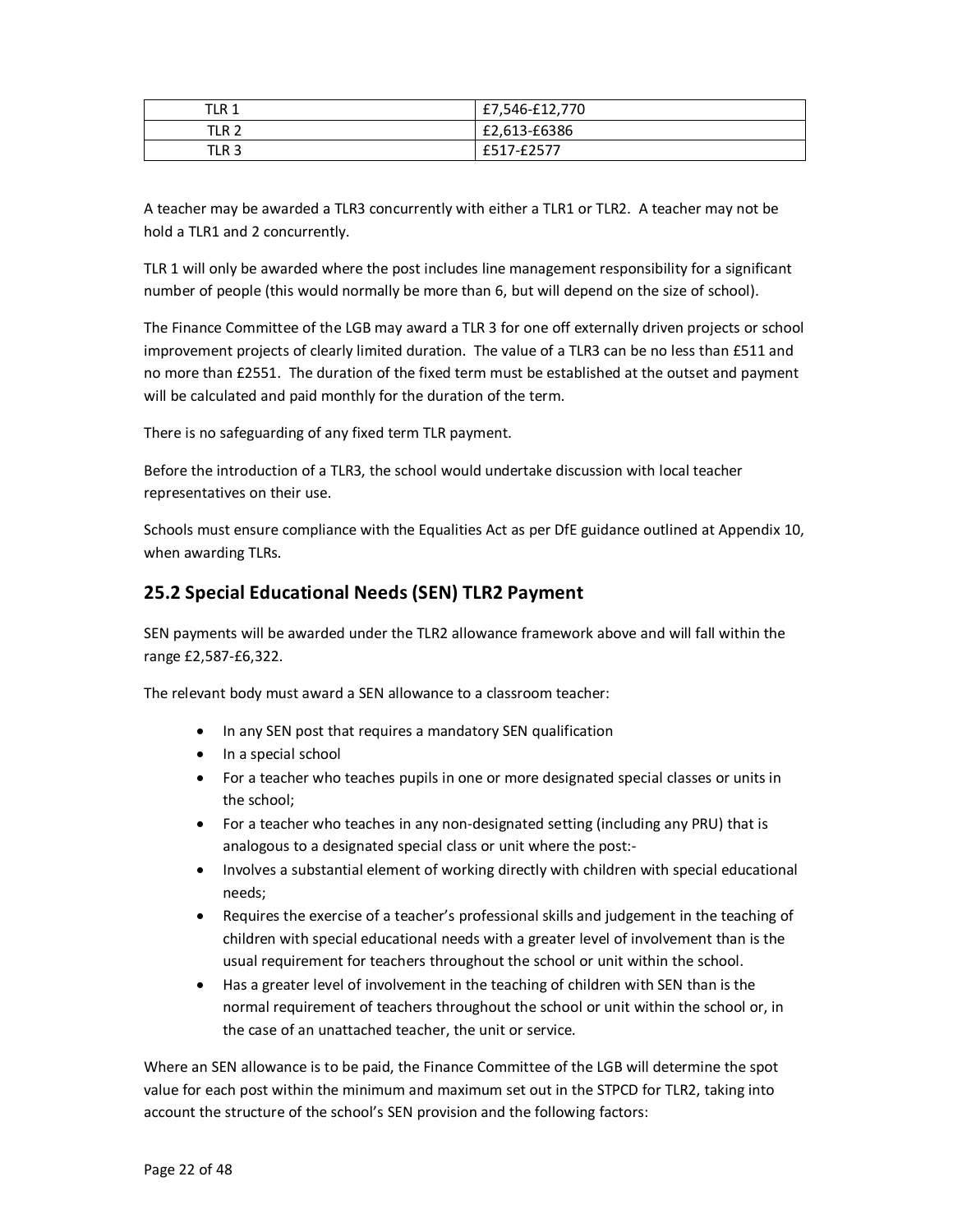- · Whether any mandatory qualifications are required for the post
- · The qualifications or expertise of the teacher relevant to the post; and
- · The relative demands of the post.

## **25.3 Allowance Payable to unqualified teachers / Specialist Learning Advisors**

The relevant body may determine that such additional allowance as it considers appropriate is to be paid to an unqualified teacher /Specialist Learning Advisor where it considers, in the context of its staffing structure and this pay policy that the teacher has:

Taken on a sustained additional responsibility which;

- · Is focused on teaching and learning and
- · Requires the exercise of a teacher's professional skills and judgement or
- · Qualifications or experience which bring added value to the role being undertaken.

## **25.4 Acting allowances for teaching staff**

A teacher who acts up to cover all the duties associated with a higher graded post or allowance than their own for a period of at least 4 weeks will be considered for the payment of an acting allowance. The allowance will normally be the difference between the teacher's substantive salary and the appropriate point on the pay range of the higher level post. It will cover the entire period of acting up during which time the teacher will undertake the full range of duties and responsibilities of the post.

## **25.5 Performance Payments to seconded teachers**

Where:

- · A teacher is temporarily seconded to a post as head teacher in a school causing concern which is not the teacher's normal place of work; and
- · Where the relevant body considers that the teacher merits additional payment to reflect sustained high quality of performance throughout the secondment,

The relevant body may pay the teacher a lump sum accordingly. The total value of this additional payment and any annual salary and other payments paid to the teacher during the secondment must not exceed 25% above the maximum of the head teacher group for the school to which the teacher is seconded.

## **25.6 Out of School learning Activities**

The Finance Committee of the LGB may make discretionary payments to teachers who participate in out of school learning activities. Teachers' involvement is entirely voluntary. Payments will only be made for substantial and, where appropriate, regular commitment outside of a teacher's 1265 hours of directed time. No full or part time member of staff will be obliged to participate in out of school hour's activities above their contracted hours.

Part time teachers may be awarded an additional payment for participating in these learning activities where these are not part of their contracted hours.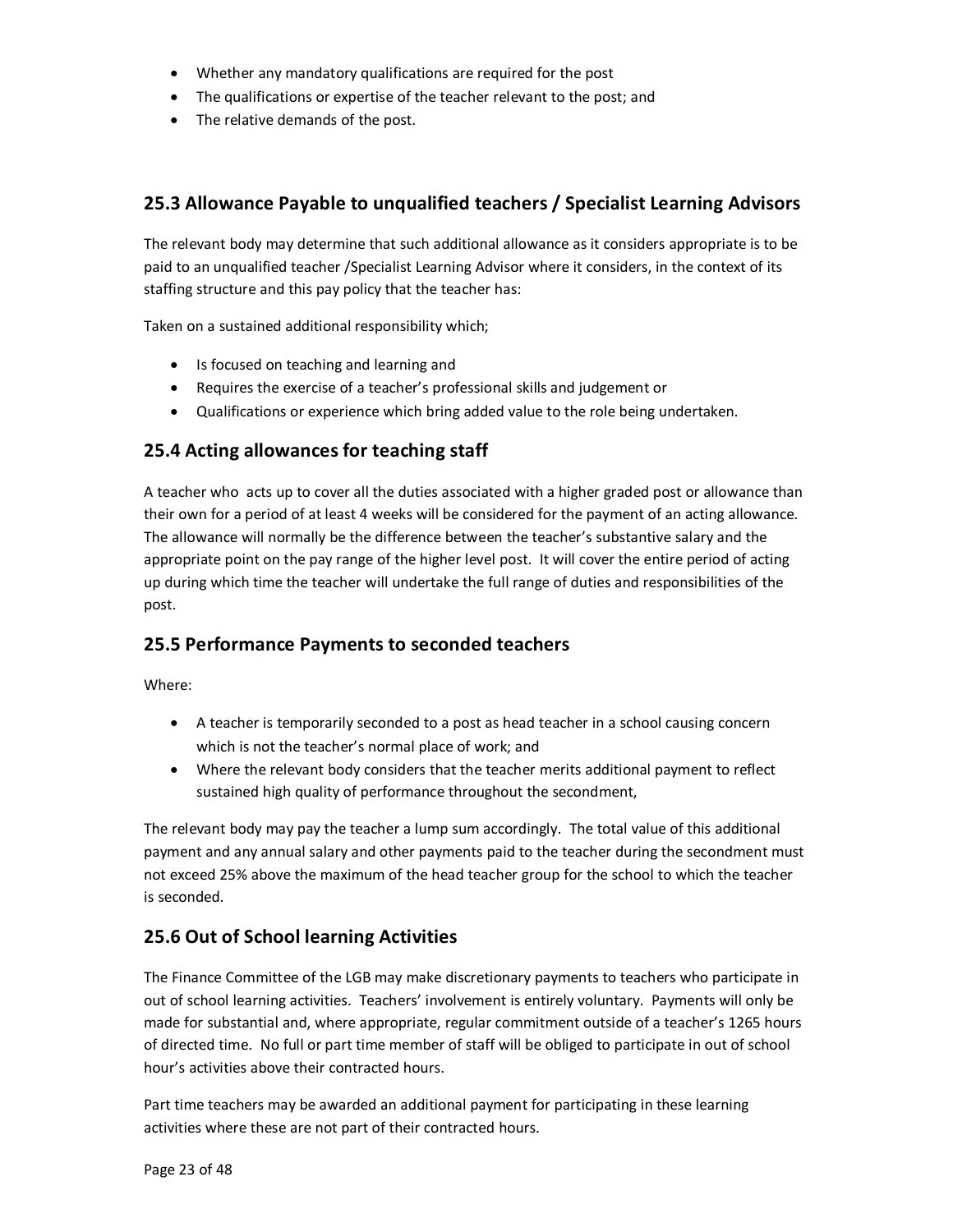Staff will be given separate written confirmation of this additional work.

The following list of out of school hour's activities that may be eligible for additional payment is not exhaustive but is illustrative of the type of activity this payment relates to:

- · Homework clubs
- · Breakfast clubs
- · Saturday school
- Summer literacy/numeracy schools

Payment for continuing professional development at weekends and out of term time is discretionary and will be considered on a case by case basis by the Finance Committee of the LGB.

Any additional payments for CPD which takes place outside of the school day will be made by the Finance Committee of the LGB at their discretion. If awarded, these payments will be calculated as 1/195 of the teacher's annual gross salary.

## **Residential Duties**

Any payment to teachers for residential duties must be determined by the relevant body.

#### **25.7 Recruitment & Retention Incentive Benefits**

Head teachers, Heads of School, Deputy Head teachers and Assistant Head teachers may not be awarded recruitment incentive benefits other than reasonable reimbursements for relocation and housing. All other recruitment and retention considerations in relation to these roles, including non monetary benefits, must be taken into account when determining the pay range. Where the relevant body pays a recruitment or retention incentive or benefit to a Headteacher, DHT, or AHT under a previous Pay Policy, subject to review it may continue to make that payment at its existing value until such time as the respective pay range is determined under this Policy.

#### **25.8 Salary Sacrifice schemes**

In accordance with the provisions set out in the STPCD, where the employer (individual academy/REAch2) operates a salary sacrifice scheme, the employee may participate in it and his/her gross salary shall be reduced accordingly. A Childcare Voucher scheme was implemented across the Trust from 1 November 2014.

## **Chartered London Teachers (CLTs)**

In accordance with the recommendations from the School Teachers' Review Body in its 23<sup>rd</sup> Report (paragraph 3.37), registration for the Chartered London Teachers (CLT) scheme closed on 1 September 2014.

Teachers that were registered on or before this date will be required to make an application to their own school, within two years from this date (i.e. on or before 1 September 2016).

## **26. Monitoring the Impact of the Pay Policy**

REAch2 will monitor the outcomes and impact of this policy annually through the Regional Boards and LGBs, and discuss these with the trades unions at the school. This will be done in accordance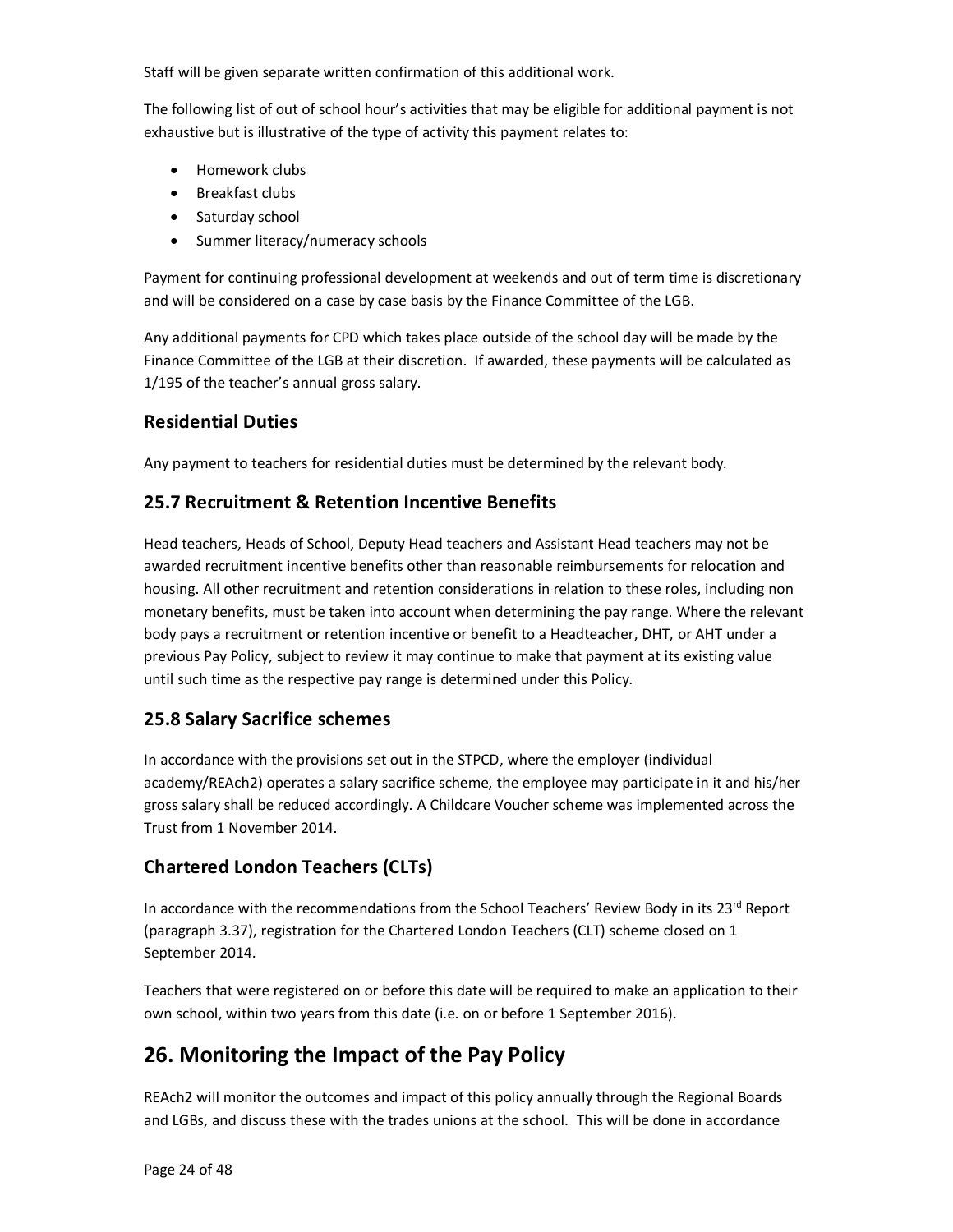with legislative changes, changes to the STPCD, and ensuring continuing compliance with equalities legislation.

The trust-wide outcomes and impacts of the policy will also be discussed at Trust level with the trades unions.

Changes may need to be made to the policy, if this is the case, we will make them in consultation (at trust level) with the recognised trade unions and professional associations.

The DfE Guidance on the Equalities Act (see Appendix 10) will be used for monitoring the impact of this policy.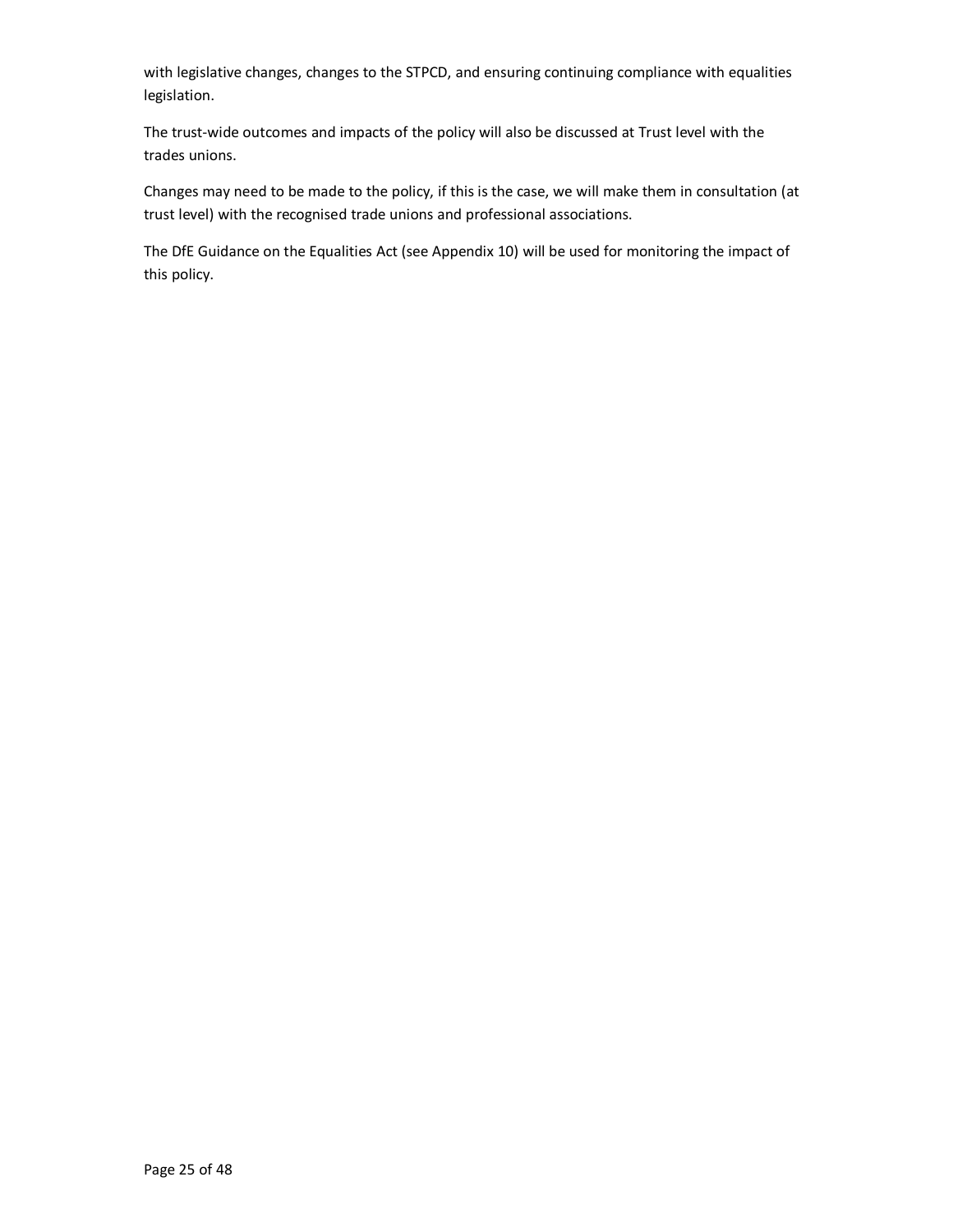# Appendix 1 – Academy staffing structure

*Please attach or insert a copy of your school staffing structure here*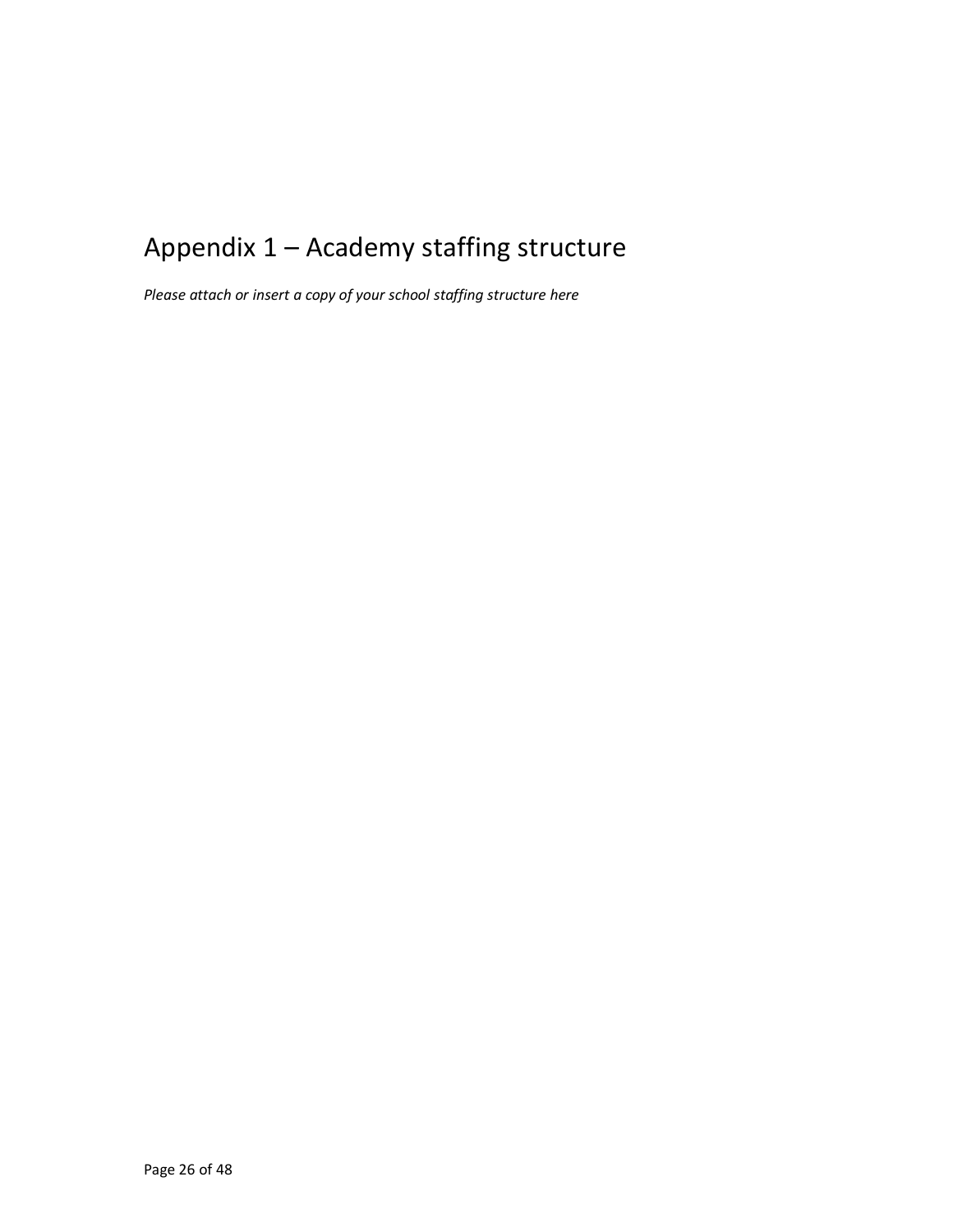# Appendix 2 – Appeals Procedure

As part of the appraisal process, a written pay recommendation is made by the appraiser (normally the line manager) using the pay recommendation form (see Appendices 13 and 14). Once the outcome of the recommendation has been determined by the Finance Committee of the LGB, the member of staff will receive written confirmation of the determination, with, where applicable, the basis on which the decision was made. If the member of staff is not satisfied with the pay recommendation they may appeal the decision. The appeals procedure set out below including the formal Appeal Hearing procedure, satisfies the dispute resolution requirements of employment law (i.e. Part 4 of the Trade Union and Labour Relations (Consolidation) Act, 1992) and the ACAS Code of Practice.

A member of staff may appeal against any determination in relation to his/her pay or any other decision taken by the LGB/MAT/REAch2 board that affects his/her pay.

The list below, though not exhaustive, contains the usual grounds for appeal against the decision made by the individual or committee and include;

- · Incorrectly applied any provision of the STPCD
- · Failed to have proper regard for its statutory guidance
- · Failed to take proper account of relevant evidence
- · Took account of irrelevant or inaccurate evidence
- Was biased; or
- · Otherwise unlawfully discriminated against the employee.

#### **Procedure**

· **At the point that /if a Head teacher does not agree with the recommendation of the appraiser and makes a different recommendation to the panel, the appraisee will be informed of this and of their right to representation to the panel and subsequent appeal.**

REAch2 Academy trust intends that the Appeals procedure will be undertaken impartially, robustly and in a timely fashion.

#### **Informal stage**

Wherever possible, the school will endeavour to resolve any issues of dissatisfaction regarding the pay determination prior to them being referred to a formal appeal procedure. This will be done by offering the member of staff the opportunity to meet and discuss the issue in full with the Head teacher.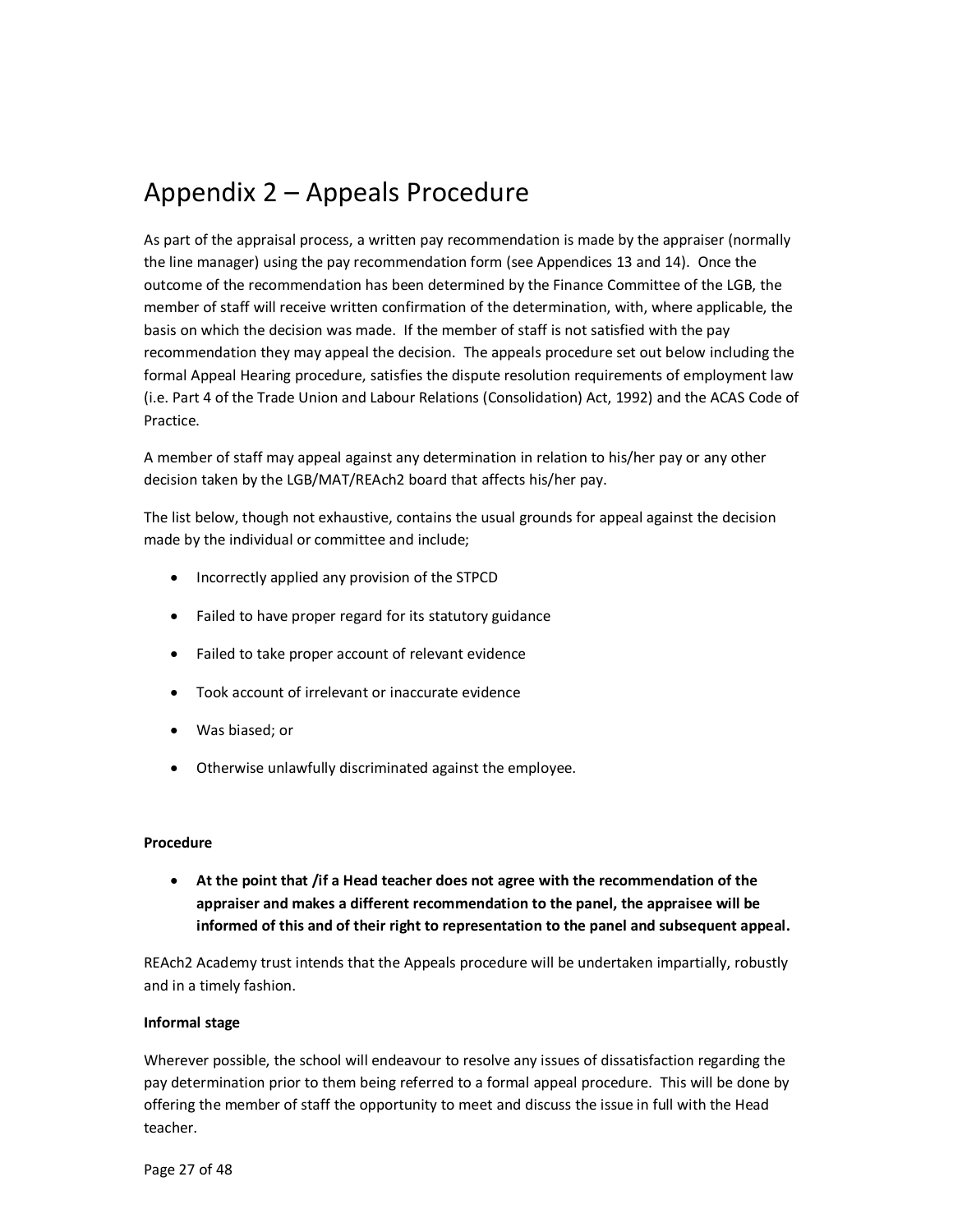If it is the Head teacher who is dissatisfied with their pay determination, they will be offered an opportunity to meet and discuss the issue in full with the Executive Principal of the region and to present further evidence where they consider it appropriate.

However, where a member of staff remains dissatisfied with a matter relating to their pay (including issues relating to applications to move onto the Upper Pay Range and progress within it) they have a right to pursue a formal appeal to the LGB/Regional Board, using the following arrangements.

#### **The order of proceedings**

The employee receives written confirmation of the pay determination with, where applicable, the basis on which the decision was made.

If the employee is not satisfied, they endeavour to resolve this by discussion of the matter informally with the headteacher within 10 working days of the determination being received.

If the employee is still not satisfied with the outcome, following informal discussions, then they will follow the formal process set out below.

The member of staff must set down in writing the grounds for questioning the pay decision (which must relate to the grounds set out above) and send it to the chair of the committee who made the determination within 10 working days of the notification of the decision being appealed against or of the outcome of the discussion referred to above.

The Chair of the Finance Committee of the LGB (For Head teachers, the chair of the Regional Board Finance Committee) should set up a hearing within 10 working days of receipt of the written grounds for questioning the pay determination. The hearing will provide the opportunity for the person/people who made the determination to consider the appeal and for the member of staff to make representations in person. The member of staff (at any formal appeal or hearing) is entitled to be accompanied by a colleague or representative from a trade union or professional association. The hearing will allow both parties to explain their cases. Following the hearing, the member of staff should be informed in writing of the hearing's decision, and of their right of appeal if they are not satisfied with the outcome.

Each step of this process will be taken without unreasonable delay. The timing and location of the formal hearing will be reasonable. Any alterations to the timescale will be mutually agreed with all parties.

If the member of staff wishes to appeal the outcome of the first hearing, they should do so in writing to the chair of the LGB (for Head teachers, to the Chair of the Regional Board) within 10 working days of receiving notification of the outcome of the hearing. Any appeal should be heard by a panel of 3 governors who were not involved in the original determination, and should normally occur within 20 working days of receipt of the written appeal notification. The member of staff will be invited to make representation in person, and, as stated above, is entitled to be accompanied by a colleague or representative from a trade union or professional body. The decision of the appeal panel will be given in writing and, where the appeal has been rejected, will include a note of the evidence considered and the reasons for the decision. The decision of the appeal panel is final, and there is no recourse to the staff Grievance procedure.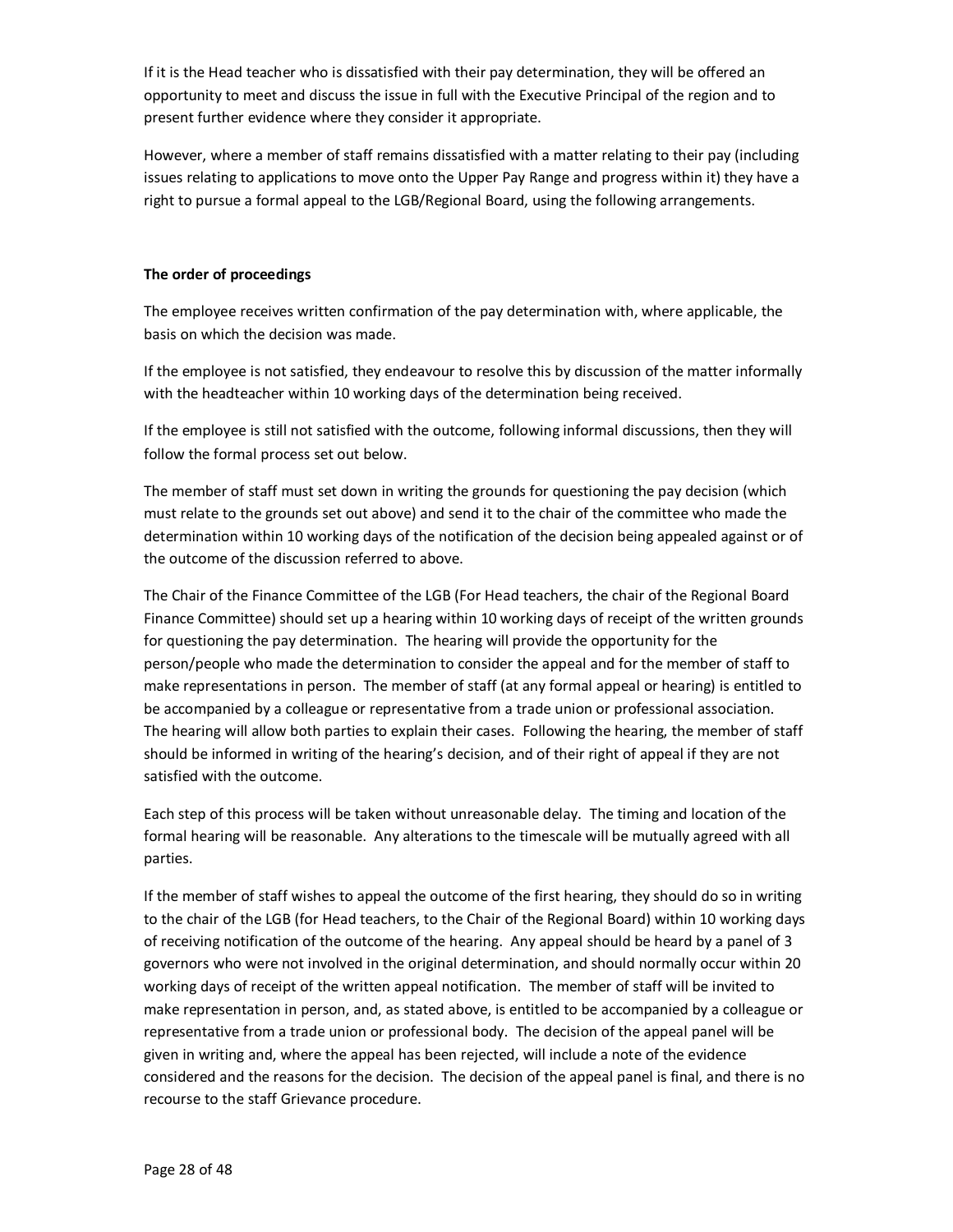It is recommended that governing bodies take advice from REAch2 HR on the use of appeal procedures.

The procedure for the appeal hearing is set out below:

- · The (previously agreed) chair of the panel will introduce attendees and set out the process to be followed for the appeal hearing;
- · The appellant or their representative will outline the grounds for their appeal;
- The panel (of 3 governors as set out above) will then have the opportunity to question the appellant or their representative;
- The Chair of the committee responsible for making the original determination and who heard the initial hearing under the formal procedure) will be called to present his/her case responding to the issues raised and outlining the reasoning for the original decision;
- · The panel will have the opportunity to question the Chair in relation to this information provided;
- · The appellant or their representative may respond to the Chair's case and present a brief summing up;
- · Both parties will then withdraw whilst the panel considers the information;
- · The outcome of the appeal will be confirmed in writing within 5 working days;

The decision of the panel hearing an appeal shall not be subject to any further review under the trust's Grievance procedure.

*Note: all paperwork for the appeal hearing should be received by the chair of the panel at least 2 working days before the hearing.*

#### **The modified procedure**

Where a teacher has, whilst employed by the school, lodged an appeal against a pay determination, but has subsequently left the school's employment before any appeal hearing is heard, the following modified procedure will be observed:

- The member of staff must have set out details of their appeal in writing
- · The member of staff must have sent a copy of their appeal to the Chair of the LGB/Regional Board
- · The chair of the LGB/Regional Board will consult with relevant school personnel and provide the member of staff with an appropriate written response on behalf of the school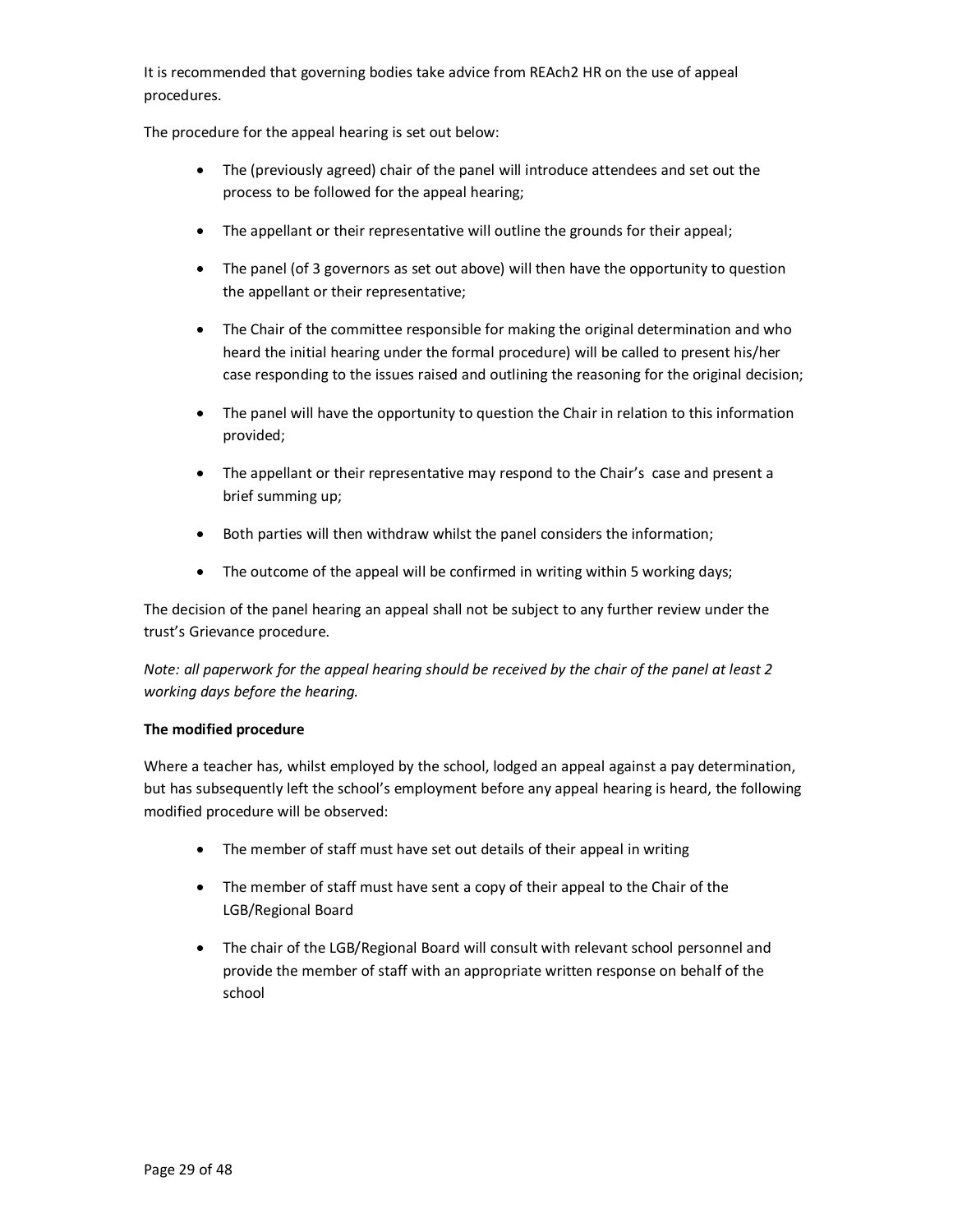

# **Appendix 3 – Application to be paid on UPR**

| Name:              | Job Title:                                |
|--------------------|-------------------------------------------|
| School:            | Date of application:                      |
| Current pay point: | Date of last application (if applicable): |

**Years covered by appraisal review statements: School/s covered by appraisal review statements: Summary of application to progress to UPR:** *please ensure you detail with evidence the ways in which you meet the criteria set out in the STPCD and how those are defined in the Pay Policy (section 18) You will reference here evidence gathered and presented through the appraisal process. (continue on additional sheets if necessary)*

#### **Declaration**

I confirm that at the date of this application I meet the eligibility criteria and I submit the appraisal (and brief supporting evidence as appropriate).

**Signed** (applicant): **Date**: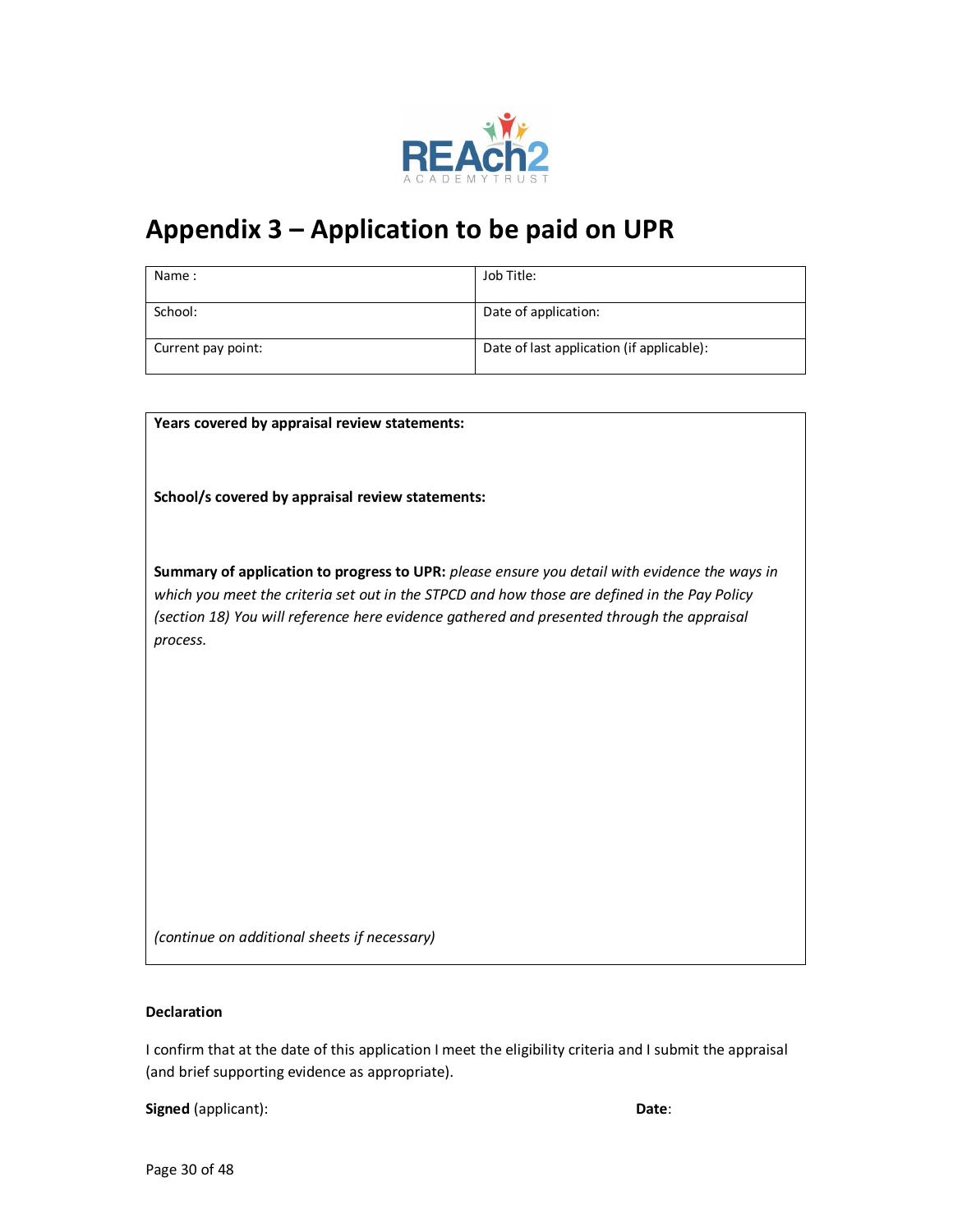# **Appendix 4 – Teachers' Standards**

#### *Preamble*

Teachers make the education of their pupils their first concern, and are accountable for achieving the highest possible standards in work and conduct. Teachers act with honesty and integrity; have strong subject knowledge; keep their knowledge and skills as teachers up-to-date and are self-critical; forge positive professional relationships; and work with parents in the best interests of their pupils.

**Part one: TEACHING a teacher must:** 

#### **1. Set high expectations which inspire, motivate and challenge pupils**

- a. Establish a safe and stimulating environment for pupils, rooted in mutual respect
- b. Set goals that stretch and challenge pupils of all backgrounds, abilities and dispositions
- c. Demonstrate consistently the positive attitudes, values and behaviour which are expected of pupils

#### **2. Promote good progress and outcomes by pupils**

- a. Be accountable for pupils' attainment, progress and outcomes
- b. Be aware of pupils capabilities and their prior knowledge, and plan teaching to build on these
- c. Guide pupils to reflect on the progress they have made and their emerging needs
- d. Demonstrate knowledge and understanding of how pupils learn and how this impacts on teaching
- e. Encourage pupils to take a responsible and conscientious attitude to their own work and study

#### **3. Demonstrate good subject and curriculum knowledge**

- a. Have a secure knowledge of the relevant subject(s) and curriculum areas, foster and maintain pupils' interest in the subject, and address misunderstandings
- b. Demonstrate a critical understanding of developments in the subject and curriculum areas, and promote the value of scholarship
- c. Demonstrate an understanding of and take responsibility for promoting high standards of literacy, articulacy and the correct use of standard English, whatever the teacher's specialist subject
- d. If teaching early reading, demonstrate a clear understanding of systematic synthetic phonics
- e. If teaching early mathematics, demonstrate a clear understanding of appropriate teaching strategies

#### **4. Plan and teach well structured lessons**

- a. Impart knowledge and develop understanding through effective use of lesson time
- b. Promote a love of learning and children's intellectual curiosity
- c. Set homework and plan other out-of-class activities to consolidate and extend the knowledge and understanding pupils have acquired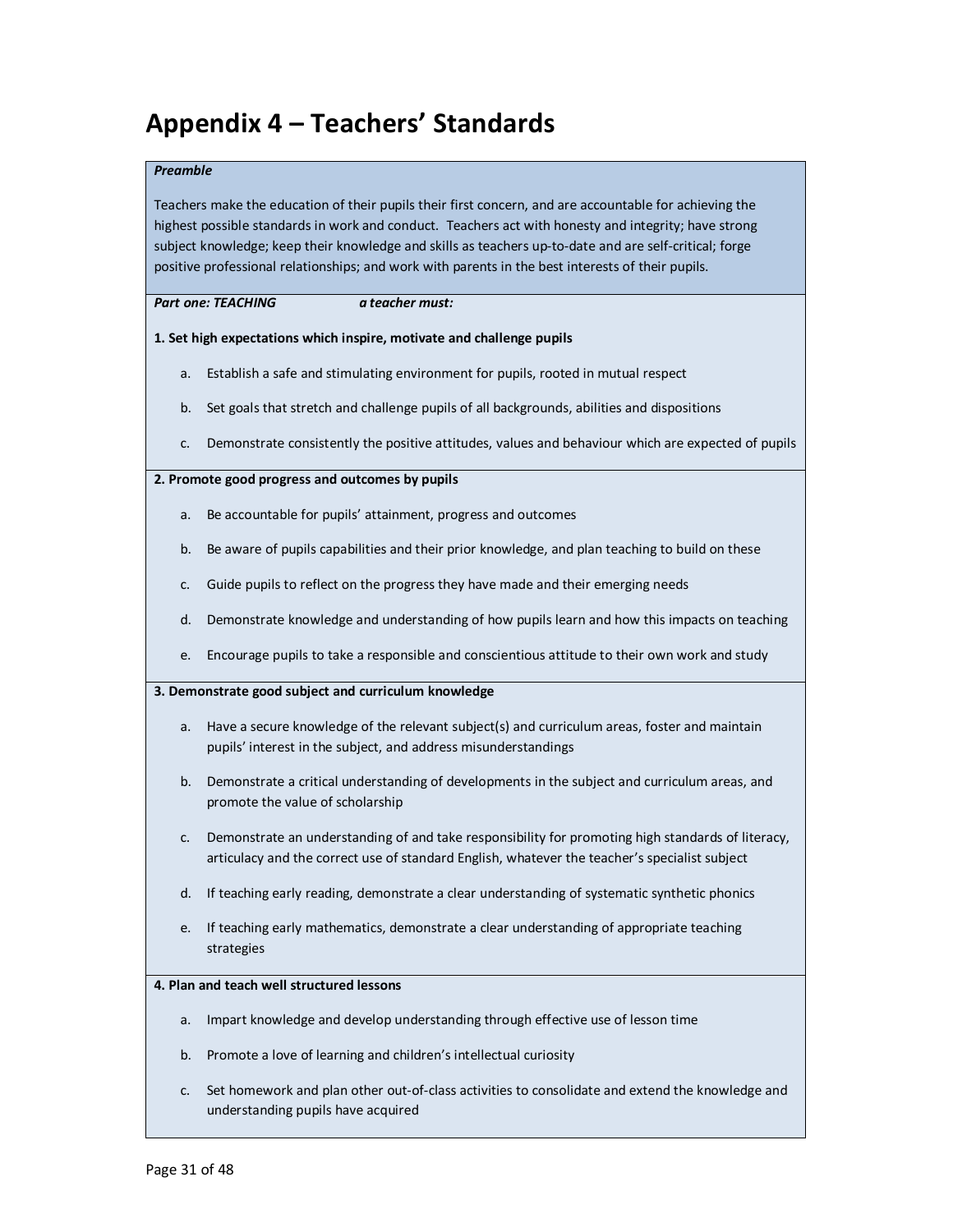| d.                                                                                                            | Reflect systematically on the effectiveness of lessons and approaches to teaching                                                                                                                                                                                                                     |  |
|---------------------------------------------------------------------------------------------------------------|-------------------------------------------------------------------------------------------------------------------------------------------------------------------------------------------------------------------------------------------------------------------------------------------------------|--|
| Contribute to the design and provision of an engaging curriculum within the relevant subject<br>e.<br>area(s) |                                                                                                                                                                                                                                                                                                       |  |
|                                                                                                               | 5. Adapt teaching to respond to the strengths and needs of all pupils                                                                                                                                                                                                                                 |  |
| a.                                                                                                            | Know when and how to differentiate appropriately, using approaches which enable pupils to be<br>taught effectively                                                                                                                                                                                    |  |
| b.                                                                                                            | Have a secure understanding of how a range of factors can inhibit pupils' ability to learn, and how<br>best to overcome these                                                                                                                                                                         |  |
| c.                                                                                                            | Demonstrate an awareness of the physical, social and intellectual development of children, and<br>know how to adapt teaching to support pupils' education at different stages of development                                                                                                          |  |
| d.                                                                                                            | Have a clear understanding of the needs of all pupils, including those with special educational<br>needs; those of high ability; those with English as an additional language; those with disabilities;<br>and be able to use and evaluate distinctive teaching approaches to engage and support them |  |
|                                                                                                               | 6. Make accurate and productive use of assessment                                                                                                                                                                                                                                                     |  |
| a.                                                                                                            | Know and understand how to assess the relevant subject and curriculum areas, including statutory<br>assessment requirements                                                                                                                                                                           |  |
| b.                                                                                                            | Make use of formative and summative assessment to secure pupils' progress                                                                                                                                                                                                                             |  |
| c.                                                                                                            | Use relevant data to monitor progress, set targets, and plan subsequent lessons                                                                                                                                                                                                                       |  |
| d.                                                                                                            | Give pupils regular feedback, both orally and through accurate marking, and encourage pupils to<br>respond to the feedback                                                                                                                                                                            |  |
|                                                                                                               | 7. Manage behaviour effectively to ensure a good and safe learning environment                                                                                                                                                                                                                        |  |
| a.                                                                                                            | Have clear rules and routines for behaviour in classrooms, and take responsibility for promoting<br>good and courteous behaviour both in classrooms and around the school, in accordance with the<br>school's behaviour policy                                                                        |  |
| b.                                                                                                            | Have high expectations of behaviour, and establish a framework for discipline with a range of<br>strategies, using praise, sanctions and rewards consistently and fairly                                                                                                                              |  |
| c.                                                                                                            | Manage classes effectively, using approaches which are appropriate to pupils' needs in order to<br>involve and motivate them                                                                                                                                                                          |  |
| d.                                                                                                            | Maintain good relationships with pupils, exercise appropriate authority, and act decisively when<br>necessary                                                                                                                                                                                         |  |
|                                                                                                               | 8. Fulfil wider professional responsibilities                                                                                                                                                                                                                                                         |  |
| a.                                                                                                            | Make a positive contribution to the wider life and ethos of the school                                                                                                                                                                                                                                |  |
| b.                                                                                                            | Develop effective professional relationships with colleagues, knowing how and when to draw on<br>advice and specialist support                                                                                                                                                                        |  |
| c.                                                                                                            | Deploy support staff effectively                                                                                                                                                                                                                                                                      |  |

 $\mathbf{I}$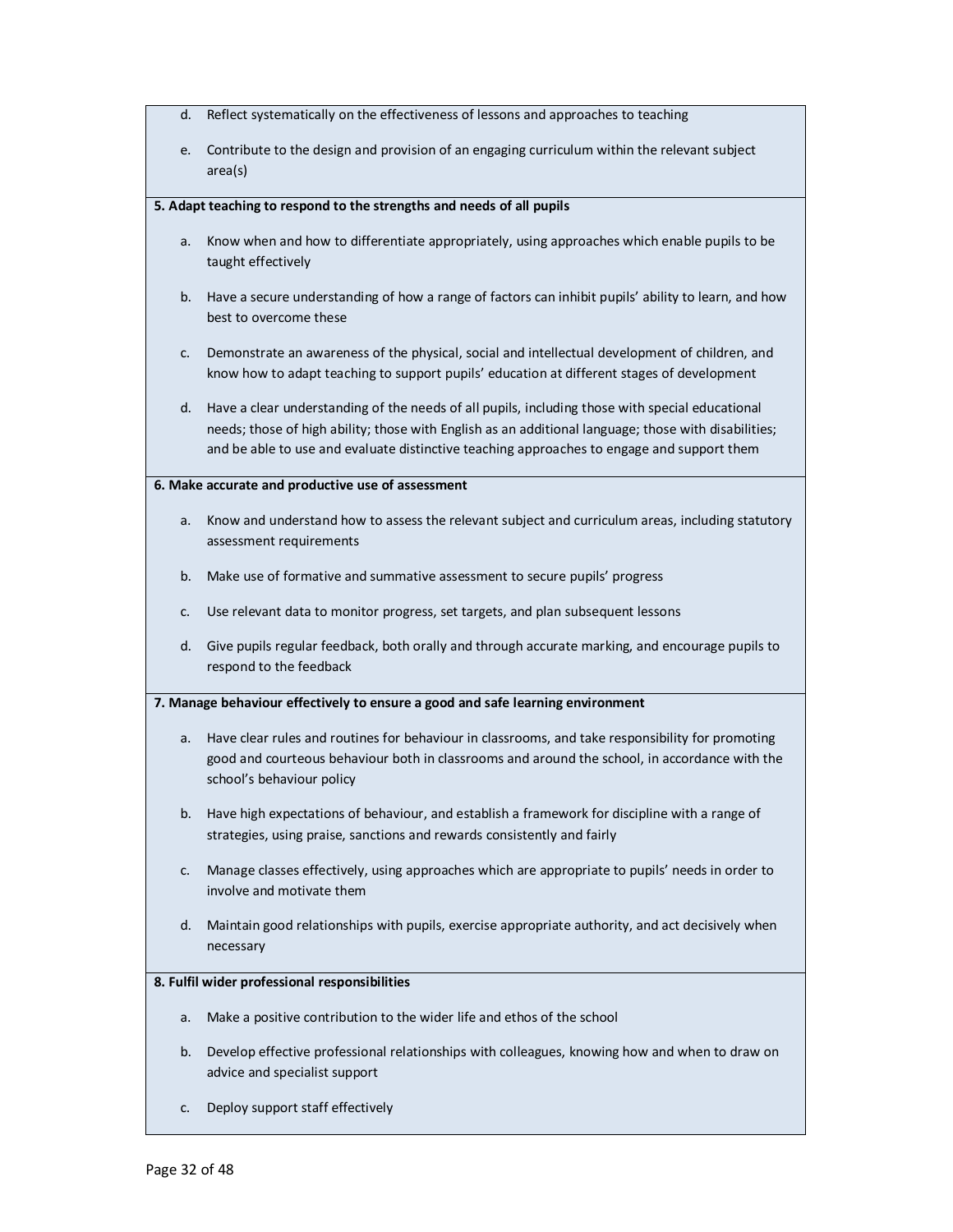- d. Take responsibility for improving teaching through appropriate professional development, responding to advice and feedback from colleagues
- e. Communicate effectively with parents with regard to pupils' achievements and well-being

#### *Part two: Personal and Professional Conduct*

A teacher is expected to demonstrate consistently high standards of personal and professional conduct. The following statements define the behaviour and attitudes which set the required standard for conduct throughout a teacher's career.

**Teachers uphold public trust in the profession and maintain high standards of ethics and behaviour, within and outside school, by:**

- a. Treating pupils with dignity, building relationships rooted in mutual respect, and at all times observing proper boundaries appropriate to a teacher's professional position
- b. Having regard for the need to safeguard pupils' wellbeing, in accordance with statutory provisions
- c. Showing tolerance of and respect for the rights of others
- d. Not undermining fundamental British values, including democracy, the rule of law, individual liberty and mutual respect, and tolerance of those with different faiths and beliefs
- e. Ensuring that personal beliefs are not expressed in ways which exploit pupils' vulnerability or might lead them to break the law

**Teachers must have proper and professional regard for the ethos, policies and practices of the school in which they teach, and maintain high standards in their own attendance and punctuality.**

**Teachers must have an understanding of, and always act within, the statutory frameworks which set out their professional duties and responsibilities.**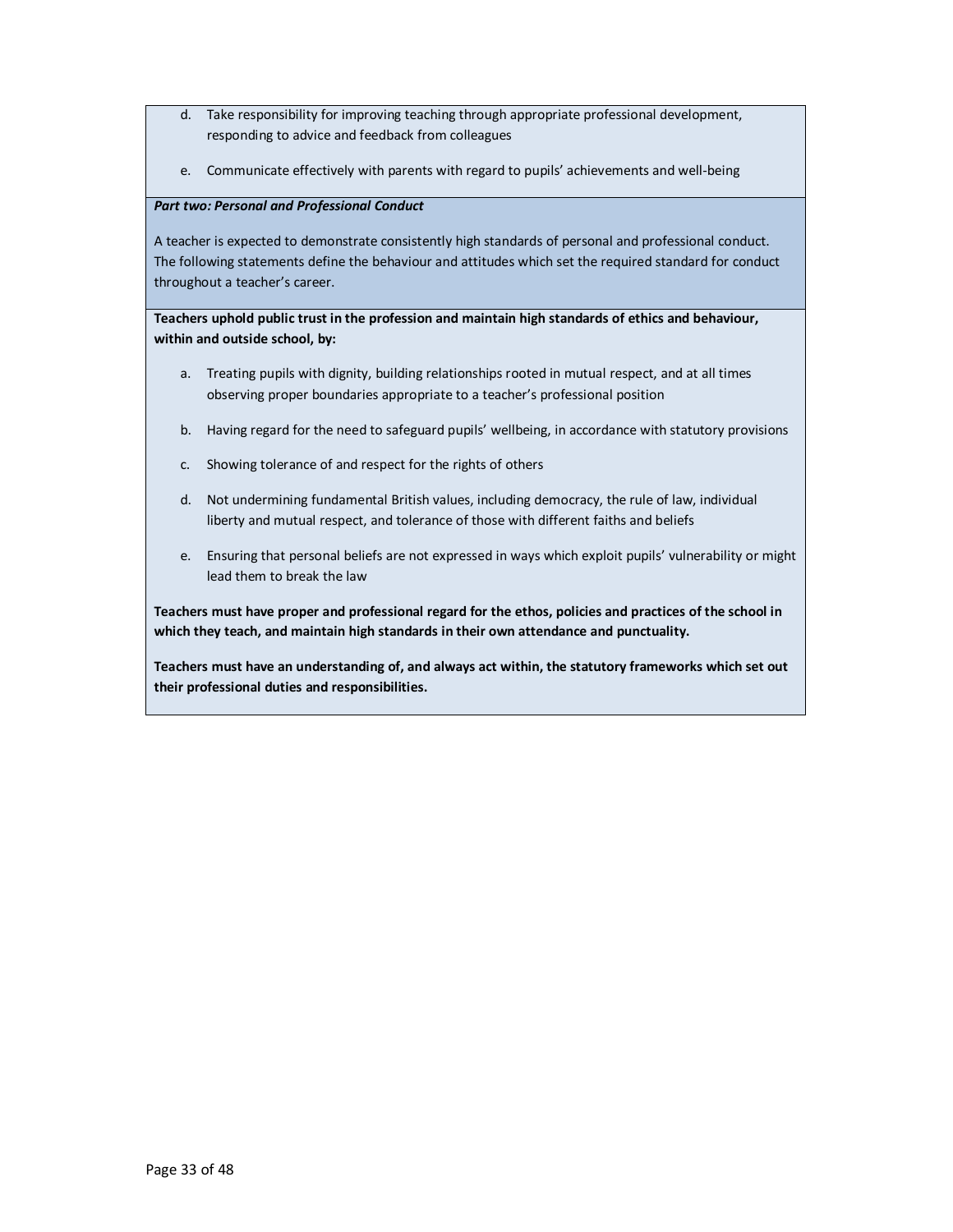# **Appendix 5 – Pay Progression recommendation/outcome form**



| Name of member of sraff |  |
|-------------------------|--|
|                         |  |
| Appraiser               |  |
|                         |  |
| Date                    |  |
|                         |  |

#### **Performance management**

| Agreed appraisal objectives | Objective met | Progress<br>toward<br>objective | Objective not<br>met | Objectives<br>exceeded |
|-----------------------------|---------------|---------------------------------|----------------------|------------------------|
|                             |               |                                 |                      |                        |
| 2                           |               |                                 |                      |                        |
| 3                           |               |                                 |                      |                        |

#### **Recommendation on pay progression**

|                         | This recommendation is made with regard to the results of the most recent appraisal/s |
|-------------------------|---------------------------------------------------------------------------------------|
| I recommend salary      |                                                                                       |
| progression of 1 point  |                                                                                       |
| I do not recommend      |                                                                                       |
| salary progression for  |                                                                                       |
| the following reasons   |                                                                                       |
|                         |                                                                                       |
|                         |                                                                                       |
|                         |                                                                                       |
| I recommend             |                                                                                       |
| accelerated salary      |                                                                                       |
| progression of 2 points |                                                                                       |
| for the following       |                                                                                       |
| reasons                 |                                                                                       |
|                         |                                                                                       |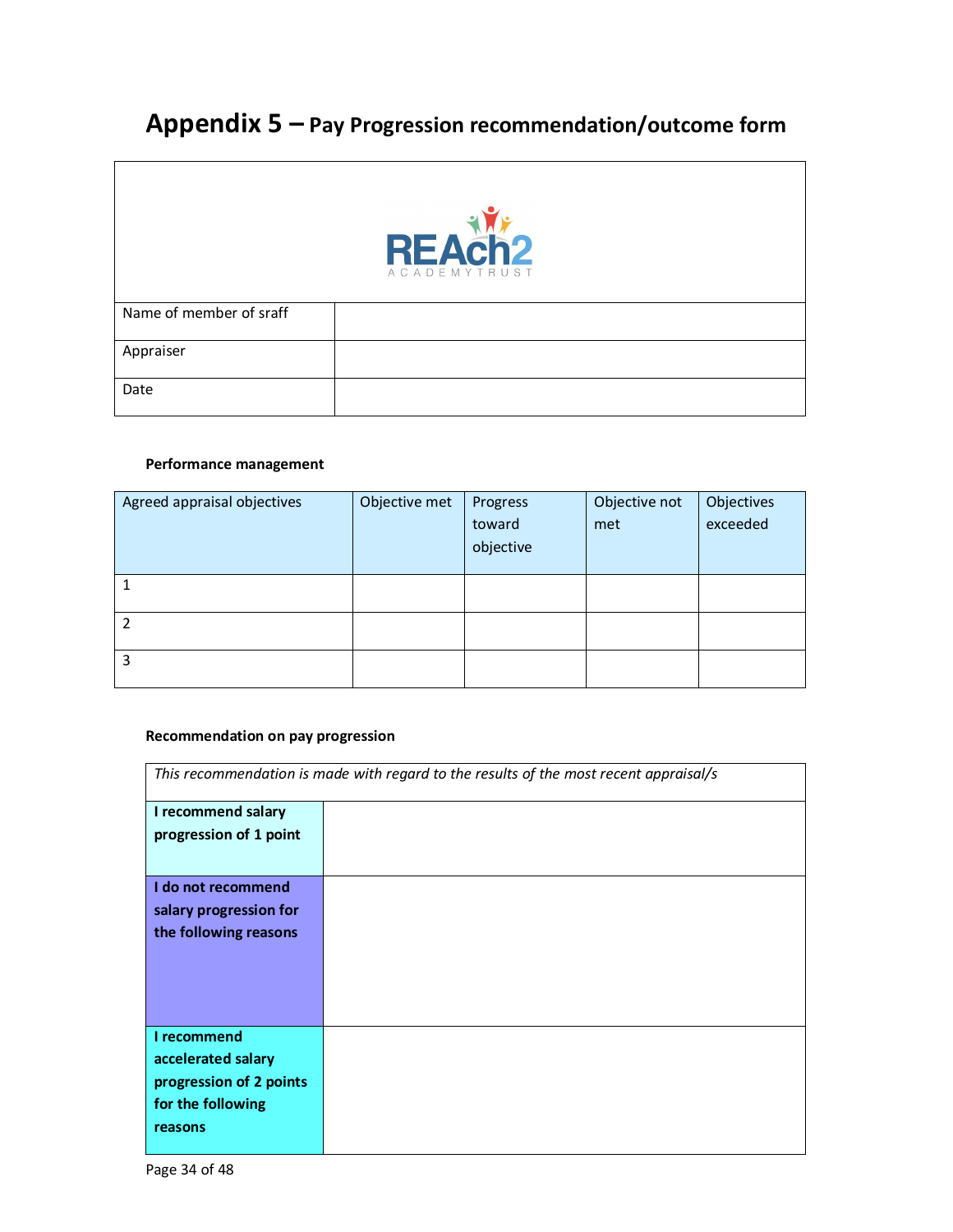|                           | Signature | Date |
|---------------------------|-----------|------|
| Appraisee                 |           |      |
| Appraiser                 |           |      |
| HT (if not the appraiser) |           |      |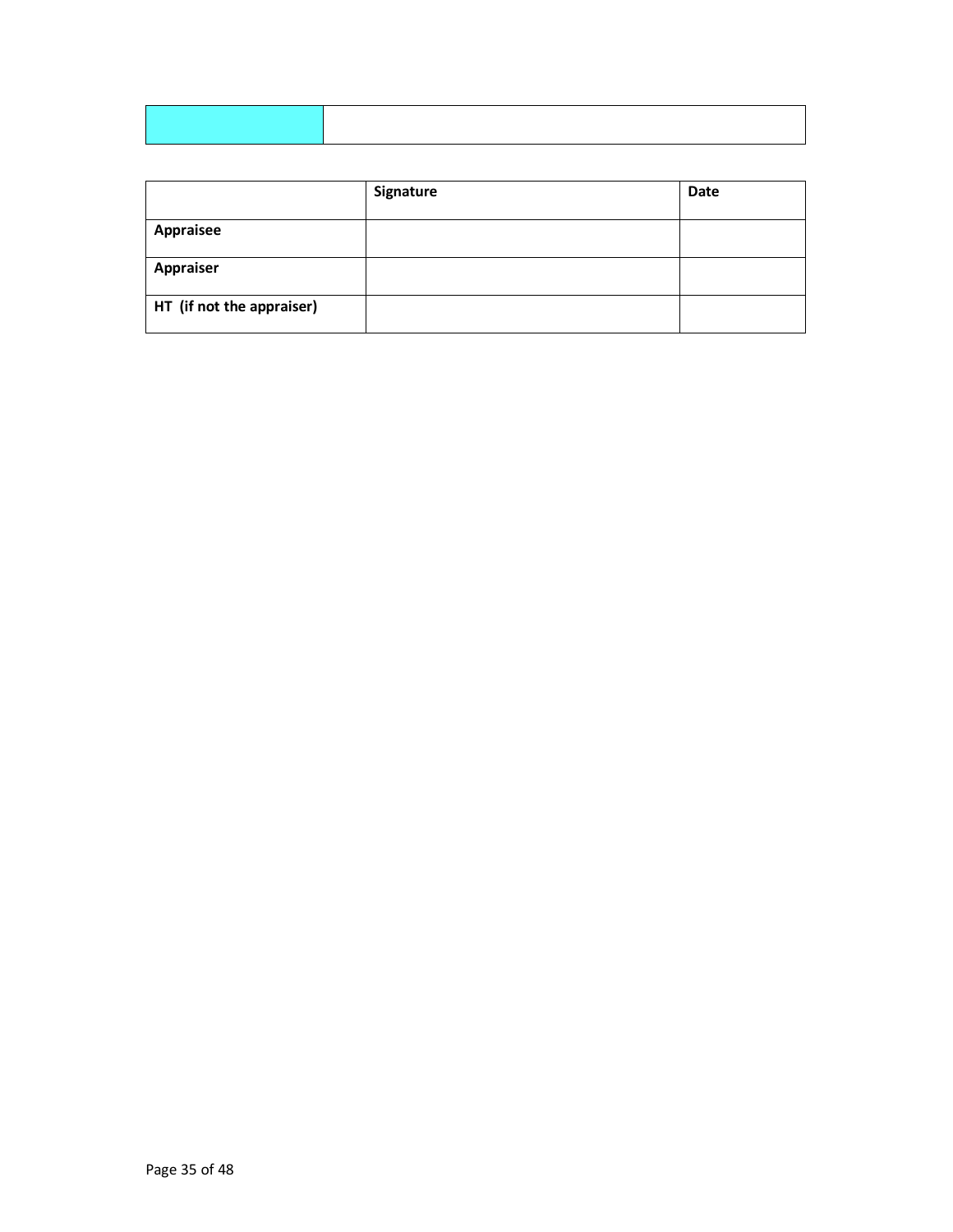# **Appendix 6 – Further sources of information**

#### **Equalities issues**

Advice on the Equalities Act 2010

Equalities considerations as part of the appraisal and pay determination process departmental advice

http://www.gov.uk/government/publications/equality-act-2010-advice-for-schools

http://www.equalityhumanrights.com/advice-and-guidance/new-equality-act-guidance/equalityact-guidance-downloads/

http://www.education.gov.uk/aboutdfe/advice/f00215460/equality-act-2010-departmental-advice

http://www.equalityhumanrights.com/publication/equal-pay-statutory-code-practice

#### **Standards**

The Teachers' Standards (England) can be found in Annex 1 of the STPCD 2013. More information is available at

http://www.education.gov.uk/schools/teachingandlearning/reviewofstandards/a00205581/teacher s-standards1-sep-2012

#### **Appraisal**

Information on appraisal arrangements in England from September 2012 can be found at

http://www.education.gov.uk/schools/leadership/deployingstaff/b00201884/new-arrangements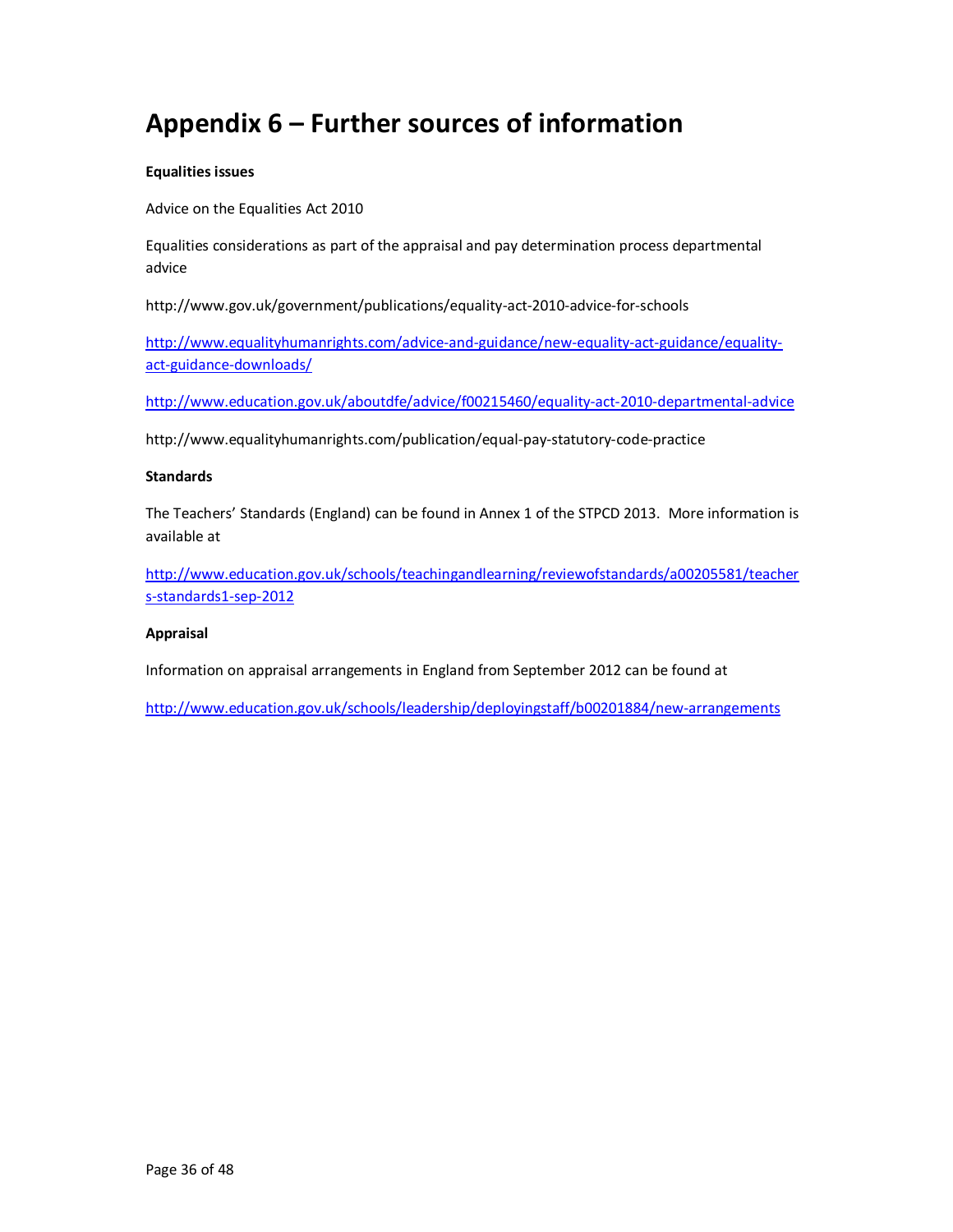Appendix 7 Example of directed time for a full time primary school teacher predicated on a normal 20 hours teaching week, from NUT Guide to Teachers' Working Time and Duties (p11)



in the primary sector without additional responsations.<br>Please note this is simply an example. The way in which the time is allocated for<br>different aspects of a teacher's working day will clearly vary between schools.<br>What

| <b>Use of Hours</b>                                                                                                                                      |                                       | Hours per Year    |
|----------------------------------------------------------------------------------------------------------------------------------------------------------|---------------------------------------|-------------------|
| <b>Registration/Assembly</b>                                                                                                                             | $1/2$ hr x 190 days                   | 95                |
| <b>Mid Session Break</b>                                                                                                                                 | 1/4 hr x 190 days                     | 47 hrs 30 mins    |
| <b>Teaching Time</b>                                                                                                                                     | 20 hrs per week<br>(4 hrs x 190 days) | 760               |
| PPA Time                                                                                                                                                 | 2 <sup>1</sup> /2 hrs per week        | 96                |
| <b>INSET days</b>                                                                                                                                        | 5 hrs x 5 days                        | 25                |
| <b>Supervisory duties</b>                                                                                                                                | 30 mins x 190 days                    | 395               |
| includes 10 minutes before the start of the morning session, 5 minutes at either<br>end of the lunch break and 10 minutes at the end of the school day.) |                                       |                   |
| Parents' meetings and<br>Open evenings                                                                                                                   | 3 hrs x 4 days                        | 12                |
| <b>Staff meetings</b>                                                                                                                                    | $1 hr \times 38 days$                 | 38                |
| Other duties of the Teacher 25 mins x 190 days<br>(e.g. individual pupil issues, e-mail correspondence)                                                  |                                       | 79 hrs 10 mins    |
|                                                                                                                                                          |                                       | <b>TOTAL</b>      |
|                                                                                                                                                          |                                       | 1,246 hrs 40 mins |
| Contingencies<br>(a cushion of time available for unforeseen circumstances.)                                                                             |                                       | 18 hrs 20 mins    |
|                                                                                                                                                          |                                       |                   |

Note that the head teacher in this school has not allocated 1265 hours of directed<br>time to this teacher. A cushion of just over 18 hours has been reserved for<br>emergencies and unplanned events. It is only if the teacher is

**8**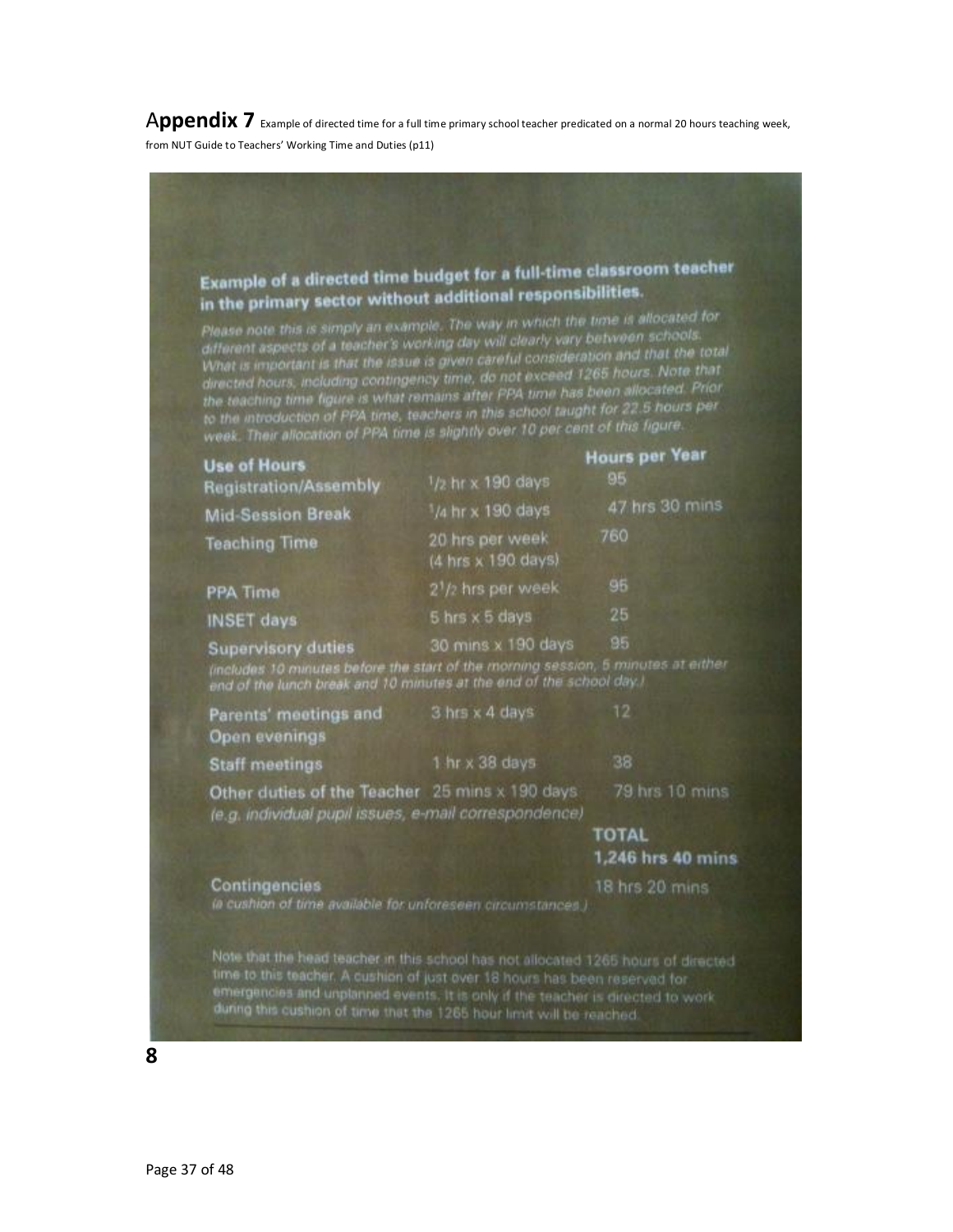**Appendix 8** – Public Sector Equality Duty – What this means for teachers' pay ( from 'Equalities considerations as part of the appraisal and pay determination process – departmental advice for local authorities, maintained schools, academies and free schools' June 2014, DfE)

The duty to have due regard to the needs set out above means in the context of teachers' pay that, whenever pay policies are amended or pay decisions made for individuals, decision-makers and appraisers in schools should assess whether there are implications for people with particular protected characteristics. In particular, equality should be considered in relation to:

- · **Objective setting** the nature and weighting of performance objectives agreed during a teacher's appraisal should be non-discriminatory and should provide teachers with an equal opportunity to access pay progression. This will have implications for the training of appraisers and for the moderation of the appraisal arrangements at the school;
- · **Pay progression criteria** the nature and degree of challenge of pay progression criteria should be considered to avoid indirect discrimination;
- · **Recommendations and decisions on teachers' pay progression** the outcomes should be recorded and reported, taking account of the profile/characteristics of those who are granted pay progression and those who do not receive pay progression;
- · **The nature and scale of pay progression of teachers at the school** in particular, where some teachers receive accelerated pay progression (e.g. double-jumping), the governing body should look at the profile/characteristics of the teachers concerned as against other teachers not in receipt of accelerated progression;
- · **Appeals** both in terms of teachers accessing the appeals process and the outcome of pay appeals at the school (the Department has produced additional departmental advice aimed at supporting schools with the appeals process)

In that regard it is good practice for schools to record what steps they undertake to avoid discrimination before and at the time that they develop policy and take decisions, and monitor the effectiveness of those steps in eliminating discrimination – they should also keep these under review on a continuing basis. Equality monitoring is the most effective and efficient method of identifying potential inequality in workplace policies and procedures. The Equality and Human Rights Commission (EHRC) has published a considerable amount of information to help employers undertake equality monitoring. Once potential inequalities have been identified, schools should take steps to amend arrangements in order to avoid discrimination. On-going equality analysis can assist schools in identifying any potential inequality and would help demonstrate that the school is attempting to eliminate discrimination and advance equality etc. A breakdown of pay decisions according to each protected characteristic (where applicable) would provide an initial snap-shot. Comparisons year on year would then show trends and may identify potential discriminatory practices or procedures.

It is also important that considerations about equality issues, either at a system level or for individual teachers, take account of the cumulative effect of decisions over time. For example, individual pay progression decisions in a particular year may in themselves be taken in accordance with the school's pay policy. However, when all of the pay decisions in a school are looked at over a number of years, it may become apparent, for example, that a greater proportion of men received higher rates of pay progression or faster pay progression than women. This kind of pattern may be an indication of some form of inequality in the decision-making process and should come to light if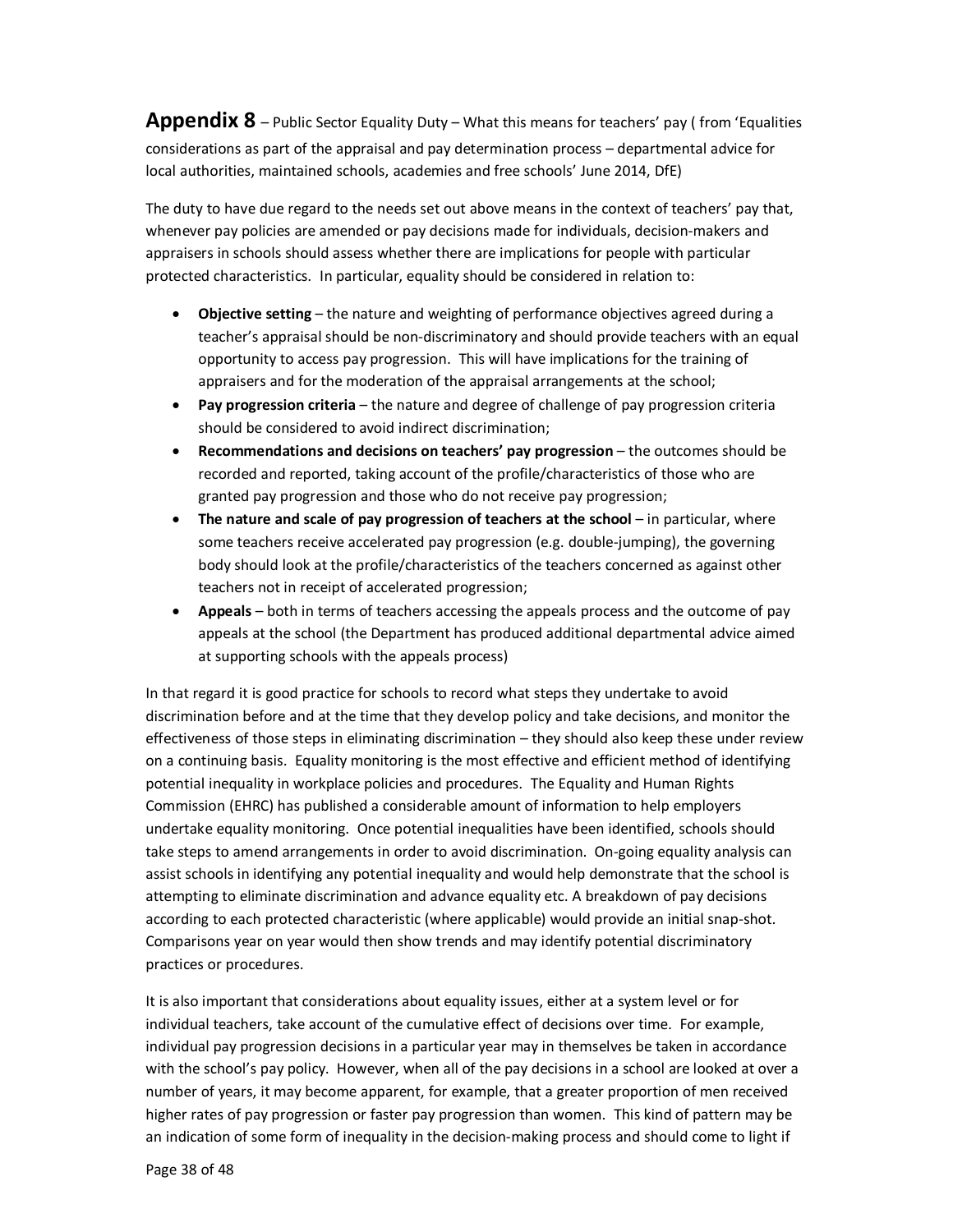the PSED is properly discharged. Indirect discrimination in pay decisions is more common than direct discrimination and is likely to be highlighted by annual equality monitoring of pay decisions.

Although, as set out above, it is important that schools embed equality throughout their management of the appraisal and pay determination process, there are some specific key areas where schools will want to take particular care in terms of ensuring that equality issues are properly considered and unlawful discrimination avoided.

(i)Non-portability of salary \*NB this does not affect REAch2 schools as the REAch2 Teachers' Pay Policy includes pay portability

(ii)Teachers who are on maternity or long-term disability or sickness absence

Where a teacher is away from school because of maternity leave, it is unlawful for the school to deny that teacher an appraisal and subsequent pay progression decision **because** of her maternity. When a teacher returns to work from maternity leave, the school must give her any pay increases that she would have received, following appraisal, had she not been on maternity leave.

Schools need to take a practical and flexible approach to conducting appraisals and making pay decisions for those absent on maternity leave, including where a teacher has been absent for part or all of the reporting year.

In those circumstances, schools should ensure that the absent teacher receives fair treatment while ensuring the integrity and robustness of the school's appraisal process for all teachers. When considering these options, schools should seek to ensure that they minimise bureaucracy for all involved. Schools should consider conducting appraisals prior to individuals departing on maternity leave, even if this is early in the appraisal year, and basing any appraisal and pay determination on the evidence of performance to date in that appraisal year. Account could also be taken of performance in previous appraisal periods if there is very little to go on in the current year. However, schools should not require teachers to use Keeping in Touch (KIT) days for the purposes of appraisal.

Schools should ensure that their pay and appraisal policies incorporate any adjustments which can reasonably be made to give a teacher who is absent for disability related reasons an equal opportunity to participate in appraisal and to access pay progression. While there is no equivalent of the 'maternity equality clause' (i.e. the clause that deems a woman to have received a pay rise to which she would have been entitled had she not been on maternity leave) in the Equality Act, schools should consider utilising the same range of options outlined above for teachers on maternity leave.

When a teacher returns to work following a disability related absence, the school must not refuse a pay increase that the teacher would have received, following appraisal, had he or she not been absent for a reason related to disability, if the reason for the refusal is the teacher's disability or the refusal cannot be objectively justified.

#### **Equal Pay Condiderations**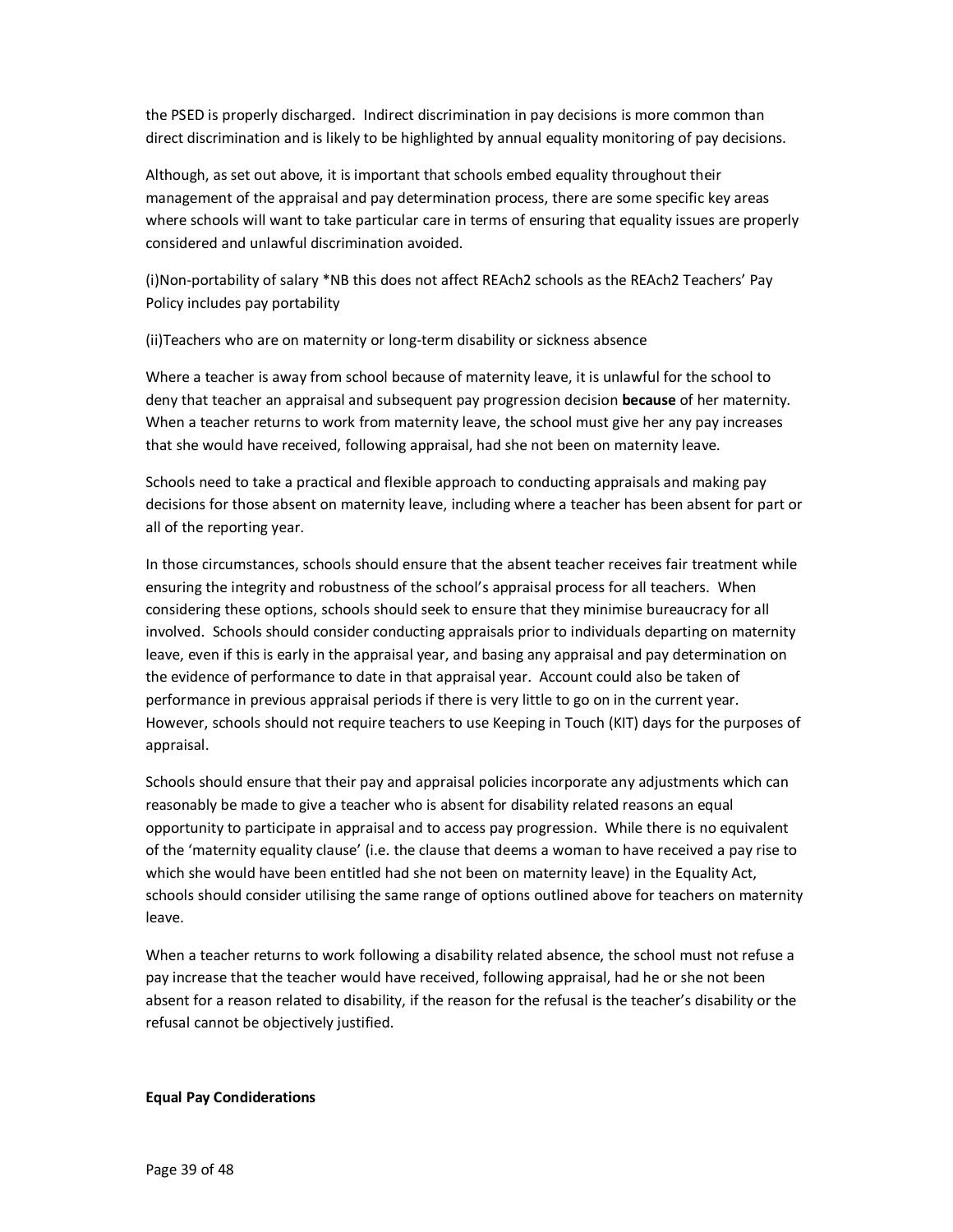Even where individual schools have robust pay policies in place and make pay decisions for individual teachers that are compliant with the direct discrimination provisions in the Equality Act, there is still the possibility for equal pay issues to arise. This may be where, for example, teachers seek to demonstrate that the pay policy in one school disadvantages teachers in that school compared to teachers in another employed by the same employer; and the former school had a greater proportion of either men or women affected by the respective pay policy. At this point, in order to successfully defend the claim, the employer of the teachers in both schools would need to be able to show objective justification for the difference in pay.

The principal means of preventing equal pay claims is for schools to ensure that individual pay decisions are fully compliant with the Equality Act as set out above, and that the duty to have due regard is discharged. Schools will need to satisfy themselves that pay decisions year on year are not indicating a pattern that might cause concern. This may be, for example, where a disproportionately higher number of men than women are receiving progression generally or higher rates of progression.

#### **Schools should consider identifying:**

**The pay profile of teachers by age, disability, race and gender;**

**The reasons that teachers with different protected characteristics are rewarded differently if that is the case;**

**Whether teachers who share particular protected characteristics are being treated less favourably than other teachers.**

The government is clear that the duties on schools and employers should not be overly burdensome and schools and local authorities will need to consider how to make best use of the data they already collect in relation to pay and how this may change as pay policies and schools' confidence in using and refining them mature over time.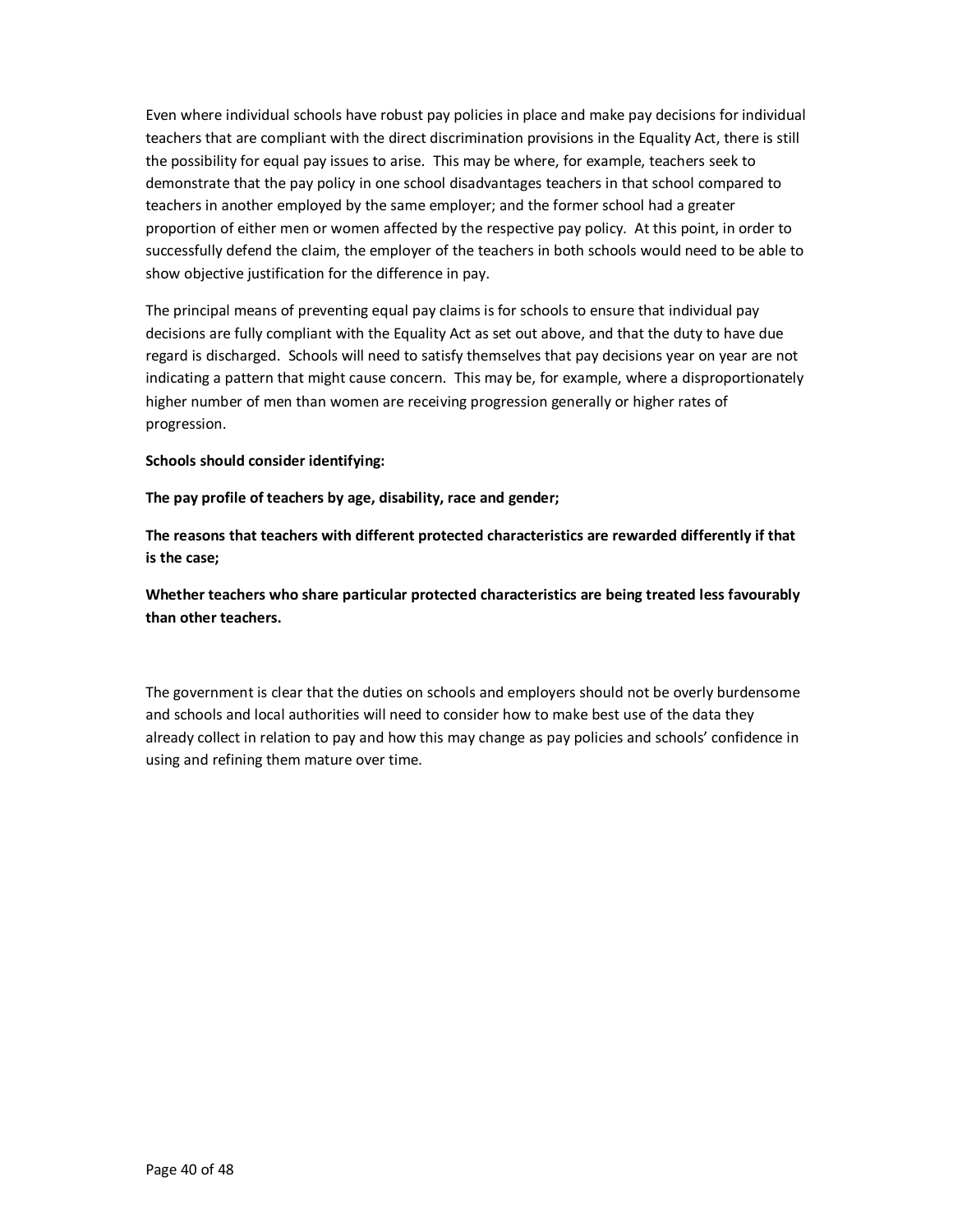| Leadership Group Pay Spine 2014 |                                                              |                          |                          |                    |
|---------------------------------|--------------------------------------------------------------|--------------------------|--------------------------|--------------------|
|                                 |                                                              | <b>Annual Salary</b>     |                          |                    |
| <b>Spine Point</b>              | <b>England &amp; Wales</b><br>(excluding the<br>London area) | <b>Inner London Area</b> | <b>Outer London Area</b> | <b>Fringe Area</b> |
|                                 | £                                                            | £                        | £                        | £                  |
| L1                              | 38,598                                                       | 45,891                   | 41,660                   | 39,660             |
| L2                              | 39,564                                                       | 46,861                   | 42,628                   | 40,629             |
| L3                              | 40,552                                                       | 47,853                   | 43,612                   | 41,616             |
| L4                              | 41,562                                                       | 48,861                   | 44,627                   | 42,631             |
| L5                              | 42,597                                                       | 49,901                   | 45,663                   | 43,667             |
| L6                              | 43,665                                                       | 50,966                   | 46,727                   | 44,733             |
| L7                              | 44,841                                                       | 52,145                   | 47,906                   | 45,911             |
| L8                              | 45,876                                                       | 53,177                   | 48,939                   | 46,939             |
| L9                              | 47,021                                                       | 54,318                   | 50,083                   | 48,088             |
| L10                             | 48,228                                                       | 55,527                   | 51,293                   | 49,295             |
| L11                             | 49,481                                                       | 56,776                   | 52,540                   | 50,544             |
| L12                             | 50,620                                                       | 57,921                   | 53,686                   | 51,690             |
| L13                             | 51,886                                                       | 59,186                   | 54,953                   | 52,956             |
| L14                             | 53,180                                                       | 60,479                   | 56,238                   | 54,247             |
| L15                             | 54,503                                                       | 61,798                   | 57,562                   | 55,566             |
| L16                             | 55,951                                                       | 63,253                   | 59,014                   | 57,020             |
| L17                             | 57,237                                                       | 64,539                   | 60,301                   | 58,312             |
| L18 1                           | 58,096                                                       | 65,324                   | 61,131                   | 59,151             |
| $L18*$                          | 58,677                                                       | 65,978                   | 61,743                   | 59,743             |
| L <sub>19</sub>                 | 60,131                                                       | 67,432                   | 63,198                   | 61,198             |
| L20                             | 61,623                                                       | 68,923                   | 64,687                   | 62,694             |
| L212                            | 62,521                                                       | 69,750                   | 65,557                   | 63,585             |

# **Appendix 9 – Leadership Pay scale 2014-2015**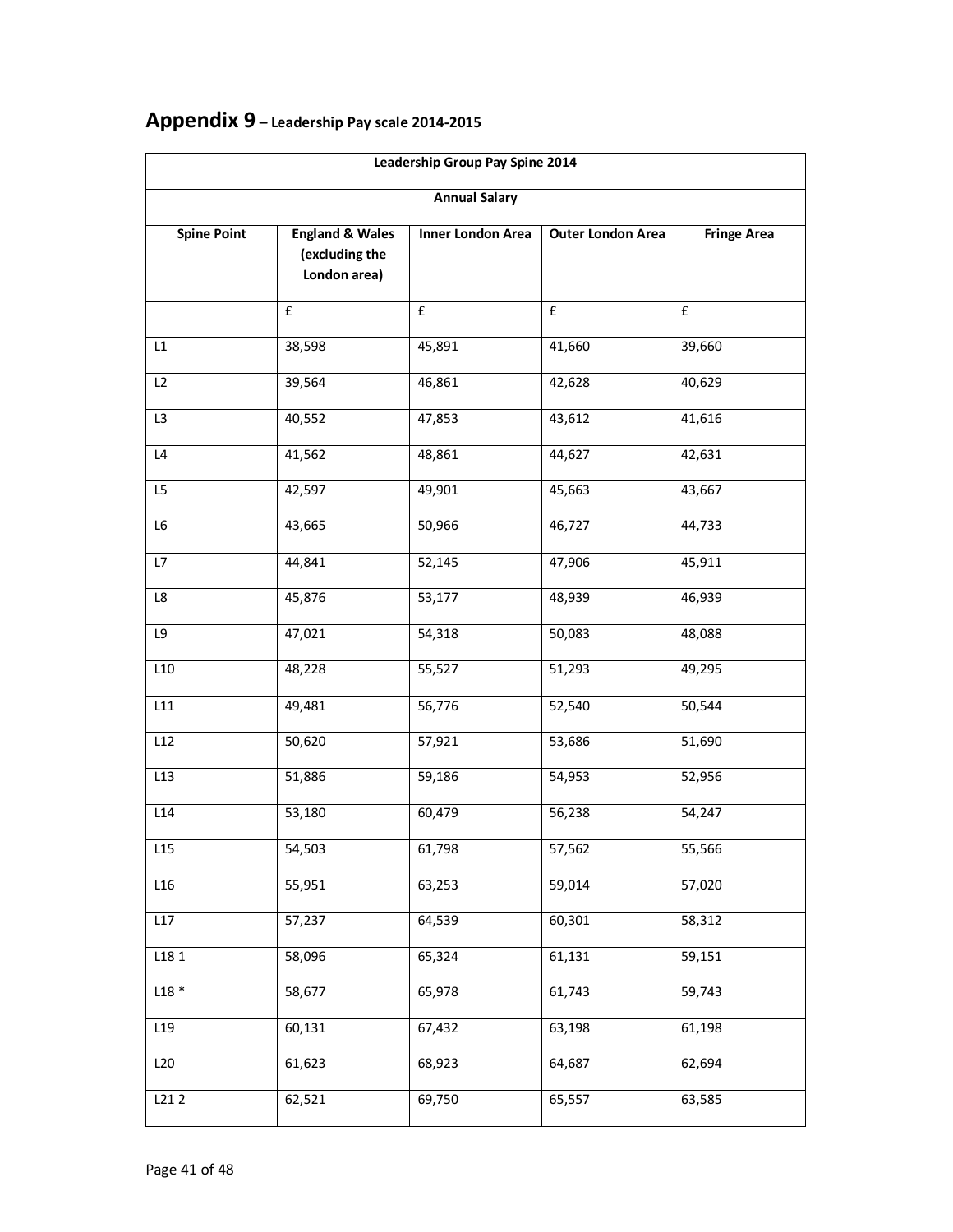| $L21*$          | 63,147  | 70,448  | 66,213  | 64,221  |
|-----------------|---------|---------|---------|---------|
| L22             | 64,715  | 72,016  | 67,776  | 65,785  |
| L23             | 66,318  | 73,613  | 69,379  | 67,383  |
| L243            | 67,290  | 74,518  | 70,321  | 68,350  |
| $L24*$          | 67,963  | 75,264  | 71,025  | 69,034  |
| L25             | 69,652  | 76,949  | 72,714  | 70,717  |
| L26             | 71,375  | 78,672  | 74,437  | 72,446  |
| L274            | 72,419  | 79,642  | 75,450  | 73,474  |
| $L27*$          | 73,144  | 80,439  | 76,205  | 74,209  |
| L28             | 74,958  | 82,256  | 78,021  | 76,022  |
| L <sub>29</sub> | 76,814  | 84,115  | 79,875  | 77,884  |
| L30             | 78,726  | 86,025  | 81,787  | 79,789  |
| L315            | 79,872  | 87,101  | 82,908  | 80,932  |
| $L31*$          | 80,671  | 87,973  | 83,738  | 81,742  |
| L32             | 82,676  | 89,974  | 85,737  | 83,747  |
| L33             | 84,731  | 92,030  | 87,797  | 85,801  |
| L34             | 86,825  | 94,125  | 89,890  | 87,896  |
| L35 6           | 88,102  | 95,330  | 91,134  | 89,162  |
| $L35*$          | 88,984  | 96,046  | 92,046  | 90,054  |
| L36             | 91,187  | 98,484  | 94,246  | 92,254  |
| L37             | 93,454  | 100,757 | 96,518  | 94,521  |
| L38             | 95,766  | 103,063 | 98,829  | 96,833  |
| L397            | 97,128  | 104,353 | 100,159 | 98,182  |
| $L39*$          | 98,100  | 105,397 | 101,161 | 99,164  |
| L40             | 100,548 | 107,851 | 103,613 | 101,619 |
| L41             | 103,060 | 110,365 | 106,125 | 104,128 |
| L42             | 105,642 | 112,940 | 108,701 | 106,712 |
| L438            | 107,210 | 114,437 | 110,243 | 108,271 |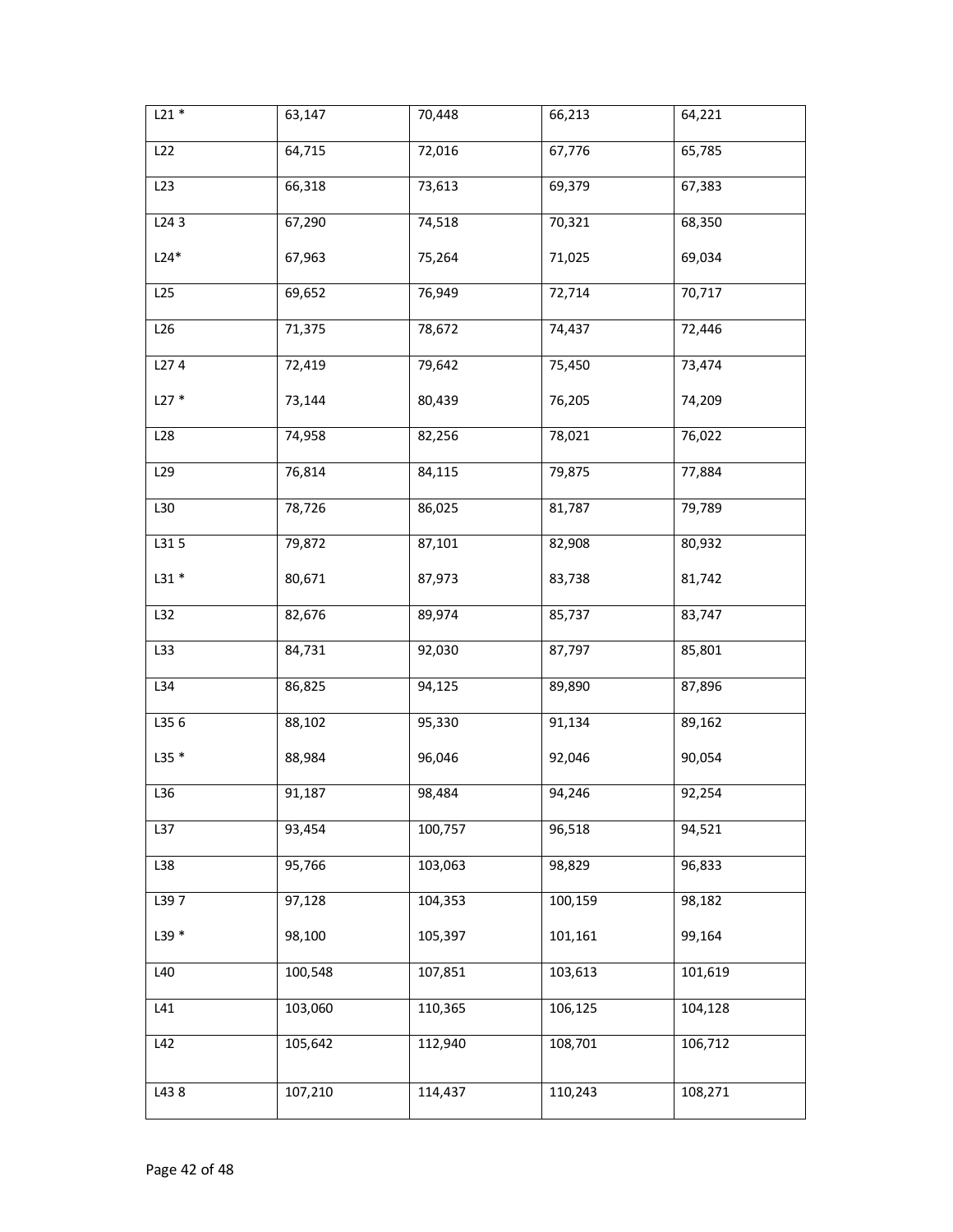# **Appendix 10 – Pay Ranges for Head Teachers**

| PAY RANGES FOR HEAD TEACHERS 2014 |                                  |                                                      |                      |                      |                |
|-----------------------------------|----------------------------------|------------------------------------------------------|----------------------|----------------------|----------------|
|                                   |                                  |                                                      | Annual Salary Range  |                      |                |
| <b>GROUP</b>                      | Range of spine<br>points         | England &<br>Wales<br>(excluding the<br>London area) | Inner London<br>Area | Outer London<br>Area | Fringe Area    |
|                                   |                                  | £                                                    | £                    | £                    | £              |
| 1                                 | $L6-L18$                         | 43,665-58,096                                        | 50,966-65,324        | 46,727-61,131        | 44,733-59,151  |
| $\overline{2}$                    | L8-L21                           | 45,876-62,521                                        | 53,177-69,750        | 48,939-65,557        | 46,939-63,585  |
| 3                                 | $L11-L24$                        | 49,481-67,290                                        | 56,776-74,518        | 52,540-70,321        | 50,544-68,350  |
| 4                                 | $L14-L27$                        | 53,180-72,419                                        | 60,479-79,642        | 56,238-75,450        | 54,247-73,474  |
| 5                                 | L18-L31                          | 58,677-79,872                                        | 65,978-87,101        | 61,743-82,908        | 59,743-80,932  |
| 6                                 | L21-L35                          | 63,147-88,102                                        | 70,448-95,330        | 66,213-91,134        | 64,221-89,162  |
| $\overline{7}$                    | L24-39                           | 67,963-97,128                                        | 75,264-104,353       | 71,025-100,159       | 69,034-98,182  |
| 8                                 | L <sub>28</sub> -L <sub>43</sub> | 74,958-107,210                                       | 82,256-114,437       | 78,021-110,243       | 76,022-108,271 |

**The REAch2pay ranges for Head teachers are set out in the table above. (NB these ranges are for new posts and posts with any significant change to role)**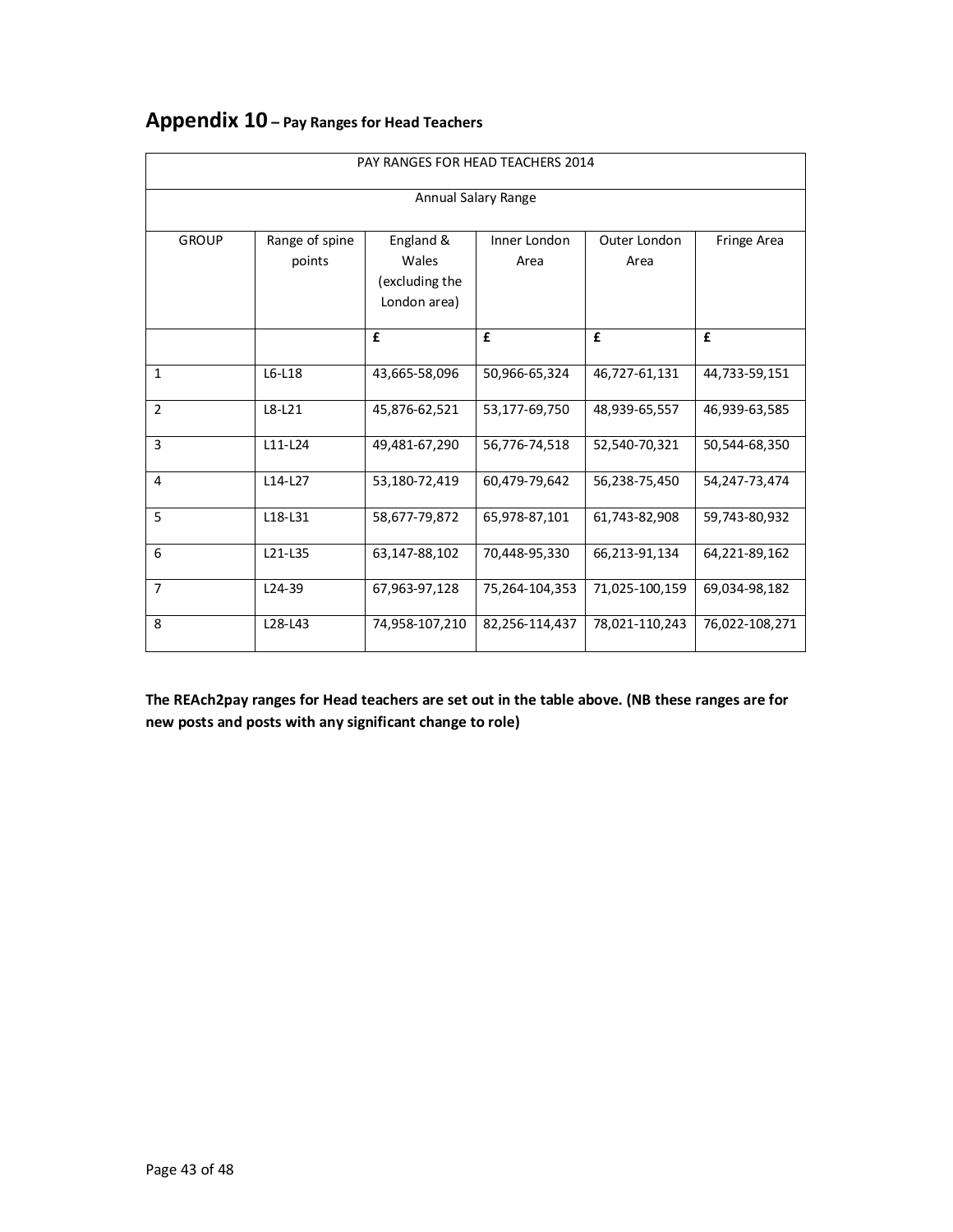# **Appendix 11 – Pay range for Leading Practitioners**

|                 | <b>Salary</b>                                 |              |              |             |  |
|-----------------|-----------------------------------------------|--------------|--------------|-------------|--|
|                 | England and<br>Wales excluding<br>London area | Inner London | Outer London | Fringe Area |  |
| 1               | 38,598                                        | 45,891       | 41,660       | 39,660      |  |
| $\overline{2}$  | 39,564                                        | 46,862       | 42,628       | 40,629      |  |
| $\overline{3}$  | 40,552                                        | 47,853       | 43,612       | 41,616      |  |
| $\overline{4}$  | 41,562                                        | 48,861       | 44,627       | 42,631      |  |
| $\overline{5}$  | 42,597                                        | 49,901       | 45,663       | 43,667      |  |
| $\overline{6}$  | 43,665                                        | 50,966       | 46,727       | 44,733      |  |
| 7               | 44,841                                        | 52,145       | 47,906       | 45,911      |  |
| $\overline{8}$  | 45,876                                        | 53,177       | 48,939       | 46,939      |  |
| 9               | 47,021                                        | 54,318       | 50,083       | 48,088      |  |
| 10              | 48,228                                        | 55,527       | 51,293       | 49,295      |  |
| $\overline{11}$ | 49,481                                        | 56,776       | 52,540       | 50,544      |  |
| 12              | 50,620                                        | 57,921       | 53,686       | 51,690      |  |
| 13              | 51,886                                        | 59,186       | 54,953       | 52,956      |  |
| 14              | 53,180                                        | 60,479       | 56,238       | 54,247      |  |
| 15              | 54,503                                        | 61,798       | 57,562       | 55,566      |  |
| 16              | 55,951                                        | 63,253       | 59,014       | 57,020      |  |
| 17              | 57,237                                        | 64,539       | 60,301       | 58,312      |  |
| 18              | 58,677                                        | 65,978       | 61,743       | 59,743      |  |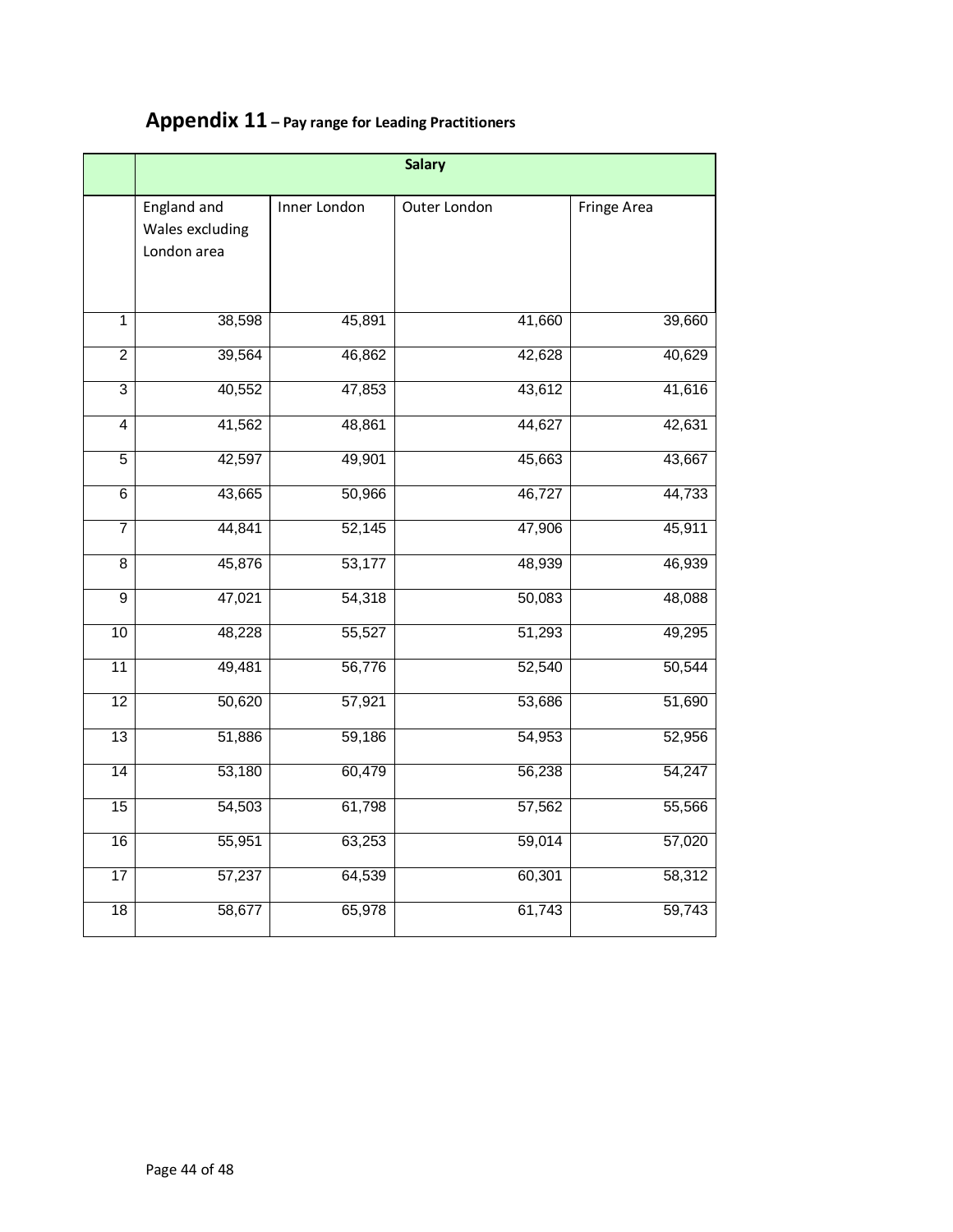# **Appendix 12 - Pay Structure for Teachers**

| Pay point          | Reference<br>point | England &<br><b>Wales</b><br>(excluding)<br>London<br>Area) | Inner<br>London | Outer<br>London | Fringe<br>Area |
|--------------------|--------------------|-------------------------------------------------------------|-----------------|-----------------|----------------|
|                    |                    |                                                             |                 |                 |                |
| POINT <sub>1</sub> | M1                 | 22,244                                                      | 27,819          | 25,880          | 23,313         |
| POINT <sub>2</sub> | M <sub>2</sub>     | 24,002                                                      | 29,270          | 27,484          | 25,070         |
| POINT <sub>3</sub> | M <sub>3</sub>     | 25,932                                                      | 30,795          | 29,185          | 26,999         |
| POINT <sub>4</sub> | M4                 | 27,927                                                      | 32,400          | 30,992          | 29,001         |
| POINT <sub>5</sub> | M <sub>5</sub>     | 30,128                                                      | 34,893          | 33,620          | 31,196         |
| POINT <sub>6</sub> | M <sub>6</sub>     | 32,831                                                      | 37,862          | 36,540          | 33,909         |
| POINT <sub>7</sub> | UPS1               | 35,218                                                      | 42,756          | 38,739          | 36,287         |
| POINT <sub>8</sub> | UPS <sub>2</sub>   | 36,523                                                      | 44,857          | 40,173          | 37,590         |
| POINT <sub>9</sub> | UPS3               | 37,871                                                      | 46.365          | 41.660          | 38,941         |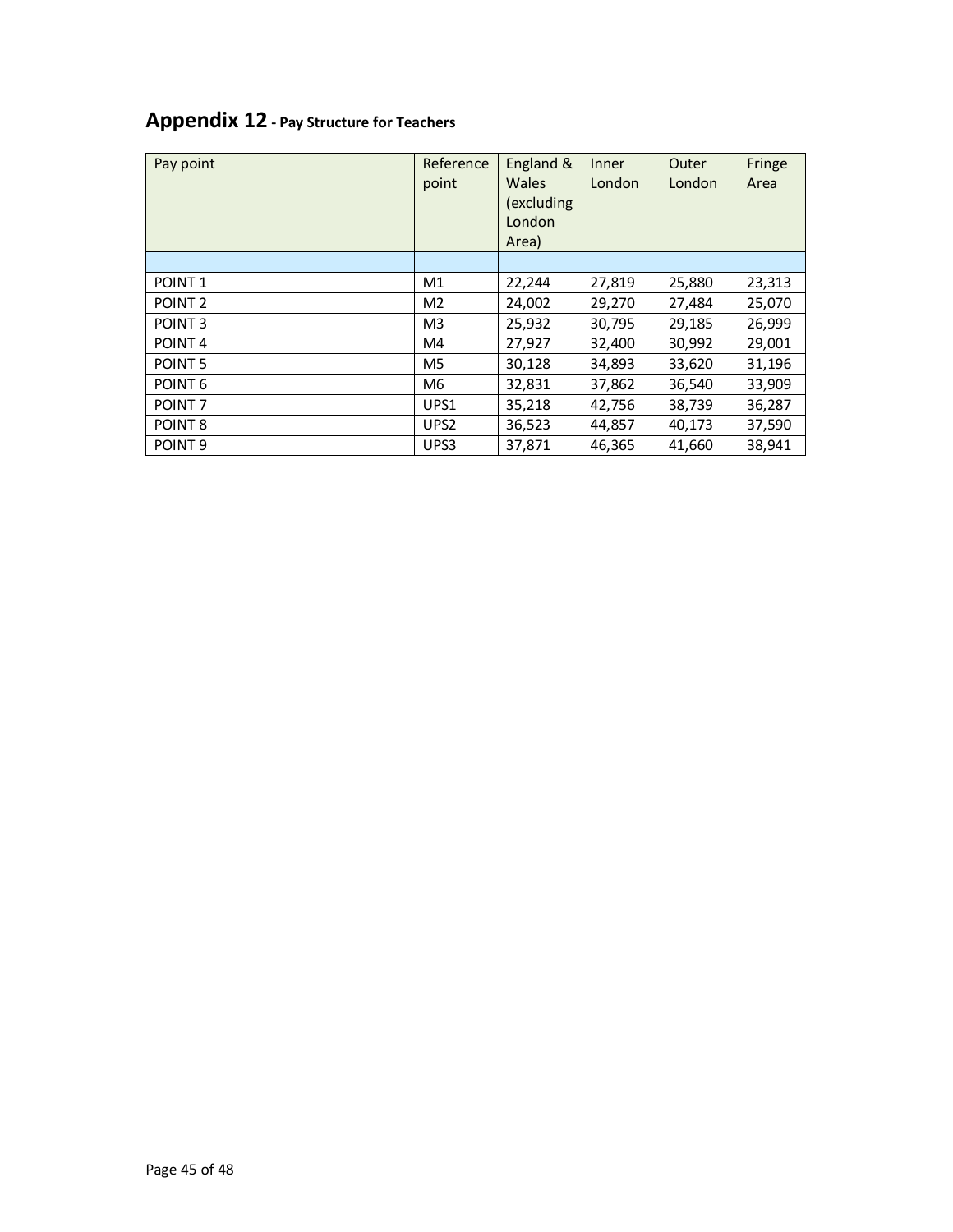# **Appendix 13 – Pay-scale for Specialist Learning Advisors**

| <b>POINT</b>   | SALARY (£)        |              |              |             |  |
|----------------|-------------------|--------------|--------------|-------------|--|
|                | England & Wales   | Inner London | Outer London | Fringe Area |  |
|                | (excluding London | Area         | Area         |             |  |
|                | Area)             |              |              |             |  |
| $\mathbf{1}$   | 22,244            | 27,819       | 25,880       | 23,313      |  |
| $\overline{2}$ | 24,002            | 29,270       | 27,484       | 25,070      |  |
| 3              | 25,923            | 30,795       | 29,185       | 26,999      |  |
| $\overline{4}$ | 27,927            | 32,400       | 30,992       | 29,001      |  |
| 5              | 30,128            | 34,893       | 33,620       | 31,196      |  |
| 6.             | 32,509            | 37,491       | 36,182       | 33,577      |  |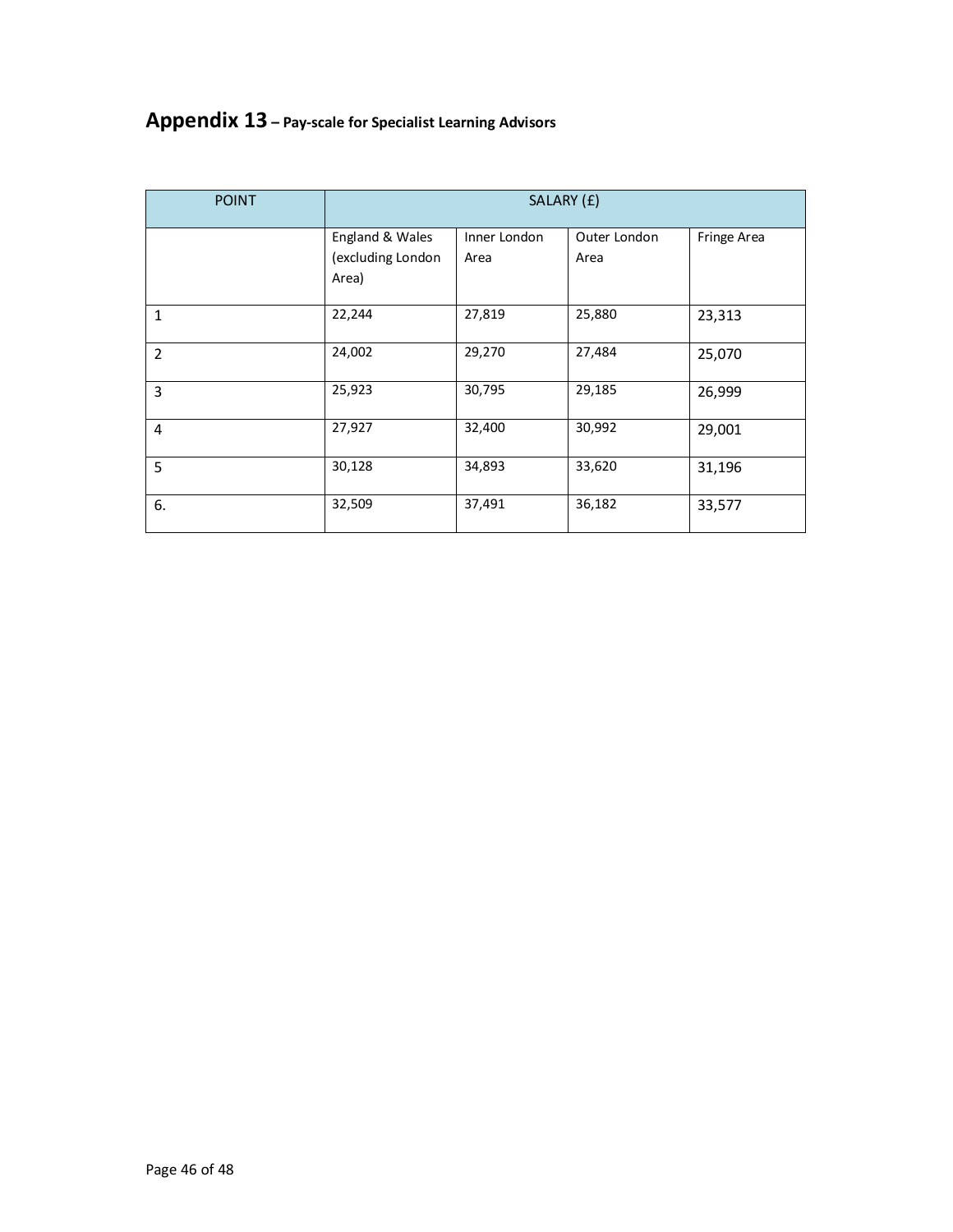# **Appendix 14 – Pay-scale for Unqualified Teachers**

| <b>POINT</b> | SALARY (£)        |              |              |             |  |
|--------------|-------------------|--------------|--------------|-------------|--|
|              | England & Wales   | Inner London | Outer London | Fringe Area |  |
|              | (excluding London | Area         | Area         |             |  |
|              | Area)             |              |              |             |  |
|              | 16,298            | 20,496       | 19,359       | 17,368      |  |
|              | 18,194            | 22,391       | 21,256       | 19,262      |  |
| 3            | 20,088            | 24,287       | 23,152       | 21,158      |  |
| 4            | 21,984            | 26,182       | 25,050       | 23,053      |  |
|              | 23,881            | 28,076       | 26,944       | 24,949      |  |
| 6            | 25,776            | 29,970       | 28,841       | 26,843      |  |